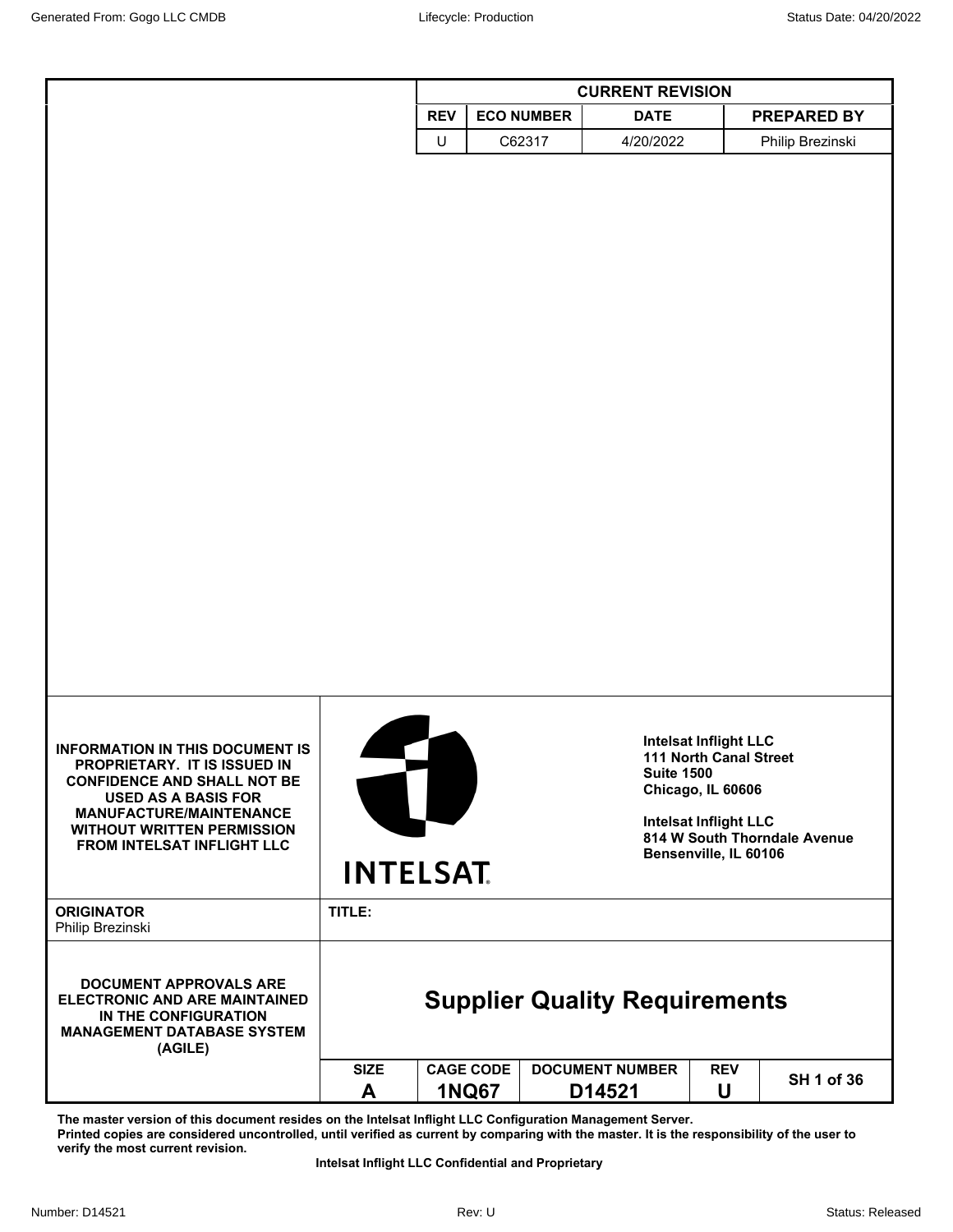# Revision History

| <b>Revision</b> | <b>Date</b> | <b>ECO Number</b> | <b>Change Description</b>                                                                                                                                                                                                                                                                                                                                                                                                                                                                                                                                                                                                                                                                                                                                                                                                                                                                                                                                                                                                                                                                                                                                                                                                                                                                                                                                                                                                       | <b>Prepared By</b> |
|-----------------|-------------|-------------------|---------------------------------------------------------------------------------------------------------------------------------------------------------------------------------------------------------------------------------------------------------------------------------------------------------------------------------------------------------------------------------------------------------------------------------------------------------------------------------------------------------------------------------------------------------------------------------------------------------------------------------------------------------------------------------------------------------------------------------------------------------------------------------------------------------------------------------------------------------------------------------------------------------------------------------------------------------------------------------------------------------------------------------------------------------------------------------------------------------------------------------------------------------------------------------------------------------------------------------------------------------------------------------------------------------------------------------------------------------------------------------------------------------------------------------|--------------------|
| P               | 3/23/2020   | C54467            | See ECO in Agile for details                                                                                                                                                                                                                                                                                                                                                                                                                                                                                                                                                                                                                                                                                                                                                                                                                                                                                                                                                                                                                                                                                                                                                                                                                                                                                                                                                                                                    | S. Peterson        |
| R               | 3/26/2021   | C58017            | • Changed all references of Gogo to Intelsat<br>Changed most instances of "shall" and "will" to "must"<br>Scope – updated to exclude engineering<br>test/development units<br>Table 1 - combined Mx & Install into one category<br>$\bullet$<br>Table 1 – applied B034 to Production Article<br>(Passive), radomes only<br>• A003 – clearly stated may apply to sub-tiers (as<br>necessary)<br>• A006 - added reference to 14 CFR 21.3<br>B001 - added FAA/EASA PC/POA<br>B003 - clarified lower level FAIRs must be in AS9102<br>format, removed requirement to include FAIR with the<br>shipment<br>B004 – removed engineering test article requirement<br>as they are excluded from entire scope of D14521<br>• B010 - rewritten for clarification, added reference to<br>D22998<br>B011 - rewritten for clarification<br>$\bullet$<br>B014 – added "approved" to place approved copy of<br>DV w/shipment<br>B015 - added ANSI/ASQ Z1.4 as an option<br>B021 – added "at any level of the BOM", added ECRs<br>to be against procurable P/N, added expectation that<br>design changes will drive part revision changes,<br>changed from "approved and implemented" to<br>"released" in Agile, added "regardless of ECO status"<br>• B031 - changed REACH 2006 and RoHS 2002<br>references to the "latest"<br>B032 – clearly stated it includes sub-tier changes<br>B036 - added raw data to be made available upon<br>request | S. Peterson        |
| т               | 3/29/2022   | C62087            | • Changed to Intelsat Template<br>A004 added Quality Improvement Plan language<br>B003 Added ability to use Intelsat FAI form, Corrected<br>hyperlinks to IAQG<br>• B020 Added verbiage to account for specialized<br>packaging requirements.<br>• Added FAI Form D13283 to Section 7                                                                                                                                                                                                                                                                                                                                                                                                                                                                                                                                                                                                                                                                                                                                                                                                                                                                                                                                                                                                                                                                                                                                           | P. Brezinski       |
| U               | 4/20/2022   | C62317            | • Added Table 1                                                                                                                                                                                                                                                                                                                                                                                                                                                                                                                                                                                                                                                                                                                                                                                                                                                                                                                                                                                                                                                                                                                                                                                                                                                                                                                                                                                                                 | M. Hill            |

| <b>INTELSAT</b>                             | Chicago, IL<br>Bensenville, IL | <b>SIZE</b><br>А | <b>CAGE CODE</b><br><b>1NQ67</b> | <b>DOCUMENT NUMBER</b><br>D14521 | <b>REV</b> | <b>SH 2 of 36</b> |
|---------------------------------------------|--------------------------------|------------------|----------------------------------|----------------------------------|------------|-------------------|
| <b>Title: Supplier Quality Requirements</b> |                                |                  |                                  |                                  |            |                   |
| .                                           |                                |                  |                                  |                                  |            |                   |

**The master version of this document resides on the Intelsat Inflight LLC Configuration Management Server.** 

**Printed copies are considered uncontrolled, until verified as current by comparing with the master. It is the responsibility of the user to verify the most current revision.**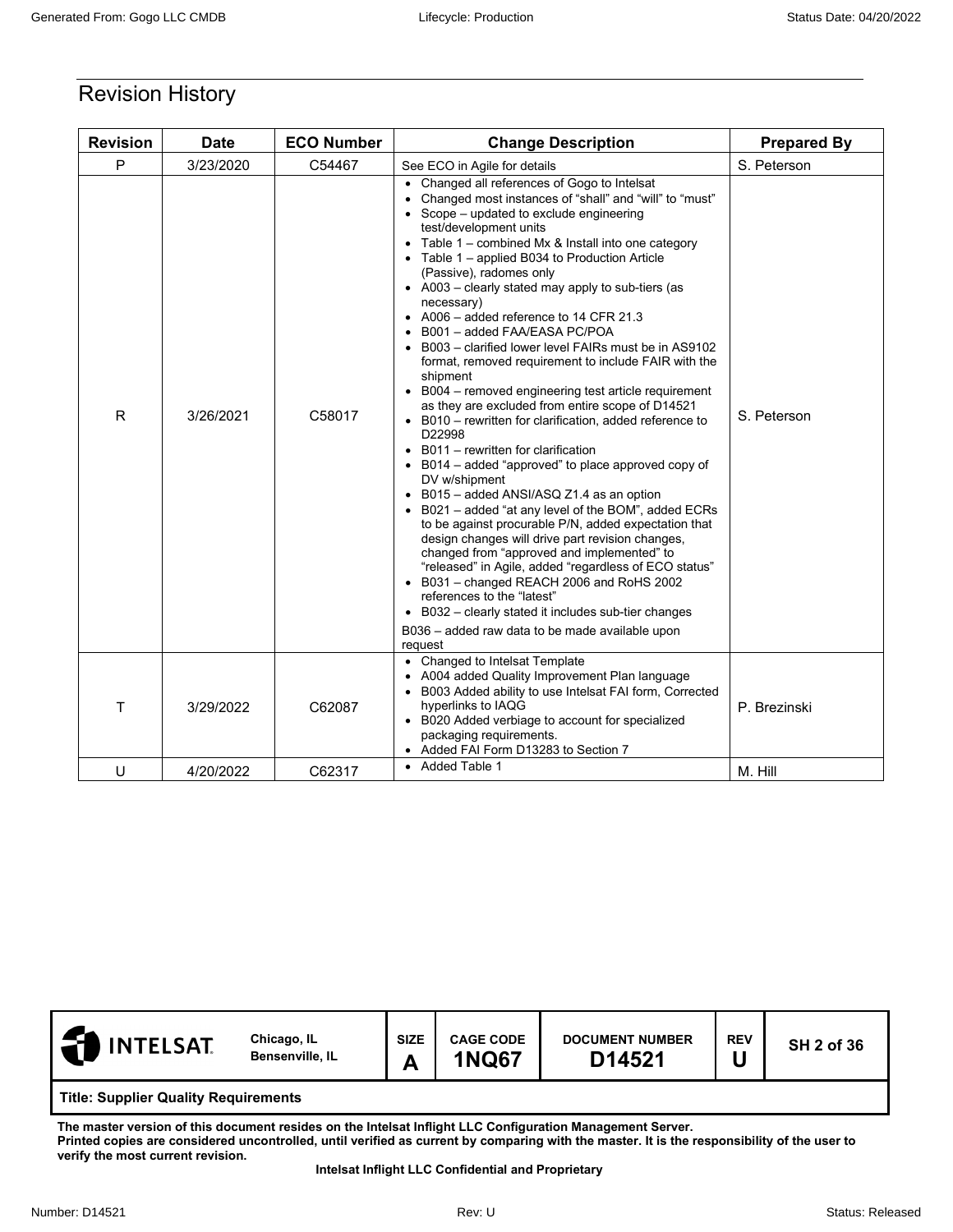# Table of Contents

| <b>INTELSAT</b>                             | Chicago, IL<br><b>Bensenville, IL</b> | <b>SIZE</b><br>А | <b>CAGE CODE</b><br><b>1NQ67</b> | <b>DOCUMENT NUMBER</b><br>D14521 | <b>REV</b> | <b>SH 3 of 36</b> |
|---------------------------------------------|---------------------------------------|------------------|----------------------------------|----------------------------------|------------|-------------------|
| <b>Title: Supplier Quality Requirements</b> |                                       |                  |                                  |                                  |            |                   |

**The master version of this document resides on the Intelsat Inflight LLC Configuration Management Server. Printed copies are considered uncontrolled, until verified as current by comparing with the master. It is the responsibility of the user to verify the most current revision.**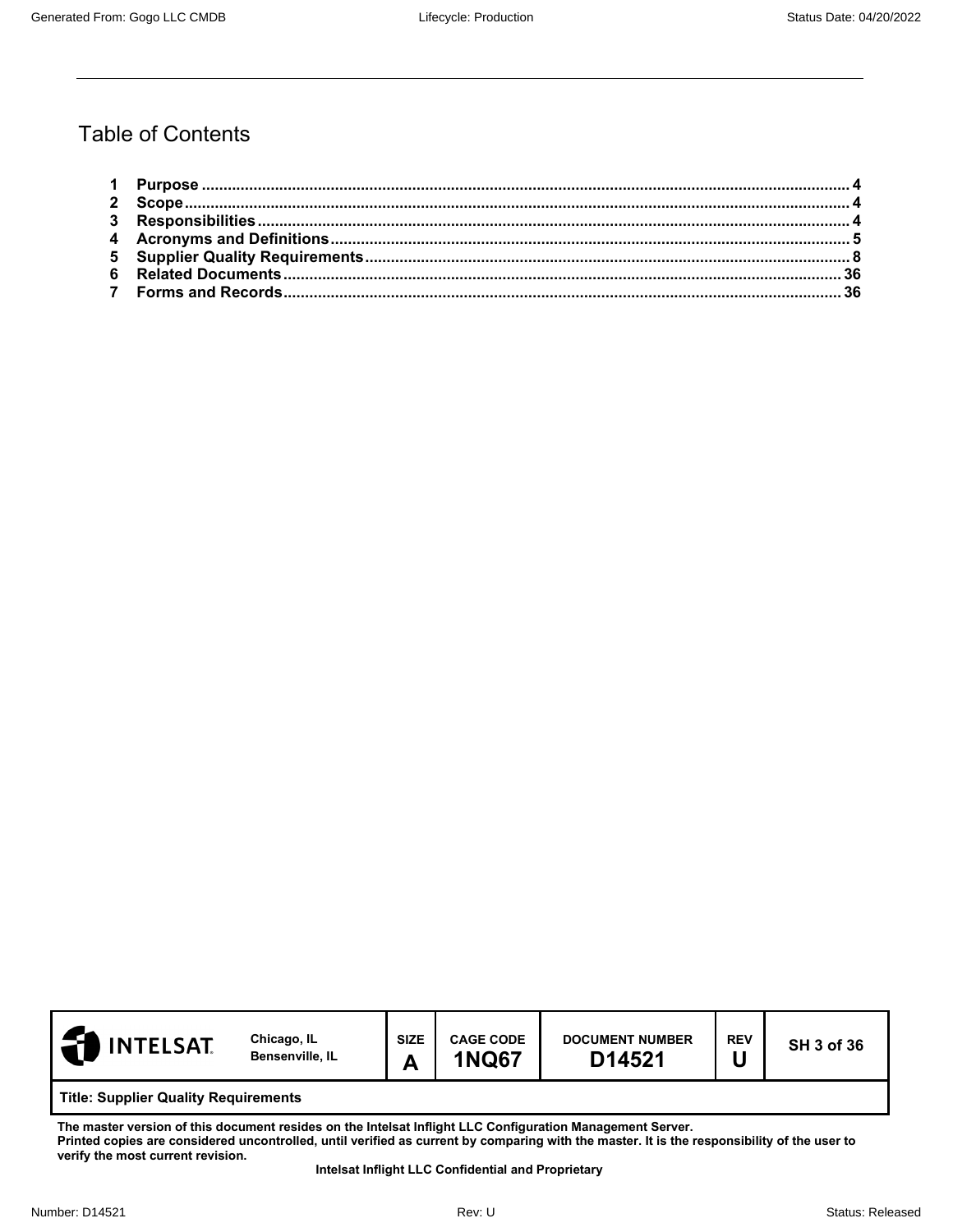#### <span id="page-3-0"></span>**1 Purpose**

This document defines quality assurance requirements for suppliers providing airborne articles and services to Intelsat Inflight LLC, herein referred to as Intelsat.

#### <span id="page-3-1"></span>**2 Scope**

This document applies to production and prototype articles (engineering test/development articles are excluded) manufactured by Intelsat approved suppliers of airborne articles; hardware, material, Line Replaceable Units (LRUs), Shop Replaceable Units (SRUs), electrical and mechanical assemblies and sub-assemblies, software, and services. This document is subject to incorporation into contractual documents.

All regulations/specifications/documents referred to herein, and identified for use, must be of the most current revision.

#### <span id="page-3-2"></span>**3 Responsibilities**

Intelsat Aviation Quality is responsible for updating, maintaining, and ensuring compliance to this document.

Intelsat Supply Chain and/or Intelsat Aviation Quality is responsible for providing this document to potential and current suppliers.

Intelsat Suppliers are responsible for implementing requirements defined within this document (as applicable). Any exceptions or waivers to these requirements must be documented and approved by Intelsat Aviation Quality on any of the following:

- D14560 Supplier Quality System Survey
- D20569 Supplier Evaluation Form
- Contractual Documents
- A signed letter from Intelsat Quality noting the exception or waiver

Suppliers are also responsible for ensuring the competence of personnel performing work and that personnel are aware of their contribution to product or service conformity, product safety, and the importance of ethical behavior.

| <b>INTELSAT</b>                             | Chicago, IL<br>Bensenville, IL | <b>SIZE</b><br>A | <b>CAGE CODE</b><br><b>1NQ67</b> | <b>DOCUMENT NUMBER</b><br>D14521 | <b>REV</b> | <b>SH 4 of 36</b> |
|---------------------------------------------|--------------------------------|------------------|----------------------------------|----------------------------------|------------|-------------------|
| <b>Title: Supplier Quality Requirements</b> |                                |                  |                                  |                                  |            |                   |

**The master version of this document resides on the Intelsat Inflight LLC Configuration Management Server. Printed copies are considered uncontrolled, until verified as current by comparing with the master. It is the responsibility of the user to verify the most current revision.**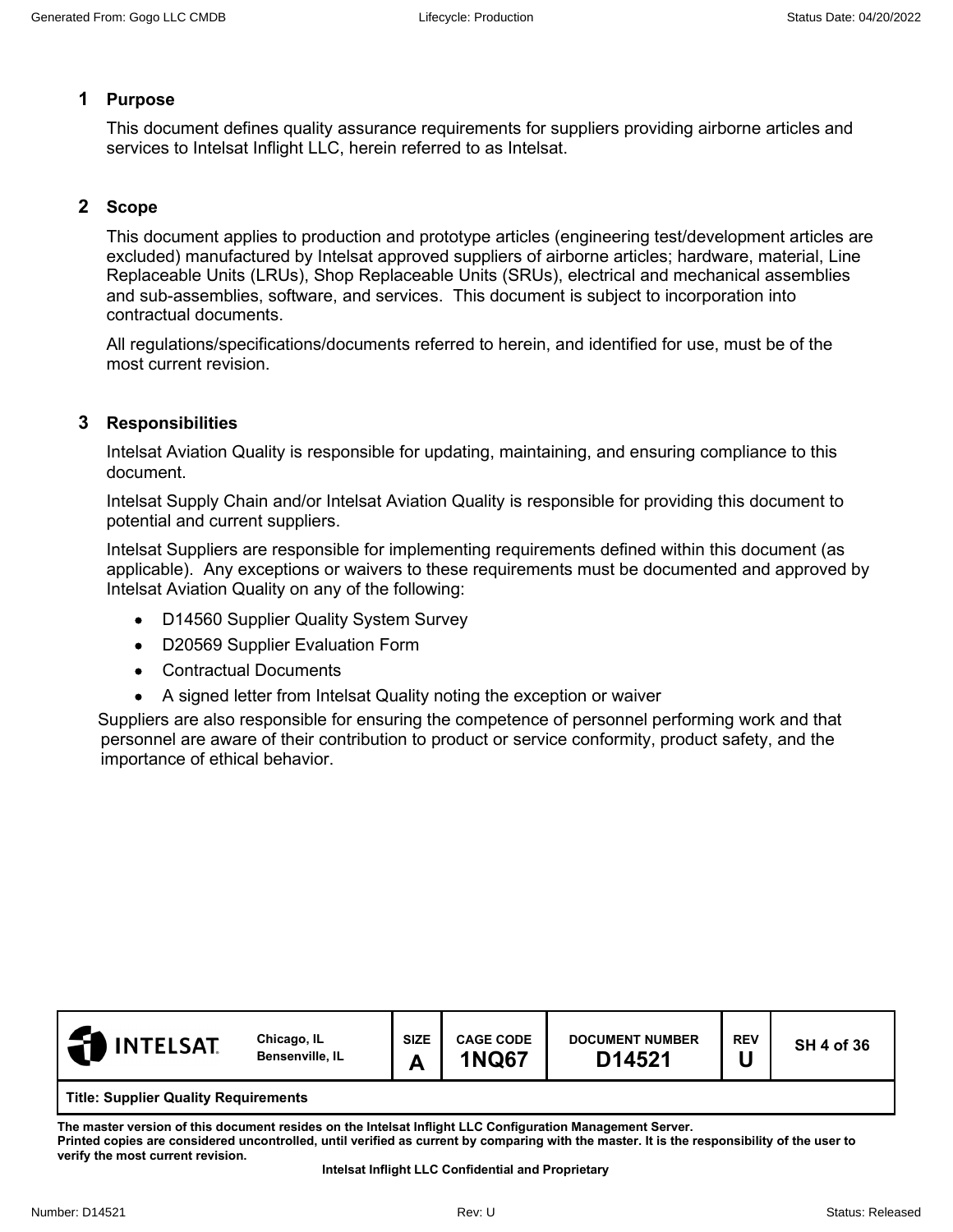# <span id="page-4-0"></span>**4 Acronyms and Definitions**

These acronyms and definitions apply to this document.

| <b>Term</b>                                    | Meaning                                                                                                                                                                                                                                                                                                                                                                             |
|------------------------------------------------|-------------------------------------------------------------------------------------------------------------------------------------------------------------------------------------------------------------------------------------------------------------------------------------------------------------------------------------------------------------------------------------|
| <b>Airborne Articles</b>                       | Production Articles manufactured or procured for installation onto aircraft.                                                                                                                                                                                                                                                                                                        |
|                                                | (Scope: COTS, Production Article (Active) & Production Article (Passive))                                                                                                                                                                                                                                                                                                           |
| <b>Aircraft Installation</b><br><b>Service</b> | Suppliers that provide aircraft installation services for Intelsat systems. These<br>suppliers may install or upgrade/modify existing Intelsat system installations.                                                                                                                                                                                                                |
| <b>Aircraft Maintenance</b><br><b>Service</b>  | Suppliers that provide aircraft maintenance support services for Intelsat systems.<br>These suppliers troubleshoot, remove and replace Intelsat LRUs, and provide<br>general maintenance and repair services for Intelsat systems.                                                                                                                                                  |
| <b>ALT</b>                                     | <b>Accelerated Life Testing</b>                                                                                                                                                                                                                                                                                                                                                     |
| <b>ASL</b>                                     | <b>Approved Supplier List</b>                                                                                                                                                                                                                                                                                                                                                       |
| <b>ATA</b>                                     | Air Transport Association of America                                                                                                                                                                                                                                                                                                                                                |
| <b>ATP</b>                                     | Acceptance Test Procedure                                                                                                                                                                                                                                                                                                                                                           |
| <b>BOM</b>                                     | <b>Bill of Materials</b>                                                                                                                                                                                                                                                                                                                                                            |
| C of C                                         | <b>Certificate of Conformity</b>                                                                                                                                                                                                                                                                                                                                                    |
| <b>CAA</b>                                     | <b>Civil Aviation Authority</b>                                                                                                                                                                                                                                                                                                                                                     |
| <b>Calibration Service</b>                     | Services used to ensure/certify calibration of Intelsat equipment and tools directly<br>related to airborne article testing/inspection, Intelsat system installation or servicing<br>on aircraft.<br>Note: Does not apply to calibration services for developmental engineering<br>efforts or non-aircraft functions, such as ground equipment servicing.                           |
| <b>CCA</b>                                     | <b>Circuit Card Assembly</b>                                                                                                                                                                                                                                                                                                                                                        |
| <b>CFE</b>                                     | <b>Customer Furnished Equipment</b>                                                                                                                                                                                                                                                                                                                                                 |
| <b>CMDB</b>                                    | <b>Configuration Management Data Base</b>                                                                                                                                                                                                                                                                                                                                           |
| <b>COTS</b>                                    | Commercial-Off-The-Shelf. These articles include standard parts and components<br>that are commercially available (i.e. screws, nuts, bolts, rivets, etc.)                                                                                                                                                                                                                          |
| <b>Counterfeit Parts</b>                       | Any parts containing unlawful or unauthorized reproductions, substitutions, or<br>alterations that have been knowingly mismarked, misidentified, or otherwise<br>misrepresented to be an authentic, unmodified part from the original manufacturer, or<br>a source with the express written authority of the original manufacturer, such as an<br>approved aftermarket distributor. |
| Cp/Cpk                                         | Process capability measurements used to evaluate whether a process is centered<br>and under statistical control                                                                                                                                                                                                                                                                     |
| <b>CTS</b>                                     | <b>Component Technical Specification</b>                                                                                                                                                                                                                                                                                                                                            |
| <b>DFMEA</b>                                   | Design Failure Modes & Effects Analysis                                                                                                                                                                                                                                                                                                                                             |
| <b>DMSMS</b>                                   | Diminishing Manufacturing Sources and Material Shortages                                                                                                                                                                                                                                                                                                                            |
| <b>DSA</b>                                     | <b>Direct Ship Authorization</b>                                                                                                                                                                                                                                                                                                                                                    |
| <b>EASA</b>                                    | European Union Aviation Safety Agency                                                                                                                                                                                                                                                                                                                                               |
| <b>ERAI</b>                                    | Electronics Resellers Association International                                                                                                                                                                                                                                                                                                                                     |
| <b>ERP</b>                                     | <b>Enterprise Resource Planning</b>                                                                                                                                                                                                                                                                                                                                                 |
| <b>ESD</b>                                     | Electrostatic Discharge                                                                                                                                                                                                                                                                                                                                                             |
|                                                |                                                                                                                                                                                                                                                                                                                                                                                     |

| <b>INTELSAT</b>                      | Chicago, IL<br>Bensenville, IL | <b>SIZE</b> | <b>CAGE CODE</b><br>1NQ67 | <b>DOCUMENT NUMBER</b><br>D14521 | <b>REV</b> | <b>SH 5 of 36</b> |
|--------------------------------------|--------------------------------|-------------|---------------------------|----------------------------------|------------|-------------------|
| Title: Cupplier Quality Pequirements |                                |             |                           |                                  |            |                   |

**Title: Supplier Quality Requirements**

**The master version of this document resides on the Intelsat Inflight LLC Configuration Management Server.** 

**Printed copies are considered uncontrolled, until verified as current by comparing with the master. It is the responsibility of the user to verify the most current revision.**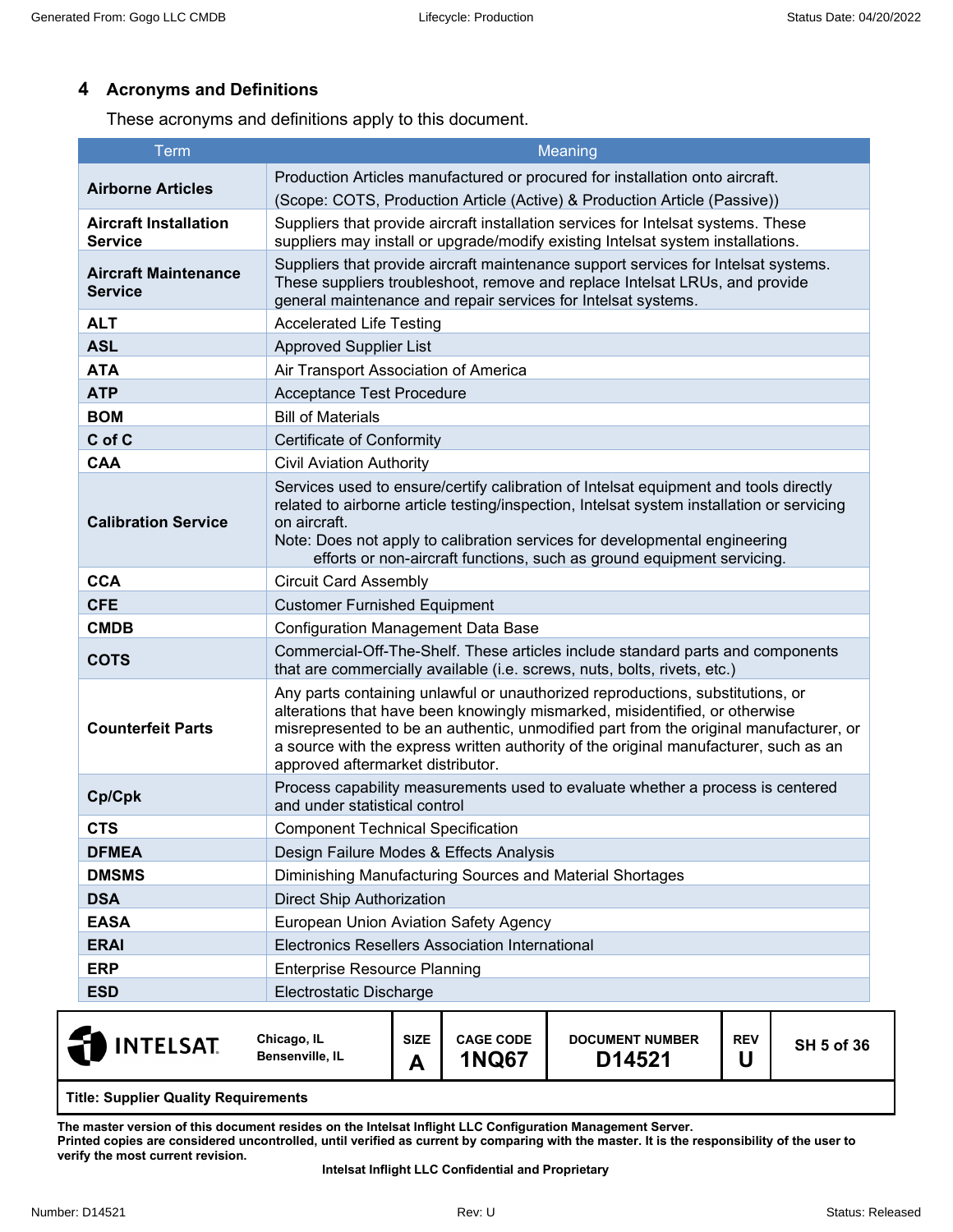| <b>ESS</b>                            | <b>Environmental Stress Screening</b>                                                                                                                                                                                                                                                                                                                                                                                                                                                         |
|---------------------------------------|-----------------------------------------------------------------------------------------------------------------------------------------------------------------------------------------------------------------------------------------------------------------------------------------------------------------------------------------------------------------------------------------------------------------------------------------------------------------------------------------------|
| <b>FAA</b>                            | <b>Federal Aviation Administration</b>                                                                                                                                                                                                                                                                                                                                                                                                                                                        |
| <b>FAI</b>                            | <b>First Article Inspection</b>                                                                                                                                                                                                                                                                                                                                                                                                                                                               |
| <b>FAIR</b>                           | First Article Inspection Report                                                                                                                                                                                                                                                                                                                                                                                                                                                               |
| <b>FMEA</b>                           | Failure Modes and Effects Analysis                                                                                                                                                                                                                                                                                                                                                                                                                                                            |
| <b>FOD</b>                            | Foreign Object Debris/Detection/Damage                                                                                                                                                                                                                                                                                                                                                                                                                                                        |
| <b>FPY</b>                            | <b>First Pass Yield</b>                                                                                                                                                                                                                                                                                                                                                                                                                                                                       |
| <b>FRACAS</b>                         | Failure Reporting Analysis and Corrective Action System                                                                                                                                                                                                                                                                                                                                                                                                                                       |
| <b>GIDEP</b>                          | Government-Industry Data Exchange Program                                                                                                                                                                                                                                                                                                                                                                                                                                                     |
| <b>IAW</b>                            | In Accordance With                                                                                                                                                                                                                                                                                                                                                                                                                                                                            |
| <b>ICOP</b>                           | Independent Industry Controlled Other Party                                                                                                                                                                                                                                                                                                                                                                                                                                                   |
| <b>Key Characteristic</b><br>(KC)     | An attribute or feature whose variation has a significant influence on product fit,<br>performance, service life, or producibility; that requires specific action for the purpose<br>of controlling variation.<br>KCs for a part, subassembly, or system are those selected geometrical, material<br>properties, functional, and/or cosmetic features; which are measurable, whose<br>variation control is necessary in meeting customer requirements and enhancing<br>customer satisfaction. |
|                                       | Process KCs are those selected measurable characteristics of a process whose<br>control is essential to manage variation of part or system KCs.                                                                                                                                                                                                                                                                                                                                               |
| <b>LRU</b>                            | Line Replaceable Unit                                                                                                                                                                                                                                                                                                                                                                                                                                                                         |
| <b>LTL</b>                            | Less Than Load / Less Than Truckload                                                                                                                                                                                                                                                                                                                                                                                                                                                          |
| <b>MRB</b>                            | <b>Material Review Board</b>                                                                                                                                                                                                                                                                                                                                                                                                                                                                  |
| <b>MSA</b>                            | <b>Measurement System Analysis</b>                                                                                                                                                                                                                                                                                                                                                                                                                                                            |
| <b>MSD</b>                            | <b>Moisture Sensitive Device</b>                                                                                                                                                                                                                                                                                                                                                                                                                                                              |
| <b>MTBF</b>                           | Mean Time Between Failure                                                                                                                                                                                                                                                                                                                                                                                                                                                                     |
| <b>NAS</b>                            | National Aerospace Standard                                                                                                                                                                                                                                                                                                                                                                                                                                                                   |
| <b>NCR</b>                            | Nonconformance Report                                                                                                                                                                                                                                                                                                                                                                                                                                                                         |
| <b>OCM</b>                            | Original Component Manufacturer                                                                                                                                                                                                                                                                                                                                                                                                                                                               |
| <b>OEM</b>                            | Original Equipment Manufacturer                                                                                                                                                                                                                                                                                                                                                                                                                                                               |
| <b>OOT</b>                            | Out of Tolerance                                                                                                                                                                                                                                                                                                                                                                                                                                                                              |
| <b>OTD</b>                            | On-Time Delivery                                                                                                                                                                                                                                                                                                                                                                                                                                                                              |
| <b>PC</b>                             | <b>Production Certificate</b>                                                                                                                                                                                                                                                                                                                                                                                                                                                                 |
| <b>PFMEA</b>                          | Process Failure Modes & Effects Analysis                                                                                                                                                                                                                                                                                                                                                                                                                                                      |
| <b>PMA</b>                            | Parts Manufacturer Approval                                                                                                                                                                                                                                                                                                                                                                                                                                                                   |
| P/N                                   | Part Number                                                                                                                                                                                                                                                                                                                                                                                                                                                                                   |
| PO                                    | Purchase Order                                                                                                                                                                                                                                                                                                                                                                                                                                                                                |
| <b>POA</b>                            | <b>Production Organization Approval</b>                                                                                                                                                                                                                                                                                                                                                                                                                                                       |
| <b>Production Article</b><br>(Active) | Suppliers that provide electromechanical built assemblies and/or sub-assemblies (i.e.<br>LRUs, SRUs, circuit card assemblies, etc.) This includes suppliers who perform<br>contract maintenance on LRUs.                                                                                                                                                                                                                                                                                      |

| <b>INTELSAT</b>                             | Chicago, IL<br>Bensenville, IL | <b>SIZE</b><br>A | <b>CAGE CODE</b><br><b>1NQ67</b> | <b>DOCUMENT NUMBER</b><br>D14521 | <b>REV</b> | <b>SH 6 of 36</b> |  |
|---------------------------------------------|--------------------------------|------------------|----------------------------------|----------------------------------|------------|-------------------|--|
| <b>Title: Supplier Quality Requirements</b> |                                |                  |                                  |                                  |            |                   |  |

**The master version of this document resides on the Intelsat Inflight LLC Configuration Management Server. Printed copies are considered uncontrolled, until verified as current by comparing with the master. It is the responsibility of the user to verify the most current revision.**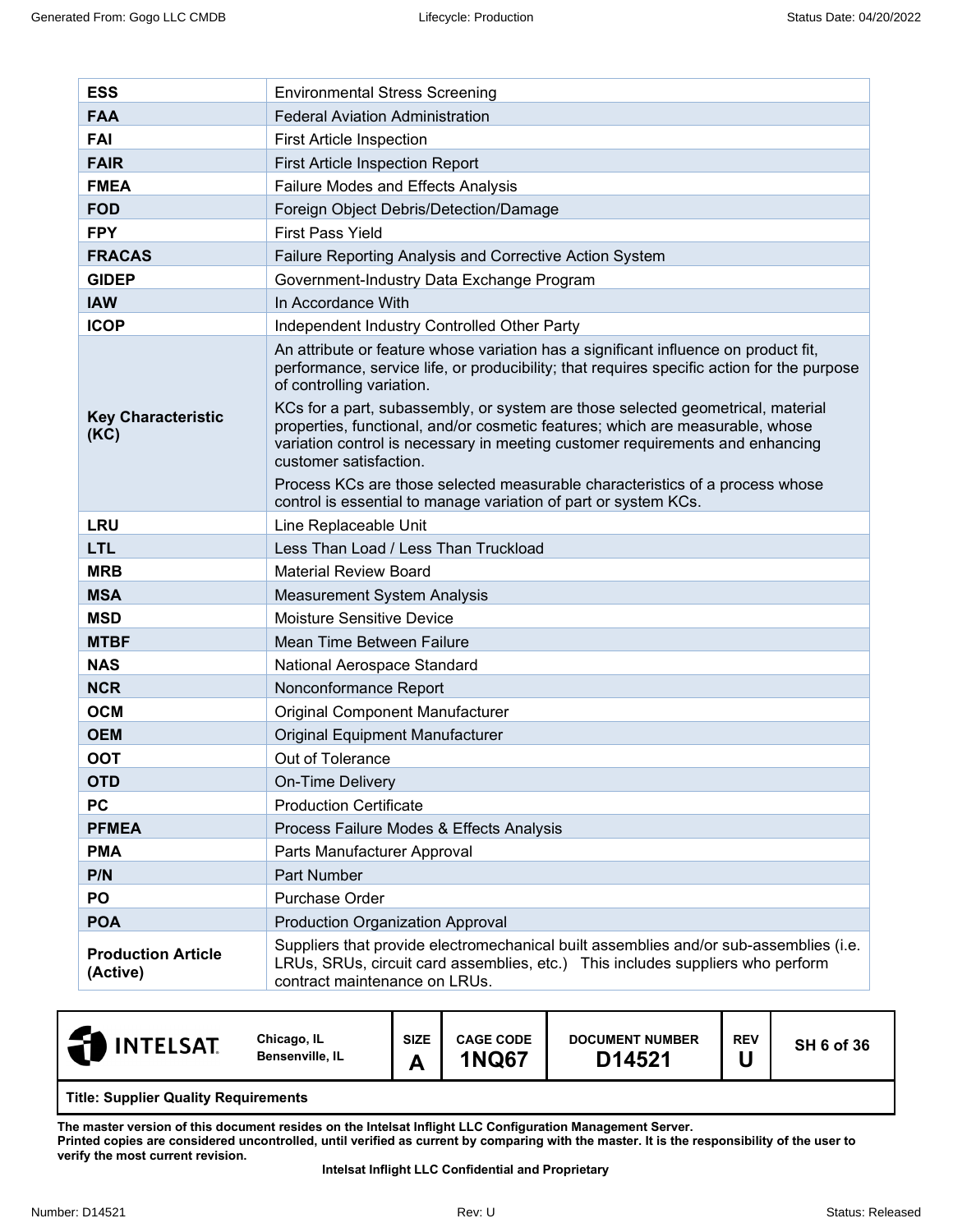| <b>Production Article</b><br>(Passive) | Suppliers that provide mechanical built assemblies and/or sub-assemblies<br>(i.e. Installation kits, wire harnesses/bundles, racks, sheet metal parts, machined<br>parts, radomes, composites, etc.)                                                                                                                                                                                                                                                                                                                                                                                                                                                                                                                                                                                                        |  |  |  |  |  |  |
|----------------------------------------|-------------------------------------------------------------------------------------------------------------------------------------------------------------------------------------------------------------------------------------------------------------------------------------------------------------------------------------------------------------------------------------------------------------------------------------------------------------------------------------------------------------------------------------------------------------------------------------------------------------------------------------------------------------------------------------------------------------------------------------------------------------------------------------------------------------|--|--|--|--|--|--|
| <b>Prototype Article</b>               | Article manufactured IAW released documents to support TC or STC installations                                                                                                                                                                                                                                                                                                                                                                                                                                                                                                                                                                                                                                                                                                                              |  |  |  |  |  |  |
| QMS                                    | <b>Quality Management System</b>                                                                                                                                                                                                                                                                                                                                                                                                                                                                                                                                                                                                                                                                                                                                                                            |  |  |  |  |  |  |
| <b>RCA</b>                             | Root Cause Analysis                                                                                                                                                                                                                                                                                                                                                                                                                                                                                                                                                                                                                                                                                                                                                                                         |  |  |  |  |  |  |
| <b>RPN</b>                             | <b>Risk Priority Number</b>                                                                                                                                                                                                                                                                                                                                                                                                                                                                                                                                                                                                                                                                                                                                                                                 |  |  |  |  |  |  |
| <b>SC</b>                              | <b>Structural Component</b>                                                                                                                                                                                                                                                                                                                                                                                                                                                                                                                                                                                                                                                                                                                                                                                 |  |  |  |  |  |  |
| <b>SCAR</b>                            | <b>Supplier Corrective Action Request</b>                                                                                                                                                                                                                                                                                                                                                                                                                                                                                                                                                                                                                                                                                                                                                                   |  |  |  |  |  |  |
| <b>SCI</b>                             | Software Configuration Index                                                                                                                                                                                                                                                                                                                                                                                                                                                                                                                                                                                                                                                                                                                                                                                |  |  |  |  |  |  |
| <b>SDL</b>                             | <b>Supplier Disclosure Letter</b>                                                                                                                                                                                                                                                                                                                                                                                                                                                                                                                                                                                                                                                                                                                                                                           |  |  |  |  |  |  |
| <b>SDS</b>                             | Safety Data Sheet                                                                                                                                                                                                                                                                                                                                                                                                                                                                                                                                                                                                                                                                                                                                                                                           |  |  |  |  |  |  |
| S/N                                    | <b>Serial Number</b>                                                                                                                                                                                                                                                                                                                                                                                                                                                                                                                                                                                                                                                                                                                                                                                        |  |  |  |  |  |  |
| <b>SRU</b>                             | Shop Replaceable Unit                                                                                                                                                                                                                                                                                                                                                                                                                                                                                                                                                                                                                                                                                                                                                                                       |  |  |  |  |  |  |
| <b>Standard Parts</b>                  | Standard parts are: (a) parts manufactured in complete compliance with an<br>established industry, Agency, competent authority or other Government specification<br>which includes design, manufacturing, test and acceptance criteria, and uniform<br>identification requirements. The specification should include all information<br>necessary to produce and verify conformity of the part. It should be published so that<br>any party may manufacture the part. Examples of specifications are National<br>Aerospace Standards (NAS), Army-Navy Aeronautical Standard (AN), Society of<br>Automotive Engineers (SAE), SAE Sematec, Joint Electron Device Engineering<br>Council, Joint Electron Tube Engineering Council, and American National Standards<br>Institute (ANSI), EN Specifications etc. |  |  |  |  |  |  |
| <b>STC</b>                             | Supplemental Type Certificate                                                                                                                                                                                                                                                                                                                                                                                                                                                                                                                                                                                                                                                                                                                                                                               |  |  |  |  |  |  |
| <b>TC</b>                              | <b>Type Certificate</b>                                                                                                                                                                                                                                                                                                                                                                                                                                                                                                                                                                                                                                                                                                                                                                                     |  |  |  |  |  |  |
| TO                                     | <b>Transfer Order</b>                                                                                                                                                                                                                                                                                                                                                                                                                                                                                                                                                                                                                                                                                                                                                                                       |  |  |  |  |  |  |

<span id="page-6-0"></span>

| <b>INTELSAT</b><br>-21                      | Chicago, IL<br><b>Bensenville, IL</b> | <b>SIZE</b><br>A | <b>CAGE CODE</b><br><b>1NQ67</b> | <b>DOCUMENT NUMBER</b><br>D14521 | <b>REV</b> | <b>SH 7 of 36</b> |
|---------------------------------------------|---------------------------------------|------------------|----------------------------------|----------------------------------|------------|-------------------|
| <b>Title: Supplier Quality Requirements</b> |                                       |                  |                                  |                                  |            |                   |

**The master version of this document resides on the Intelsat Inflight LLC Configuration Management Server. Printed copies are considered uncontrolled, until verified as current by comparing with the master. It is the responsibility of the user to verify the most current revision.**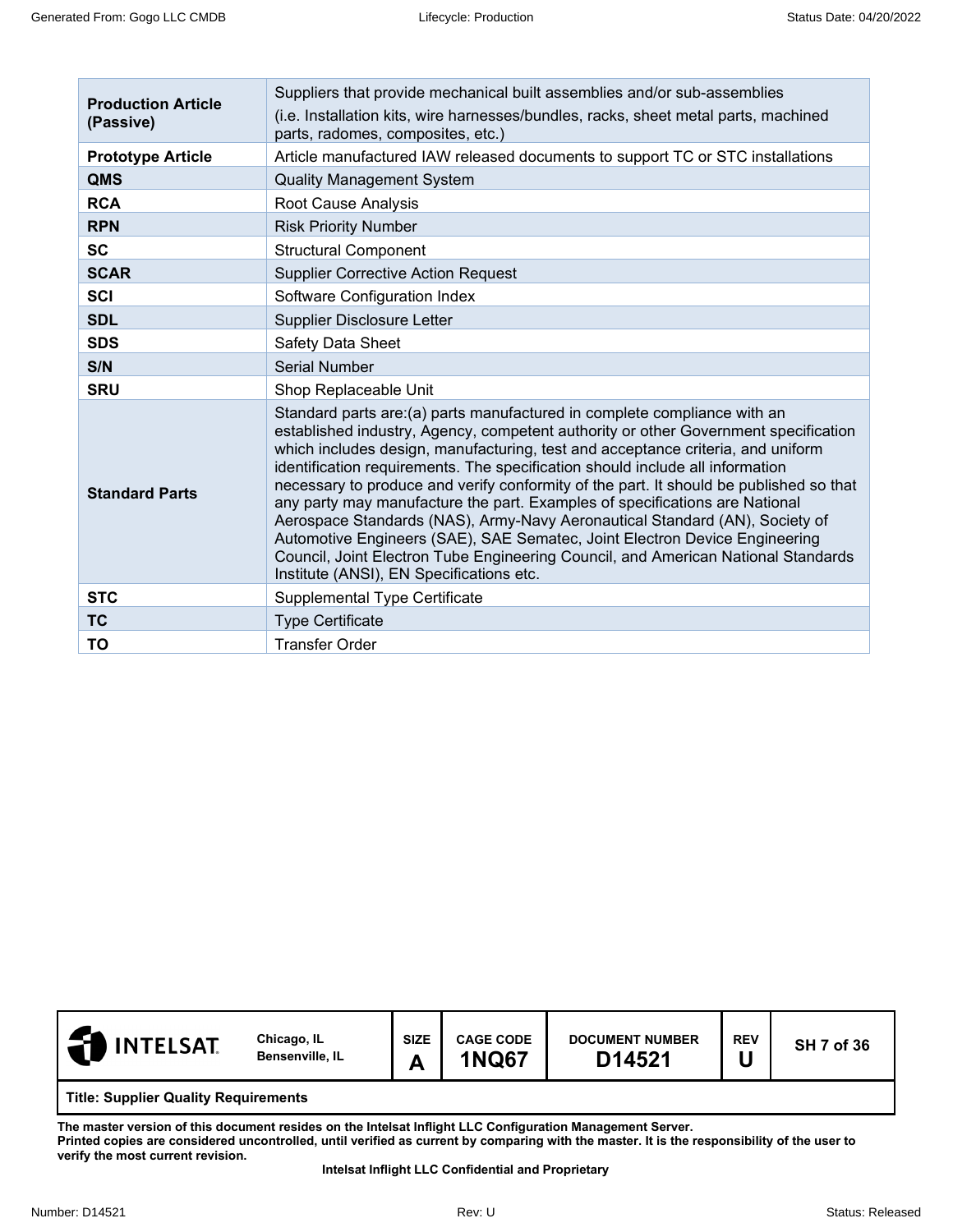# **5 Supplier Quality Requirements**

- **5.1** Supplier Quality Requirements are comprised of two parts:
	- **Part A** General Requirements (Applicable to all airborne suppliers)
	- **Part B** Product/Service Specific Requirements (Applicability defined in Table 1 Requirements Compliance Matrix)

| <b>Requirements</b><br><b>Compliance Matrix</b>                     | <b>Supplier Type</b><br>(See Section 4 for definitions) |                                   |                                    |                                                                          |                        |  |
|---------------------------------------------------------------------|---------------------------------------------------------|-----------------------------------|------------------------------------|--------------------------------------------------------------------------|------------------------|--|
| <b>Requirement (Clause)</b>                                         | COTS                                                    | Production<br>Article<br>(Active) | Production<br>Article<br>(Passive) | <b>Maintenance</b><br><b>/Installation</b><br>Service<br><b>Aircraft</b> | Calibration<br>Service |  |
| Part A - All Clauses                                                | $\sf X$                                                 | $\sf X$                           | $\sf X$                            | $\sf X$                                                                  | $\sf X$                |  |
| <b>B001 - QMS Certification</b>                                     |                                                         | $\sf X$                           | X                                  |                                                                          |                        |  |
| <b>B002 - Counterfeit Parts Prevention</b><br>Program               | $\mathsf{X}$                                            | $\sf X$                           | $\sf X$                            |                                                                          |                        |  |
| B003 - First Article Inspection                                     |                                                         | X                                 | $\sf X$                            |                                                                          |                        |  |
| B004 - Certificate of Conformity                                    | $\overline{\mathsf{X}}$                                 | $\mathsf{X}$                      | $\overline{X}$                     |                                                                          |                        |  |
| B005 - TSO/PMA Certificate and<br><b>Airworthiness Approval Tag</b> |                                                         | $\sf X$                           | $\sf X$                            |                                                                          |                        |  |
| B006 - Foreign Object Debris/Damage<br><b>Prevention Program</b>    |                                                         | $\mathsf{X}$                      | $\sf X$                            | $\sf X$                                                                  |                        |  |
| B007 - Electrostatic Discharge Protection<br>Program                |                                                         | X                                 |                                    |                                                                          |                        |  |
| B008 - Environmental Stress Screening                               |                                                         | $\overline{\mathsf{X}}$           |                                    |                                                                          |                        |  |
| B009 - Failure Modes & Effects Analysis                             |                                                         | X                                 | $\sf X$                            |                                                                          |                        |  |
| <b>B010 - Key Characteristics</b>                                   |                                                         | X                                 | $\sf X$                            |                                                                          |                        |  |

| <b>NINTELSAT</b><br>. वा                    | Chicago, IL<br>Bensenville, IL | <b>SIZE</b><br>А | <b>CAGE CODE</b><br><b>1NQ67</b> | <b>DOCUMENT NUMBER</b><br>D14521 | <b>REV</b> | <b>SH 8 of 36</b> |  |  |  |
|---------------------------------------------|--------------------------------|------------------|----------------------------------|----------------------------------|------------|-------------------|--|--|--|
| <b>Title: Supplier Quality Requirements</b> |                                |                  |                                  |                                  |            |                   |  |  |  |

**The master version of this document resides on the Intelsat Inflight LLC Configuration Management Server.** 

**Printed copies are considered uncontrolled, until verified as current by comparing with the master. It is the responsibility of the user to verify the most current revision.**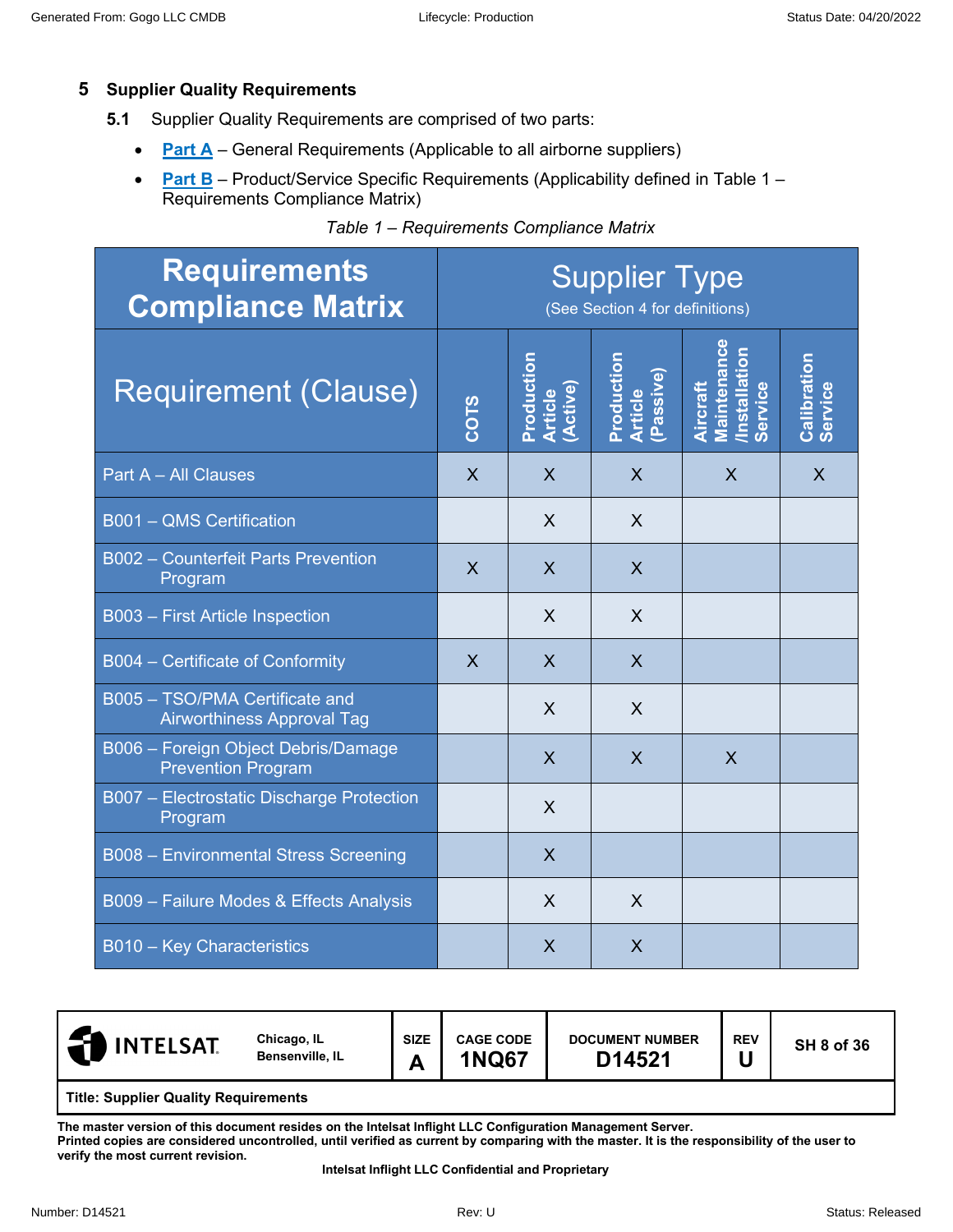| <b>Requirements</b><br><b>Compliance Matrix</b>                        | <b>Supplier Type</b><br>(See Section 4 for definitions) |                                   |                                    |                                                                   |                        |  |
|------------------------------------------------------------------------|---------------------------------------------------------|-----------------------------------|------------------------------------|-------------------------------------------------------------------|------------------------|--|
| Requirement (Clause)                                                   | COTS                                                    | Production<br>Article<br>(Active) | Production<br>Article<br>(Passive) | <b>Maintenance</b><br>/Installation<br>Service<br><b>Aircraft</b> | Calibration<br>Service |  |
| B011 - Measurement System Analysis                                     |                                                         | $\sf X$                           | X                                  |                                                                   |                        |  |
| <b>B012 - Accelerated Testing</b>                                      |                                                         | $\boldsymbol{X}$                  |                                    |                                                                   |                        |  |
| B013 - Mean Time Between Failure                                       |                                                         | X                                 |                                    |                                                                   |                        |  |
| B014 - Supplier Request for<br><b>Deviation/Waiver</b>                 | $\sf X$                                                 | $\sf X$                           | $\sf X$                            |                                                                   |                        |  |
| B015 - Sampling Plan                                                   |                                                         | $\sf X$                           | $\sf X$                            |                                                                   |                        |  |
| B016 - Handling of Sensitive Items                                     | $\sf X$                                                 | $\sf X$                           | X                                  |                                                                   |                        |  |
| B017 - Hazardous Material                                              | $\sf X$                                                 | $\sf X$                           | $\sf X$                            |                                                                   |                        |  |
| B018 - Delivery                                                        | $\sf X$                                                 | $\sf X$                           | $\sf X$                            |                                                                   |                        |  |
| B019 - Packing Slip                                                    | X                                                       | X                                 | $\sf X$                            |                                                                   |                        |  |
| B020 - Packaging, Labeling and Shipping                                | X                                                       | X                                 | X                                  |                                                                   |                        |  |
| B021 - Configuration Change Notification                               |                                                         | X                                 | X                                  |                                                                   |                        |  |
| B022 - Direct Ship Authorization                                       |                                                         | $\sf X$                           | $\sf X$                            |                                                                   |                        |  |
| B023 - Source Inspection                                               |                                                         | X                                 | X                                  |                                                                   |                        |  |
| B024 - Control of Nonconforming Material                               | $\sf X$                                                 | X                                 | X                                  | X                                                                 |                        |  |
| B025 - Failure Reporting Analysis &<br><b>Corrective Action System</b> |                                                         | X                                 |                                    |                                                                   |                        |  |

| <b>INTELSAT.</b>                            | Chicago, IL<br>Bensenville, IL | <b>SIZE</b><br>Α | <b>CAGE CODE</b><br><b>1NQ67</b> | <b>DOCUMENT NUMBER</b><br>D14521 | <b>REV</b> | <b>SH 9 of 36</b> |
|---------------------------------------------|--------------------------------|------------------|----------------------------------|----------------------------------|------------|-------------------|
| <b>Title: Supplier Quality Requirements</b> |                                |                  |                                  |                                  |            |                   |

**The master version of this document resides on the Intelsat Inflight LLC Configuration Management Server.** 

**Printed copies are considered uncontrolled, until verified as current by comparing with the master. It is the responsibility of the user to verify the most current revision.**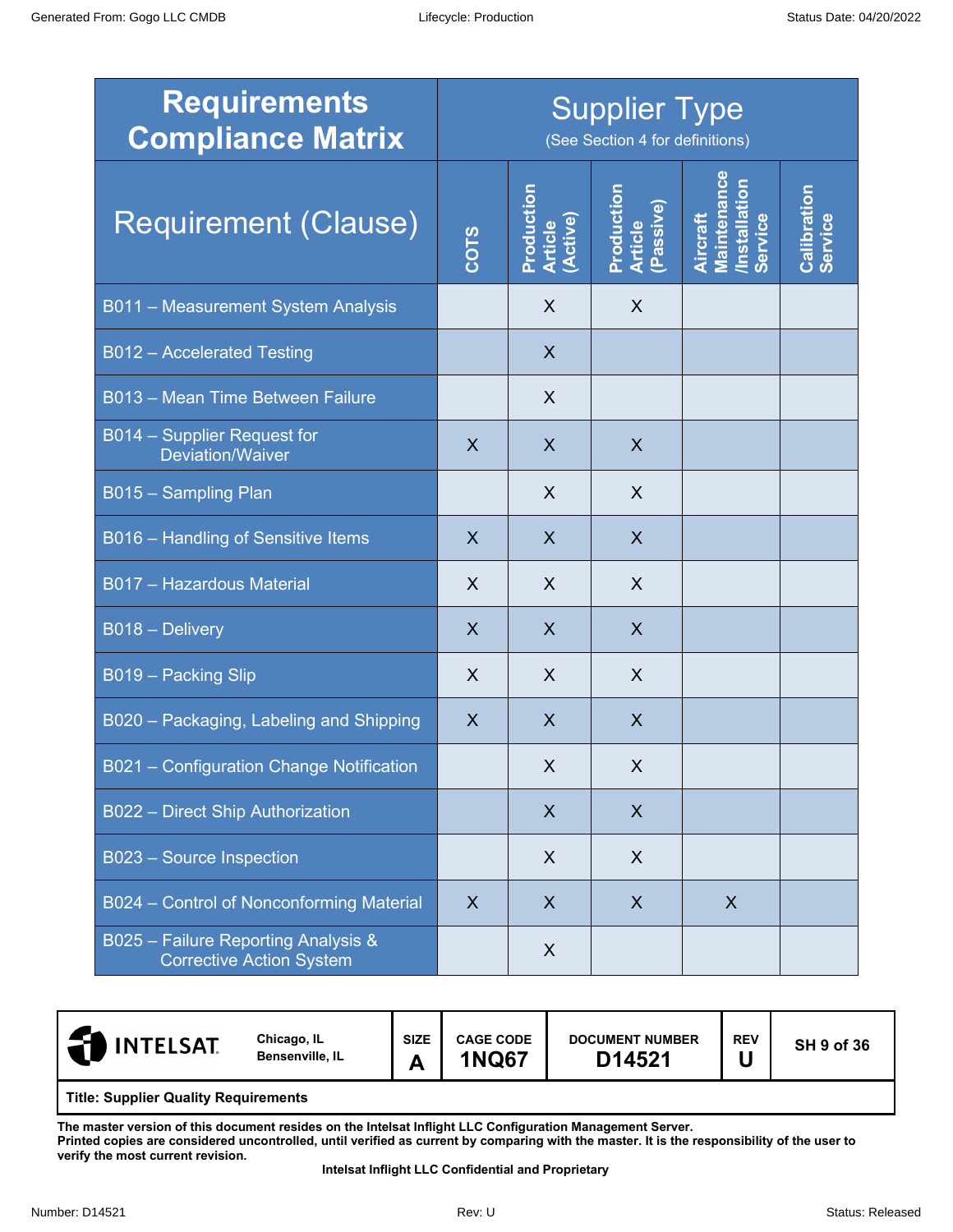| <b>Requirements</b><br><b>Compliance Matrix</b> | <b>Supplier Type</b><br>(See Section 4 for definitions) |                                   |                                              |                                                            |                        |
|-------------------------------------------------|---------------------------------------------------------|-----------------------------------|----------------------------------------------|------------------------------------------------------------|------------------------|
| <b>Requirement (Clause)</b>                     | COTS                                                    | Production<br>Article<br>(Active) | Production<br>Article<br>(Passive)           | <b>Maintenance</b><br>/Installation<br>Service<br>Aircraft | Calibration<br>Service |
| B026 - Intelsat Owned Tooling & Gauges          |                                                         | $\mathsf{X}$                      | X                                            | $\sf X$                                                    |                        |
| B027 - Contract Maintenance Providers           |                                                         | $\sf X$                           |                                              | X                                                          |                        |
| <b>B028 - Calibration Service</b>               |                                                         |                                   |                                              |                                                            | $\sf X$                |
| B029 - Solder/Solderability of Parts            |                                                         | X                                 | $\sf X$                                      |                                                            |                        |
| <b>B030 - Special Processes</b>                 |                                                         | $\mathsf{X}$                      | $\overline{\mathsf{X}}$                      |                                                            |                        |
| B031 - Prohibited Materials/ Substances         | X                                                       | $\sf X$                           | X                                            |                                                            |                        |
| B032 - Notification of Change                   |                                                         | $\overline{\mathsf{X}}$           | $\sf X$                                      | $\overline{X}$                                             |                        |
| B033 - Structural Components                    |                                                         |                                   | X                                            |                                                            |                        |
| B034 - LRU Data Delivery                        |                                                         | $\sf X$                           | $\overline{\mathsf{X}}$<br>(Radomes<br>only) |                                                            |                        |
| B035 - Traceability for CFE                     |                                                         | $\sf X$                           | X                                            |                                                            |                        |
| <b>B036 - First Pass Yield Data</b>             |                                                         | $\overline{\mathsf{X}}$           | $\overline{\mathsf{X}}$                      |                                                            |                        |

| <b>INTELSAT.</b>                            | Chicago, IL<br>Bensenville, IL | <b>SIZE</b><br>А | <b>CAGE CODE</b><br><b>1NQ67</b> | <b>DOCUMENT NUMBER</b><br>D14521 | <b>REV</b> | SH 10 of 36 |
|---------------------------------------------|--------------------------------|------------------|----------------------------------|----------------------------------|------------|-------------|
| <b>Title: Supplier Quality Requirements</b> |                                |                  |                                  |                                  |            |             |

**The master version of this document resides on the Intelsat Inflight LLC Configuration Management Server.** 

**Printed copies are considered uncontrolled, until verified as current by comparing with the master. It is the responsibility of the user to verify the most current revision.**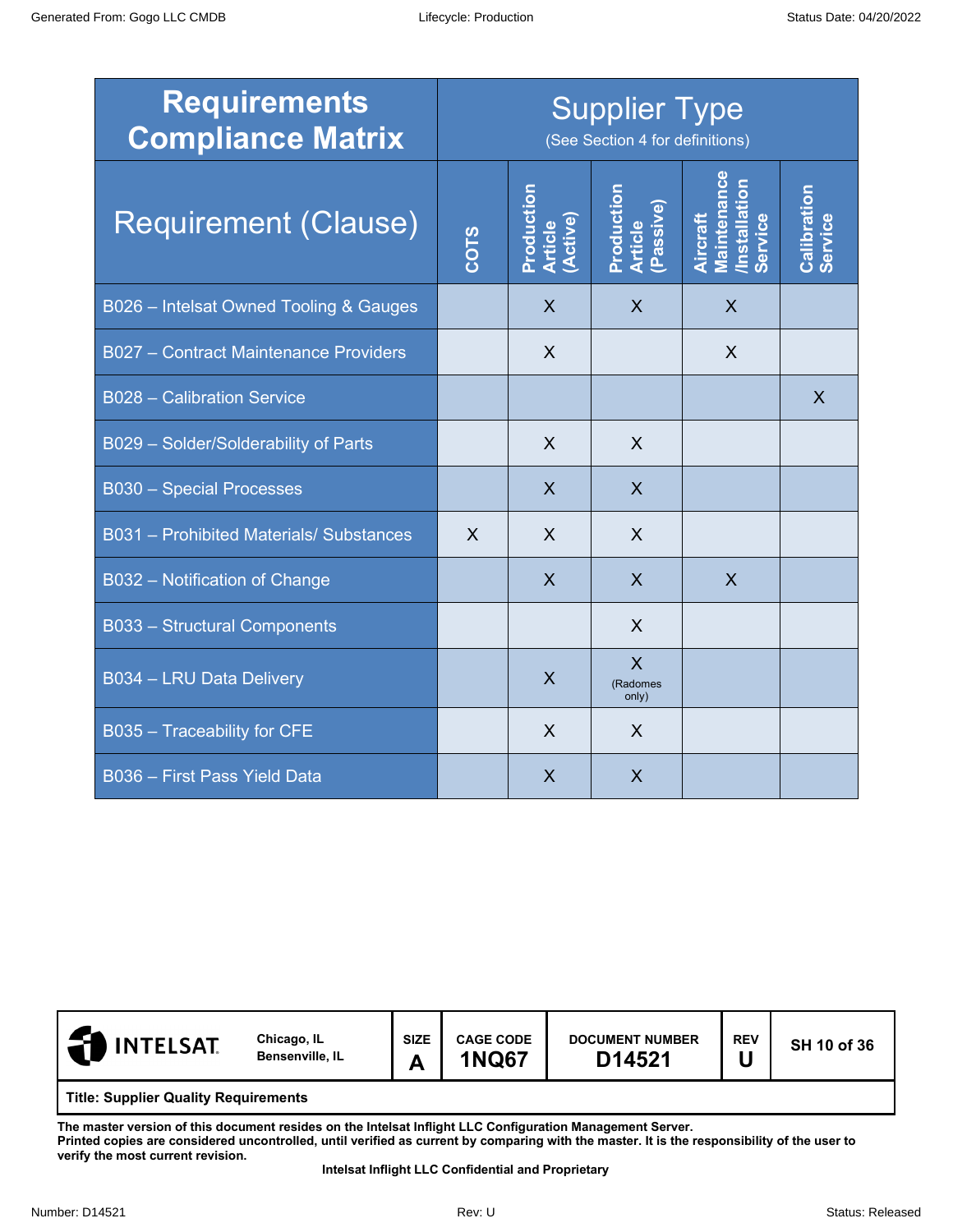# **Part A – General Requirements**

# **A001 – Quality Management System**

The Supplier must have a Quality Management System (QMS) that complies with the International Organization for Standardization ISO 9001 – Quality Management System Requirements (equivalent or better – i.e. AS9100 series). Independent Industry Controlled Other Party (ICOP) certification/registration is not required.

**Note: Aircraft Maintenance/Installation Service suppliers must have a QMS in accordance with (IAW) CFR 145.211 (Quality Control System) in lieu of ISO QMS requirements.**

**Note: Clause A001 does not apply to Suppliers required to be accredited IAW Clause B001 per Table 1.**

#### **A002 – Evaluation & Approval**

The Supplier must undergo an initial evaluation before inclusion to the Intelsat Approved Supplier List (ASL).

The Supplier must undergo recurring (surveillance) evaluation to maintain an Approved status on the Intelsat ASL.

These evaluations may include, but are not limited to, a Quality System Survey review and/or Supplier Evaluation audit and may be completed by either a desktop or on-site assessment. Failure to meet the acceptance criteria of these evaluations may result in conditional approval status, or possible removal/exclusion from the Intelsat ASL.

## **A003 – Right of Facility Access**

The Supplier must allow right of facility access to Intelsat, Intelsat's customers, and governmental regulatory authorities, at any level of the supply chain involved in the order and to all applicable records. The aforementioned parties may conduct on-site process or product audits of the Supplier and/or Supplier's sub-tiers (as necessary) to ensure the requirements of this document, as well as the requirements of the Intelsat Purchase Order, Contract, Statement of Work, drawings and specifications are being met. Refusal to allow on-site access may jeopardize the Supplier's approval status.

#### **A004 – Performance Measurement**

Intelsat monitors Supplier performance and will provide performance information as necessary. Based on the performance information provided, suppliers are expected to take appropriate corrective action to improve their scores when necessary. Intelsat may place any underperforming supplier on a Quality Improvement Plan at its discretion.

| <b>INTELSAT</b>                             | Chicago, IL<br>Bensenville, IL | <b>SIZE</b><br>~ | <b>CAGE CODE</b><br><b>1NQ67</b> | <b>DOCUMENT NUMBER</b><br>D14521 | <b>REV</b> | SH 11 of 36 |
|---------------------------------------------|--------------------------------|------------------|----------------------------------|----------------------------------|------------|-------------|
| <b>Title: Supplier Quality Requirements</b> |                                |                  |                                  |                                  |            |             |

**The master version of this document resides on the Intelsat Inflight LLC Configuration Management Server. Printed copies are considered uncontrolled, until verified as current by comparing with the master. It is the responsibility of the user to** 

**verify the most current revision.**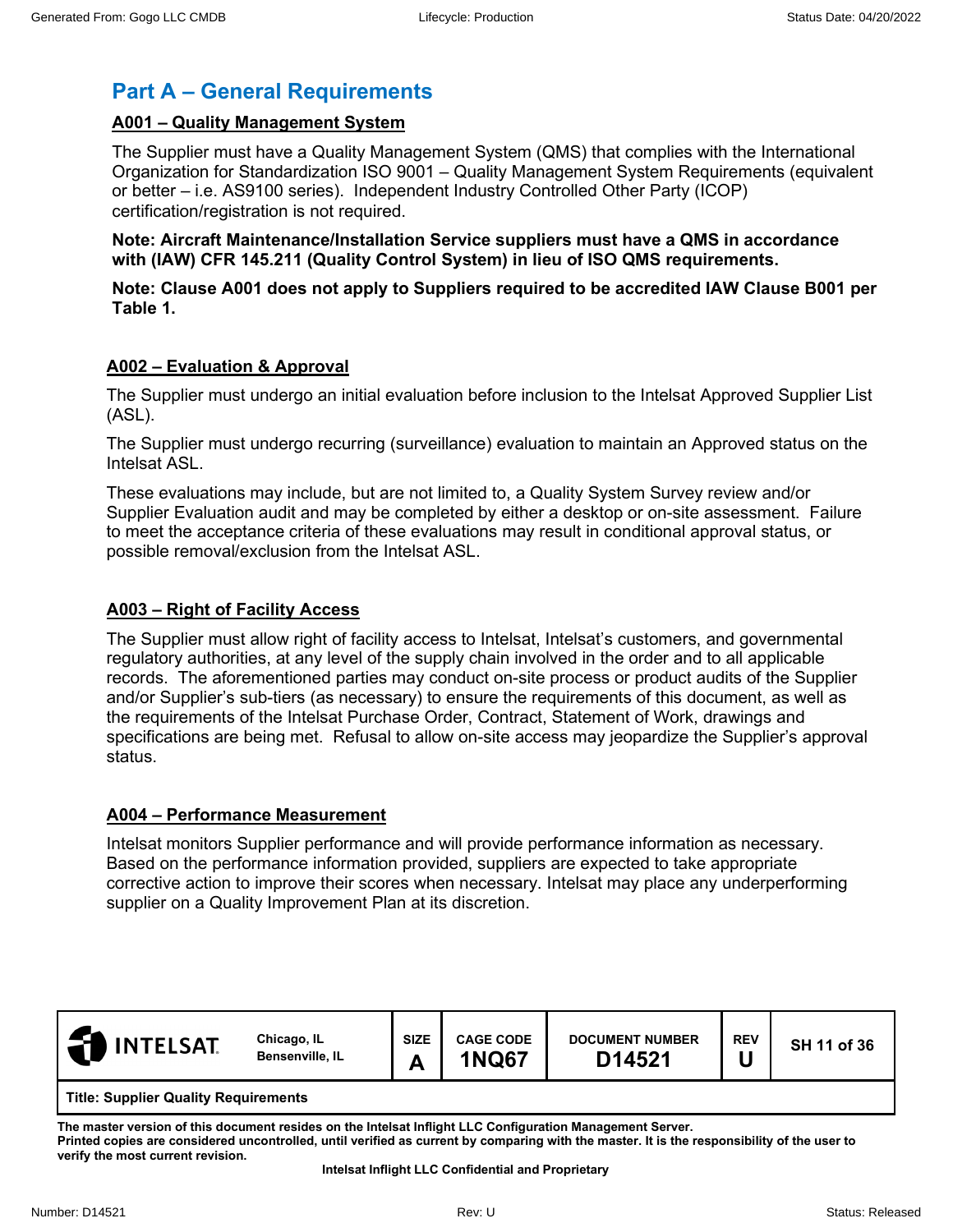# **A005 – Purchase Order**

The Supplier must have an approved Purchase Order from Intelsat prior to delivery of any articles or services to Intelsat. The Supplier may jeopardize their ability to be considered for future opportunities if they proceed without these arrangements.

**Note: Verbal/e-mail authorizations are not considered formal agreements. Verbal/e-email direction may be used to begin work, but a finalized Purchase Order must be in place in order to deliver to Intelsat**.

The Purchase Order may include part numbers, revisions, prices, quantities, and other requirements that govern the purchase and supply of the parts or services.

Multiple Purchase Orders may be released for the same part number. Suppliers must deliver product against the earliest requested date regardless of Purchase Order Number, unless directed in writing by Intelsat.

Quotations the Supplier provides must include additional costs required to supply the item or service (e.g. delivery, packaging, etc.). Regarding price, Intelsat requires the Supplier invoice prices to match negotiated Intelsat prices to ensure timely processing.

Changes may be handled on a case-by-case basis. Invoices which do not match the Purchase Order, or the agreement, may be returned to the Supplier.

## **A006 – Record Retention**

The Supplier must maintain and control accurate quality records documenting conformance to requirements. Records pertaining to Intelsat projects must be retained for a minimum of 10 years unless otherwise specified in the Purchase Order or contract.

Records must be readily available for onsite visits by Intelsat, Intelsat's customers and governmental regulatory authorities.

Upon request, records must be made available within 3 business days. In the event of airline or regulatory inquiries (e.g. 14 CFR 21.3), an urgent records request may be made and expected to be fulfilled within 24 hours.

**Note: Aircraft Maintenance/Installation Service suppliers are excluded from the 10-year record retention requirement. In accordance with 14 CFR 145.219, Aircraft Maintenance/Installation Service suppliers must retain records for at least 2 years from the date the article was approved for return to service.**

## **A007 – Sub-Tier Supplier Management**

The Supplier must manage all their sub-tier suppliers or subcontractors in accordance with their agreements. The Supplier must flow down all applicable requirements, including customer requirements, statutory requirements, and regulatory requirements, as applicable.

The Supplier must take appropriate action when sub-tier supplier performance poses a risk to Intelsat programs.

| Æ<br><b>INTELSAT</b> | Chicago, IL<br>Bensenville, IL | <b>SIZE</b><br>A | <b>CAGE CODE</b><br><b>NQ67</b> | <b>DOCUMENT NUMBER</b><br>D14521 | <b>REV</b> | SH 12 of 36 |  |  |
|----------------------|--------------------------------|------------------|---------------------------------|----------------------------------|------------|-------------|--|--|
| $-1$                 |                                |                  |                                 |                                  |            |             |  |  |

**Title: Supplier Quality Requirements**

**The master version of this document resides on the Intelsat Inflight LLC Configuration Management Server. Printed copies are considered uncontrolled, until verified as current by comparing with the master. It is the responsibility of the user to** 

**verify the most current revision.**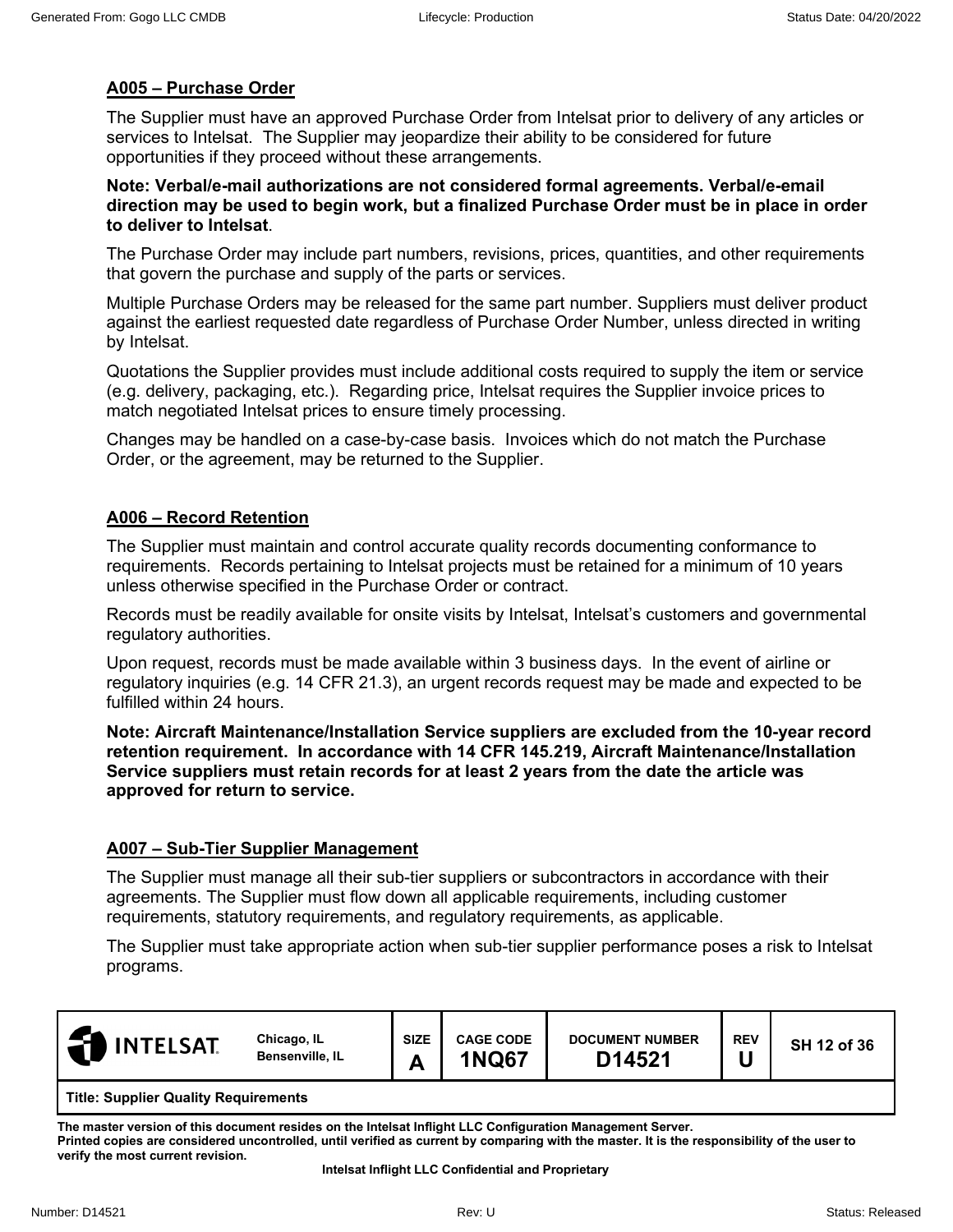# **A008 – Corrective & Preventive Action**

The Supplier should have a Corrective & Preventive Action process in place which includes industry best practice Root Cause Analysis (RCA) problem solving tools (i.e. 8D, DMAIC, 5 Why, Fishbone, etc.).

Supplier Corrective Action Request (SCAR) and Nonconformance Report (NCR): The Supplier must provide an initial SCAR/NCR containment response within 10 business days of SCAR/NCR issuance, unless otherwise specified in writing by Intelsat. It is essential that corrective action be immediately taken by the supplier when any nonconformance is identified at Intelsat or any of its customers. When this occurs, Intelsat Aviation Quality will inform the supplier of the nonconformance. A SCAR/NCR may be issued for purchased components found to be nonconforming through line rejections, testing failures, failed inspection results, Intelsat customer concerns or returns, or obsolete material. Suppliers may jeopardize their ability to be considered for future opportunities if they fail to respond to the SCAR/NCR in a timely manner.

# **Part B – Product/Service Specific Requirements**

## **B001 – Quality Management System Certification**

The Supplier must have an ICOP QMS certification (either ISO 9001 or AS9100 series) by an accredited registrar, or a governmental aviation regulatory authority (e.g. FAA or EASA) Production Certificate (PC) or Production Organization Approval (POA). The scope of the Supplier's certificate of registration, PC, or POA must adequately cover the product(s) or service(s) being provided by the Supplier.

All suppliers to Intelsat who hold third-party certification under the AS9100 series of aerospace quality management system standards (AS9100, AS9110, AS9115, and/or AS9120) must maintain an active profile within the International Aerospace Quality Group – Online Aerospace Suppliers Information System (IAQG-OASIS). These suppliers must grant Level 2 (Audit Results) access to Intelsat within their respective OASIS profile upon request. Granting Intelsat Level 2 access may preclude the need for regular on-site QMS audits by Intelsat Quality. Initial QMS audits may still be required when adding new suppliers to Intelsat's Approved Supplier List. Intelsat Quality will make the final determination.

Additionally, Supplier must promptly notify Intelsat Aviation Quality [\(AviationQuality@intelsat.com\)](mailto:AviationQuality@intelsat.com) of the following:

- Changes in its quality leadership or senior management
- Renewal, surrender, or revocation of certifications
- Adverse changes to product accreditations/approvals (e.g., expired, withdrawn, suspended, downgraded)
- Certification body or regulatory agency findings/nonconformances classified as "Major"

| <b>INTELSAT</b>                             | Chicago, IL<br>Bensenville, IL | <b>SIZE</b><br>A | <b>CAGE CODE</b><br><b>1NQ67</b> | <b>DOCUMENT NUMBER</b><br>D14521 | <b>REV</b> | SH 13 of 36 |
|---------------------------------------------|--------------------------------|------------------|----------------------------------|----------------------------------|------------|-------------|
| <b>Title: Supplier Quality Requirements</b> |                                |                  |                                  |                                  |            |             |

**The master version of this document resides on the Intelsat Inflight LLC Configuration Management Server.** 

**Printed copies are considered uncontrolled, until verified as current by comparing with the master. It is the responsibility of the user to verify the most current revision.**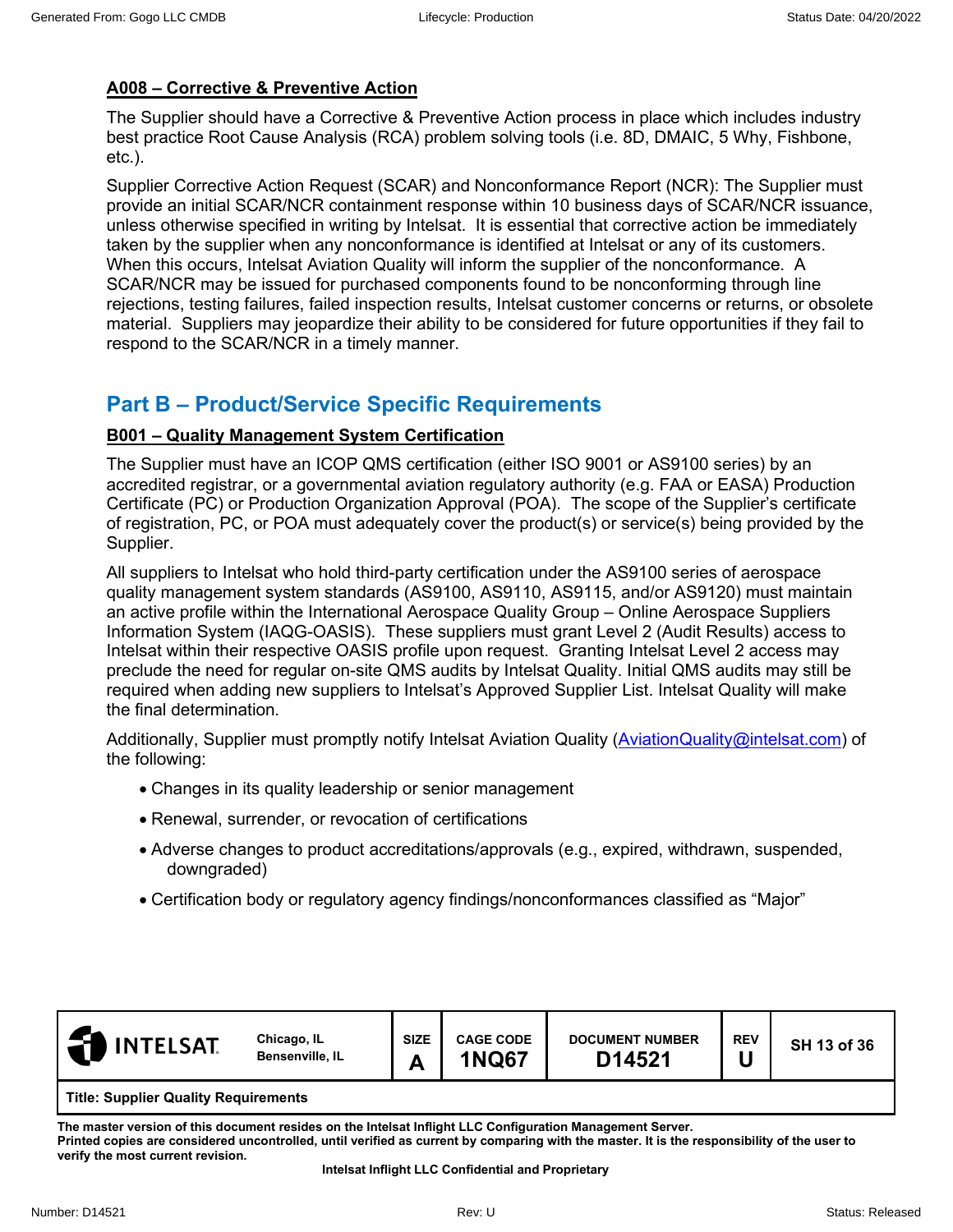# **B002 – Counterfeit Parts Prevention Program**

The Supplier must establish and maintain a counterfeit part prevention plan.

Counterfeit parts are defined as any parts containing unlawful or unauthorized reproductions, substitutions or alterations that have been knowingly mismarked, misidentified, or otherwise misrepresented to be an authentic, unmodified part from the original manufacturer or a source with the express written authority of the original manufacturer, such as an approved aftermarket distributor.

Development of a Counterfeit Part Prevention Plan should utilize AS5553, AS6081, AS6174, or AS6496 as applicable, as a guide to develop and implement the plan. This plan must focus on detection, prevention, mitigation, disposition, and reporting of suspected or confirmed counterfeit parts or assemblies. The Supplier must flow down requirements for a counterfeit parts prevention program to their suppliers, as applicable.

When selecting a source of supply, suppliers must give preferential consideration to Original Component Manufacturer/Original Equipment Manufacturer (OCM/OEM) or their franchised distributors (i.e. OCM/OEM authorized/approved). As may be necessary due to such situations as Diminishing Manufacturing Sources and Material Shortages (DMSMS), suppliers may select an independent distributor (i.e. a broker), however, the independent distributor must be certified to AS6081, or equivalent, and the parts being procured must be certified to have been tested IAW AS6171, or equivalent.

Regardless of the source of supply, documentation must be retained and made available by Supplier that authenticates unbroken traceability to the applicable Original Component Manufacturer/Original Equipment Manufacturer (OCM/OEM) upon request.

If counterfeit parts/assemblies are furnished under any Intelsat PO and are found in any of the delivered goods, the Supplier must promptly replace such with items acceptable to Intelsat. Intelsat reserves all rights to report such to third-party monitoring or reporting entities (e.g. Electronics Resellers Association International (ERAI) at www.erai.com and the Government-Industry Data Exchange Program (GIDEP) at [www.gidep.org\)](http://www.gidep.org/).

Upon discovery of counterfeit or suspect counterfeit parts, the Supplier must notify Intelsat Aviation Quality [\(AviationQuality@intelsat.com\)](mailto:AviationQuality@intelsat.com) and Intelsat Supply Chain within one (1) business day. The Supplier must be able to provide the supply chain traceability showing how the counterfeit parts were obtained (this includes the supply chain path from the original manufacturing of the parts through any intermediaries and ultimately to delivery to Intelsat).

| <b>INTELSAT</b>                             | Chicago, IL<br>Bensenville, IL | <b>SIZE</b><br>Δ<br>г | <b>CAGE CODE</b><br><b>1NQ67</b> | <b>DOCUMENT NUMBER</b><br>D14521 | <b>REV</b> | SH 14 of 36 |
|---------------------------------------------|--------------------------------|-----------------------|----------------------------------|----------------------------------|------------|-------------|
| <b>Title: Supplier Quality Requirements</b> |                                |                       |                                  |                                  |            |             |

**The master version of this document resides on the Intelsat Inflight LLC Configuration Management Server. Printed copies are considered uncontrolled, until verified as current by comparing with the master. It is the responsibility of the user to verify the most current revision.**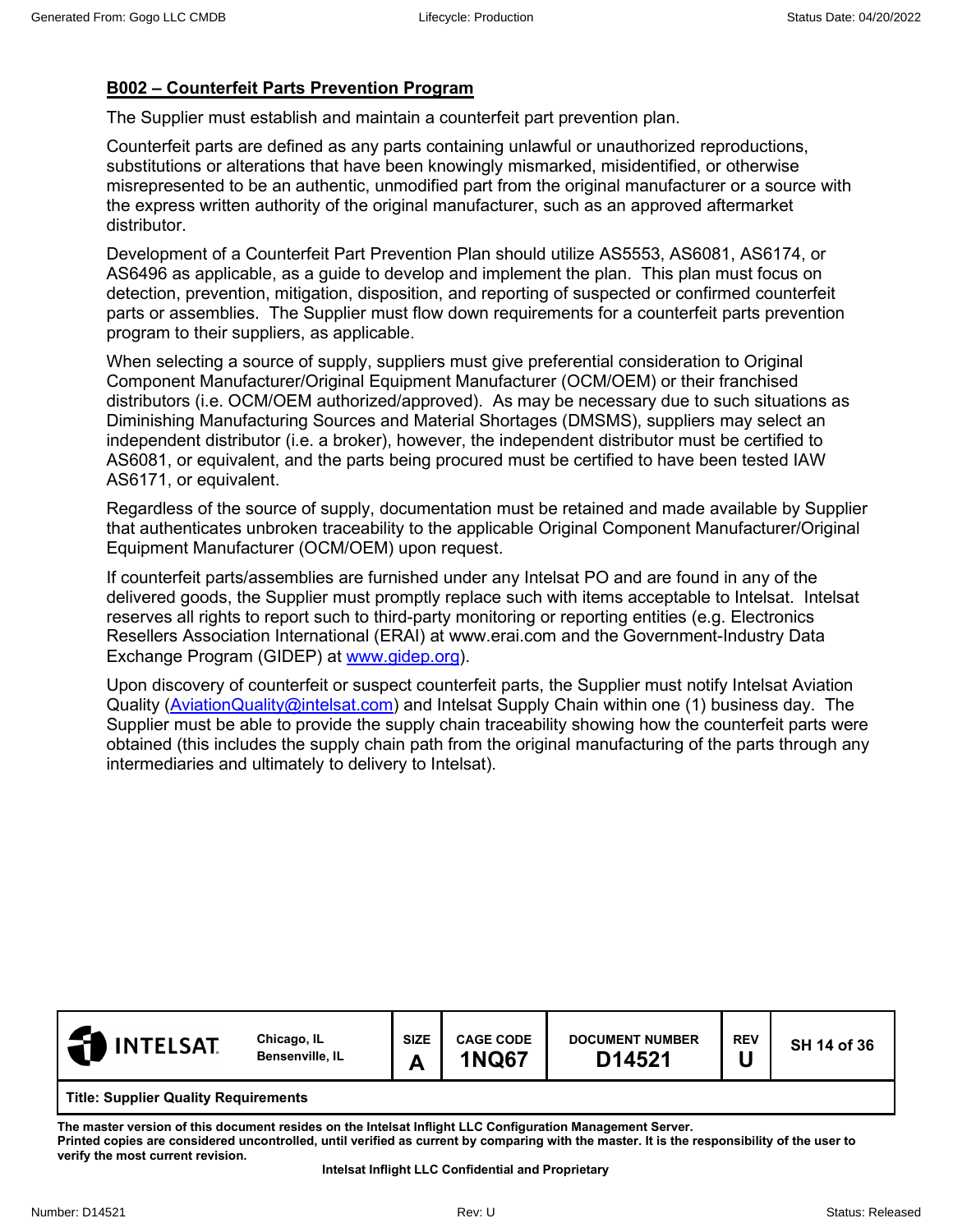## **B003 – First Article Inspection (FAI)**

The supplier must complete First Article Inspection (FAI), partial (delta) FAIs, and First Article Inspection Reports (FAIR) IAW AS9102 for parts or assemblies ordered by Intelsat.

**Note: This clause does not apply to:**

- **Development and prototype parts that are not considered as part of the first production run.**
- **Unique single run production orders not intended for ongoing production (e.g. out-ofproduction spares).**
- **Procured standard catalogue items (e.g. MIL Spec hardware), Commercial of the Shelf Hardware (COTS), or deliverable software.**

The supplier must flow down the requirements of this clause to suppliers or processors who produce design characteristics of the affected parts or assemblies, as applicable.

The supplier must perform a full FAI or a partial FAI for affected part or assembly characteristics, when any of the following occurs:

- An initial release and manufacture of a new part number
- A change in the design characteristics of an existing part number, affecting fit, form, or function of the part.

#### • **Reference Only:**

Intelsat internal procedures identify Agile ECOs dispositioned as "Incompatible" in the *Change Function* field and "Rework" in the *On Order* field as changes that affect fit, form, or function, thus requiring a partial FAI.

Intelsat internal procedures identify Agile ECOs dispositioned as "Interchangeable" in the *Change Function* field and "Use As Is" in the *On Order* field as changes that do not affect fit, form, or function and therefore do not require a partial FAI.

- A change in manufacturing source(s), process(es), inspection method(s), location of manufacture, tooling, or materials that can potentially affect fit, form, or function.
- A change in numerical control program or translation to another media that can potentially affect fit, form, or function.
- A natural or man-made event, which may adversely affect the manufacturing process.
- An implementation of corrective action required to complete a previous FAI.
- A lapse in production for two years must require an update for any characteristics that may be impacted by the inactivity. This lapse is from the completion of last production operation to the actual restart of production.

Acceptable FAIR Forms for Top Level and Lower Level FAIRs:

- Forms 1, 2, & 3 as listed in the current revision of AS9102
- Supplier FAI forms

| <b>INTELSAT</b>                      | Chicago, IL<br><b>Bensenville, IL</b> | <b>SIZE</b><br>n<br>г | <b>CAGE CODE</b><br><b>1NQ67</b> | <b>DOCUMENT NUMBER</b><br>D14521 | <b>REV</b> | SH 15 of 36 |  |  |
|--------------------------------------|---------------------------------------|-----------------------|----------------------------------|----------------------------------|------------|-------------|--|--|
| Title: Cupplier Quality Pequiromante |                                       |                       |                                  |                                  |            |             |  |  |

**Title: Supplier Quality Requirements**

**The master version of this document resides on the Intelsat Inflight LLC Configuration Management Server. Printed copies are considered uncontrolled, until verified as current by comparing with the master. It is the responsibility of the user to verify the most current revision.**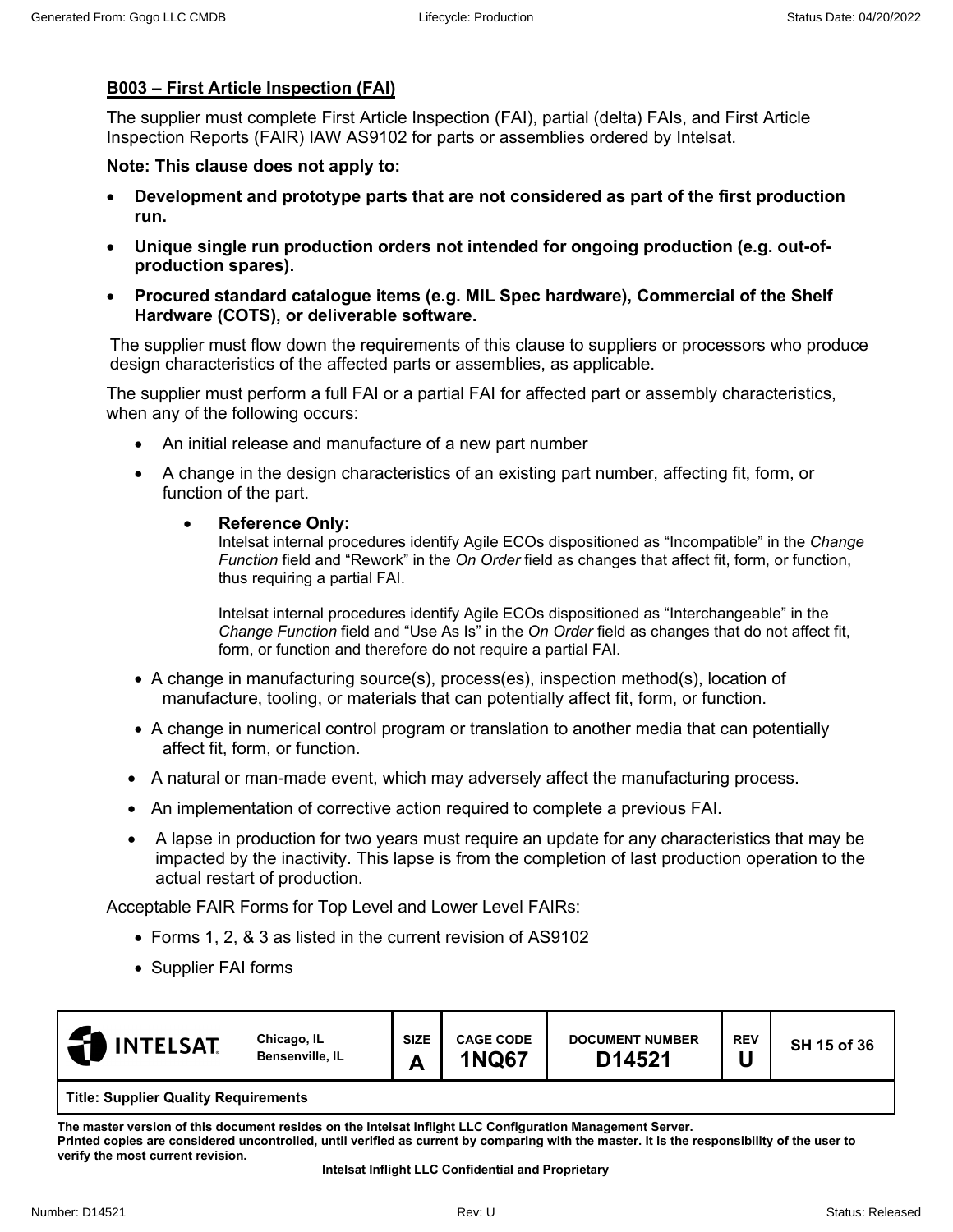- Supplier forms are acceptable provided they contain all "Required" and "Conditionally Required" information and have the same field reference numbers as AS9102 Forms 1, 2, & 3.
- Supplier may utilize Intelsat FAI form D13283 upon request.

A "Ballooned" or "Bubble" drawing is the preferred method to show that every design characteristic is accounted for, uniquely identified, and that the inspection results are traceable to each unique identifier.

The supplier must use a representative item from the first production run of a new part or assembly to verify that the production processes, production documentation, and tooling are able to produce parts and assemblies that meet requirements.

#### **Note: For assemblies, the FAI must be performed on those design characteristics specified on the assembly drawing.**

The Supplier must record, whenever possible, the variable measurements of all part or assembly level drawing design characteristics, including applicable drawing notes on the FAIR. The FAIR for the part or assembly undergoing the FAI process must include appropriate documentation/evidence required by AS9102 to ensure conformance with design characteristics shown on the part drawing or the assembly level drawing (i.e. completed route sheets, test data, raw material certifications, special process certifications, etc.). Lower-level FAIRs associated with design characteristics of an assembly are not required to be submitted with the assembly's FAIR, but the lower-level FAIR identifier must be recorded in Field 18 of Form 1. All lower-level FAIRs must be maintained and made available to Intelsat upon request as stated in Clause A006.

**Note: AS9102 requires that non-modified Standard Catalogue Items and Commercial-Off-The-Self (COTS) items must be listed in Field 15 of Form 1 of the FAIR. However, Form 1, Field 18 is only for FAIR numbers and does not require the C of C number for the catalogue or COTS item to be recorded. Since no C of C number is required to be documented in Field 18 of Form 1 of the FAIR, the C of C is NOT required to be included in the FAIR for supporting documentation.**

A representative of the Supplier's Quality Assurance Department must sign and date the FAIR report.

Prior to the first shipment of articles related to the FAIR(s), the Supplier must forward electronic versions of the FAIR(s) to [AviationQuality@intelsat.com](mailto:AviationQuality@intelsat.com) for review (submittal to an agreed upon, alternate electronic location is acceptable).

Additional information for completing FAIRs (links are reference only):

Forms:<https://iaqg.org/standards/forms>

FAQ:<https://iaqg.org/standard/9102-first-article-inspection-requirement/>

| <b>INTELSAT</b>                             | Chicago, IL<br>Bensenville, IL | <b>SIZE</b><br>D<br>г | <b>CAGE CODE</b><br><b>1NQ67</b> | <b>DOCUMENT NUMBER</b><br>D14521 | <b>REV</b> | SH 16 of 36 |  |
|---------------------------------------------|--------------------------------|-----------------------|----------------------------------|----------------------------------|------------|-------------|--|
| <b>Title: Supplier Quality Requirements</b> |                                |                       |                                  |                                  |            |             |  |

**The master version of this document resides on the Intelsat Inflight LLC Configuration Management Server. Printed copies are considered uncontrolled, until verified as current by comparing with the master. It is the responsibility of the user to verify the most current revision.**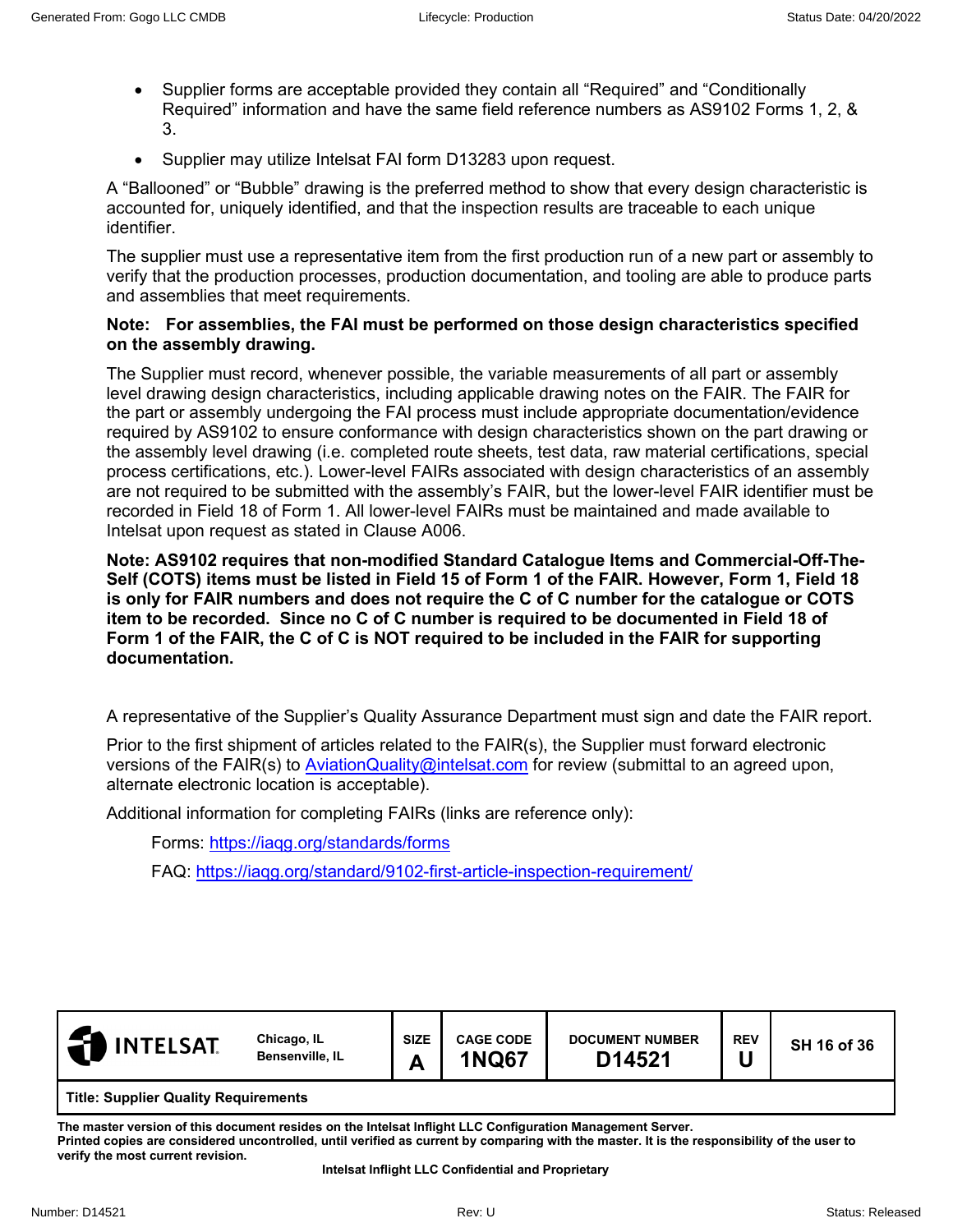# **B004 – Certificate of Conformity (C of C)**

The Supplier must provide a Certificate of Conformity (C of C) for material delivered against an Intelsat PO that states that the supplies or services are of the quality specified and are in conformance in all respects with the Intelsat Purchase Order (contract) requirements, including specifications, engineering drawings, preservation, packaging, packing, marking requirements, and physical item identification.

The C of C must include, at a minimum, the name of the supplier, the address of the supplier, the part number, the part revision, part serial number (if applicable), lot/batch number (if applicable), the Intelsat PO number, shipment quantity, all applicable specifications, the signature and printed name and title of the supplier's authorized quality representative, and the date of execution.

Note: A traceable quality stamp may be used in lieu of a printed name and title; however, a signature is still required.

**A manufacturer's C of C or their authorized distributor's C of C must be provided for orders of standard parts and COTS parts in which the standard part or COTS part is an individual line item on a PO. The manufacturer's C of C is** *preferred***, however, if it cannot be provided, then the authorized distributor's C of C must identify the manufacturer's name, address, and Distributor Cage Code (if distributor has a Cage Code).**

C of C's with any disclaimer statements such as "disclaims any responsibility for manufacturing or functional defects" or "to the best of my knowledge" will not be accepted.

If a Deviation/Waiver or a Ship Short is granted for articles being provided with the order, the Deviation or Ship Short Number must be noted on the C of C.

If the deliverable item contains any Customer Furnished Equipment (CFE), then the C of C must provide the traceability requirements defined in Clause B035.

A physical copy of the C of C must be sent with the shipment. A copy of the C of C must be affixed to the outside of the outermost container and an additional copy placed inside.

## **B005 – TSO/PMA Certificate and Airworthiness Approval Tag**

If the Supplier holds National or Civil Aviation Authority (CAA) certification/approval/authorization (e.g., Federal Aviation Administration (FAA) Technical Standard Order Authorization/Parts Manufacturer Approval (PMA)/Type Certification)), and if required by the Purchase Order, the Supplier must provide the original Authorized Release Certificate, FAA Form 8130–3 (Airworthiness Approval Tag) or other CAA equivalent Airworthiness Approval Tag with delivery of each product.

| <b>INTELSAT</b> | Chicago, IL<br><b>Bensenville, IL</b>       | <b>SIZE</b><br>Α | <b>CAGE CODE</b><br><b>1NQ67</b> | <b>DOCUMENT NUMBER</b><br>D14521 | <b>REV</b> | SH 17 of 36 |  |  |  |
|-----------------|---------------------------------------------|------------------|----------------------------------|----------------------------------|------------|-------------|--|--|--|
|                 | <b>Title: Supplier Quality Requirements</b> |                  |                                  |                                  |            |             |  |  |  |

**The master version of this document resides on the Intelsat Inflight LLC Configuration Management Server. Printed copies are considered uncontrolled, until verified as current by comparing with the master. It is the responsibility of the user to verify the most current revision.**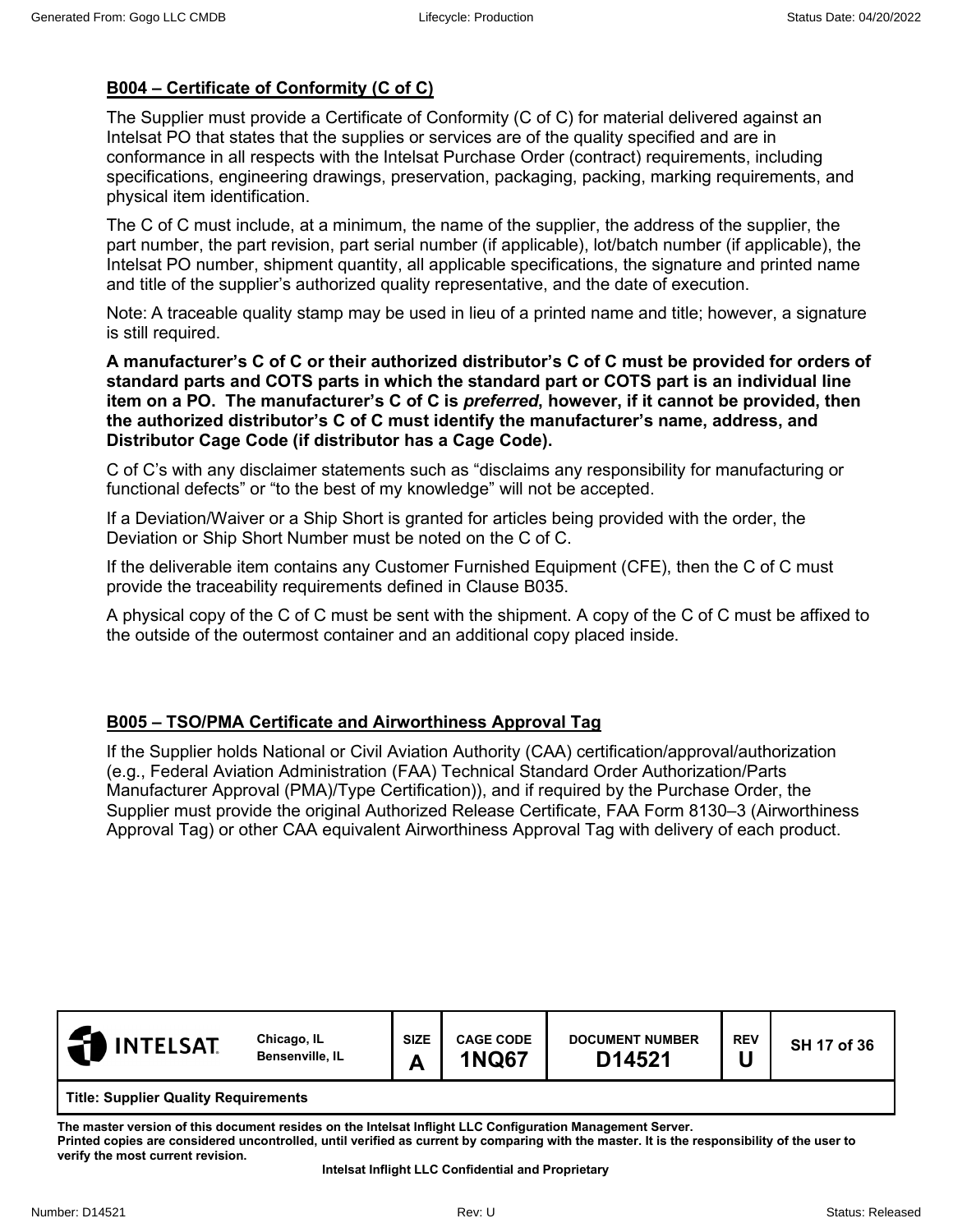# **B006 – Foreign Object Debris/Damage (FOD) Prevention Program**

The Supplier must establish and maintain a FOD prevention program. NAS-412 (National Aerospace Standard, Foreign Object Damage/Foreign Object Debris (FOD) Prevention) or AS9146 (Foreign Object Damage (FOD) Prevention Program – Requirements for Aviation, Space, and Defense Organizations) may be used as a guide to develop the program. The program must focus on FOD awareness, prevention, detection, housekeeping, and material handling.

Whenever and/or wherever FOD entrapment or foreign objects can migrate, the Supplier must ensure applicable FOD requirements are flowed down to sub-tier suppliers. Prior to closing inaccessible or obscured areas and compartments during assembly, the Supplier must inspect for foreign objects/materials and ensure no FOD barriers remain embedded or attached (e.g. protective plugs). The Supplier must ensure tooling, jigs, fixtures, and test or handling equipment are maintained in a state of cleanliness and repair sufficient to prevent FOD.

By delivering items to Intelsat, the Supplier must be deemed to have certified to Intelsat that such items are free from any foreign materials that could result in FOD.

#### **B007 – Electrostatic Discharge (ESD) and Moisture Sensitive Device (MSD) Protection Program**

If the Supplier provides electric/electronic parts or assemblies, they must document and implement an ESD and Moisture Sensitive Device (MSD) Control Program using ANSI/ESD S20.20, "ESD Association Standard for the Development of an Electrostatic Discharge Control Program for Protection of Electrical and Electronic Parts, Assemblies and Equipment (Excluding Electrically Initiated Explosive Devices)" and IPC/JEDEC J-STD-033, "Standard for Handling, Packing, Shipping and Use of Moisture/Reflow Sensitive Surface Mount Devices" as a guide.

## **B008 – Environmental Stress Screening (ESS)**

Environmental Stress Screening must be applied to all subject LRUs identified in Intelsat document D26952 "Environmental Stress Screening Plan", Section 2. ESS must be performed on subject LRUs IAW D26952.

| $\mathsf{I}$ INTELSAT.               | Chicago, IL<br><b>Bensenville, IL</b> | <b>SIZE</b><br>Л | <b>CAGE CODE</b><br><b>1NQ67</b> | <b>DOCUMENT NUMBER</b><br>D14521 | <b>REV</b> | SH 18 of 36 |  |
|--------------------------------------|---------------------------------------|------------------|----------------------------------|----------------------------------|------------|-------------|--|
| Title: Supplier Quality Requirements |                                       |                  |                                  |                                  |            |             |  |

**The master version of this document resides on the Intelsat Inflight LLC Configuration Management Server. Printed copies are considered uncontrolled, until verified as current by comparing with the master. It is the responsibility of the user to verify the most current revision.**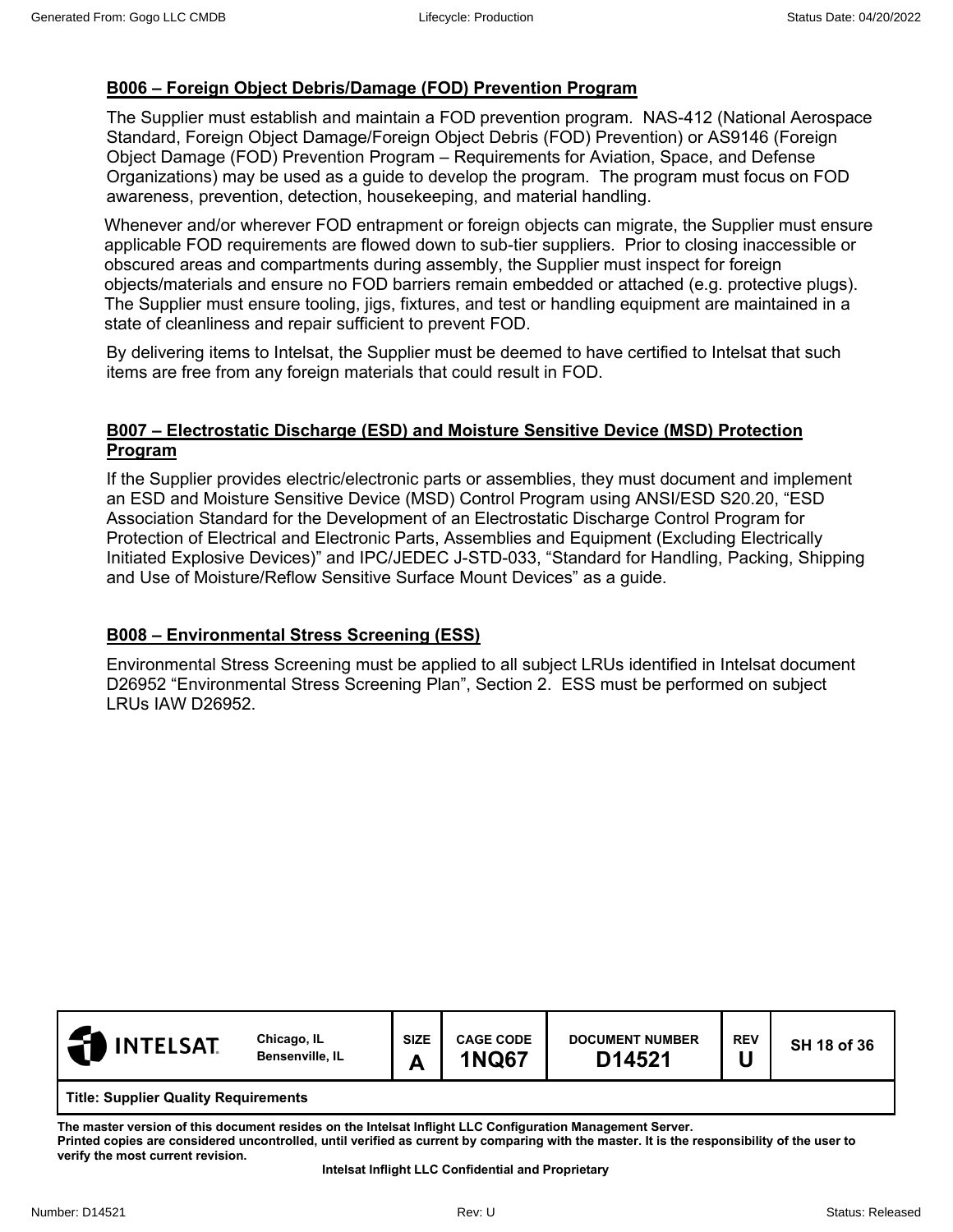# **B009 – Failure Modes & Effects Analysis (FMEA)**

#### **Note: Articles in production before 8/31/16 (the release date of Rev J of this document) are excluded from this requirement, unless otherwise agreed to in writing with Intelsat.**

When supplying items classified as Production Article (Active), or as directed by Intelsat, the Supplier must perform Design Failure Modes & Effects Analysis (DFMEA) on the top level LRU and subsequently on the subsystem level if high risk areas are identified. The DFMEA report must be submitted to Intelsat with identified Risk Priority Number (RPN) values and action plans to address risk items. This must be completed prior to Critical Design Review (CDR). All submissions must be sent to [Reliability@intelsat.com](mailto:Reliability@intelsat.com) for acceptance.

Refer to MIL-STD-1629 and/or SAE J1739 for additional DFMEA guidance.

When supplying items classified as Production Article (Active) or Production Article (Passive), the Supplier must perform Process Failure Modes & Effects Analysis (PFMEA) on the assembly processes. The PFMEA report must be submitted to Intelsat with identified RPN values and action plans to address risk items. This must be completed prior to delivery of the first production article/First Article Inspection (FAI). All submissions must be sent to [Reliability@intelsat.com](mailto:Reliability@intelsat.com) for acceptance.

Refer to SAE J1739 for additional PFMEA guidance.

# **B010 – Key Characteristics and Process Capability**

In addition to any Key Characteristics (KC) flown down by Intelsat, the Supplier must identify product and/or process KCs; attributes or features whose variation have significant influence on product fit, performance, service life, or producibility that require specific actions to control the variation.

KCs for a part, subassembly, or system are those selected geometrical, material properties, functional, and/or cosmetic features; which are measurable, whose variation control is necessary in meeting customer requirements and enhancing customer satisfaction.

Process KCs are those selected measurable characteristics of a process whose control is essential to manage variation of part or system KCs.

A Control Plan must specify the KCs, whether identified by Intelsat or by the Supplier, and how they will be controlled and actioned (if necessary) along with current process capability measurements (Cp, Cpk) for those characteristics. The Control Plan must be completed prior to production with process capability measurements analyzed during product ramp and thereafter.

Process Capability (Cp/Cpk) reports must be provided quarterly to Intelsat, delivered to [AviationQuality@intelsat.com](mailto:AviationQuality@intelsat.com) or as otherwise directed by Intelsat.

Process Capability (Cp/Cpk) raw data must be made available upon request.

Refer to AS9103 (Variation Management of KCs) and D22998 (KC Process) for additional guidance.

| <b>INTELSAT</b>                             | Chicago, IL<br>Bensenville, IL | <b>SIZE</b><br>г | <b>CAGE CODE</b><br><b>1NQ67</b> | <b>DOCUMENT NUMBER</b><br>D14521 | <b>REV</b> | SH 19 of 36 |  |  |
|---------------------------------------------|--------------------------------|------------------|----------------------------------|----------------------------------|------------|-------------|--|--|
| <b>Title: Supplier Quality Requirements</b> |                                |                  |                                  |                                  |            |             |  |  |

**The master version of this document resides on the Intelsat Inflight LLC Configuration Management Server. Printed copies are considered uncontrolled, until verified as current by comparing with the master. It is the responsibility of the user to verify the most current revision.**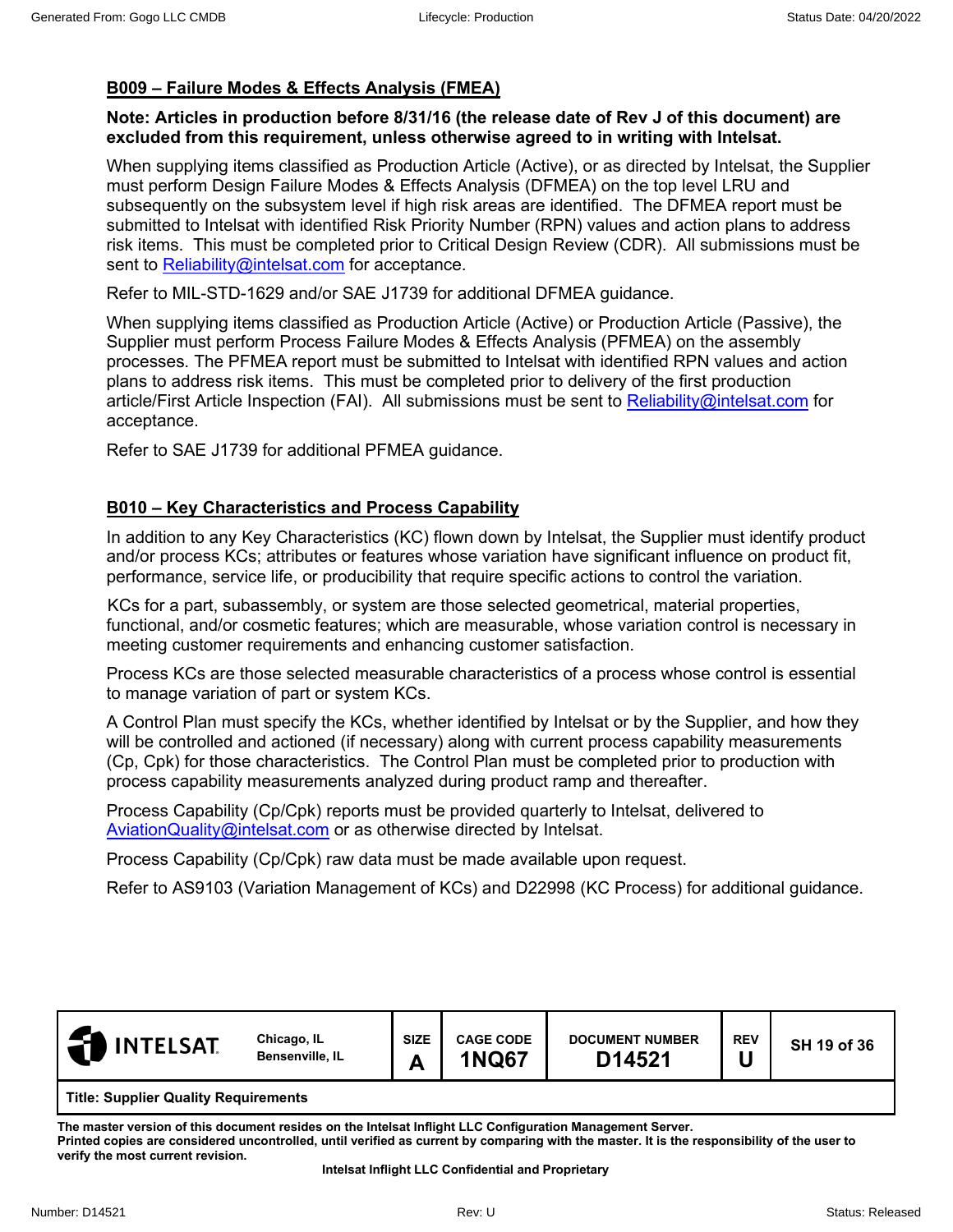# **B011 – Measurement System Analysis (MSA)**

The Supplier must perform Measurement System Analysis (MSA) on all measurement systems used for Key Characteristics. Measurement systems that are not capable must have action plans to address measurement error or variation prior to delivery of the first production article/First Article Inspection (FAI).

MSA should assess:

- Accuracy/Bias difference from the true value and the value from the measurement system
- Linearity performance of the measurement system throughout the range of measurements
- Stability (drift) measurement system is stable and consistent over time
- Resolution/Discrimination goal is to have at least 5 distinct values or categories of readings or adhere to the 10 to 1 rule. (e.g. If your measurement system requires measurements to the hundredths (.xx), then divide that by 10 and collect and record the data to the nearest thousandths (.xxx)). The measurement system must be sensitive to change and capable of detecting change.
- Repeatability operator can repeat similar values (Gage R&R)
- Reproducibility different operators get similar values (Gage R&R)

# **B012 – Accelerated Testing**

#### **Note: Articles in production before 8/31/16 (the release date of Rev J of this document) are excluded from this requirement, unless otherwise agreed to in writing with Intelsat.**

 Supplier must perform a Highly Accelerated Life Test (HALT) on their product to determine design margin and potential design weakness(es). The HALT procedure must be submitted to Intelsat prior to Preliminary Design Review (PDR). The HALT report must be submitted to Intelsat prior to the start of Qualification testing. HALT results must be mutually reviewed by Intelsat and the supplier to determine any subsequent need for redesign.

Supplier must perform an Accelerated Life Test (ALT) on their product to determine potential end-use failure modes and predict the useful life of the product. The ALT procedure must be submitted to Intelsat prior to Critical Design Review (CDR). The ALT report must be submitted to Intelsat prior to the Production Readiness Review (PRR).

All document submissions must be sent to [Reliability@intelsat.com](mailto:Reliability@intelsat.com) for acceptance.

For additional guidance, refer to:

*Accelerated Reliability Engineering HALT and HASS, Gregg K. Hobbs, Hobbs Engineering Corporation.*

*HALT, HASS & HASA Explained: Accelerated Reliability Techniques, Harry W. McLean, ASQ Quality Press.*

| <b>INTELSAT</b>                             | Chicago, IL<br>Bensenville, IL | <b>SIZE</b><br>А | <b>CAGE CODE</b><br><b>1NQ67</b> | <b>DOCUMENT NUMBER</b><br>D14521 | <b>REV</b> | SH 20 of 36 |  |
|---------------------------------------------|--------------------------------|------------------|----------------------------------|----------------------------------|------------|-------------|--|
| <b>Title: Supplier Quality Requirements</b> |                                |                  |                                  |                                  |            |             |  |

**The master version of this document resides on the Intelsat Inflight LLC Configuration Management Server.** 

**Printed copies are considered uncontrolled, until verified as current by comparing with the master. It is the responsibility of the user to verify the most current revision.**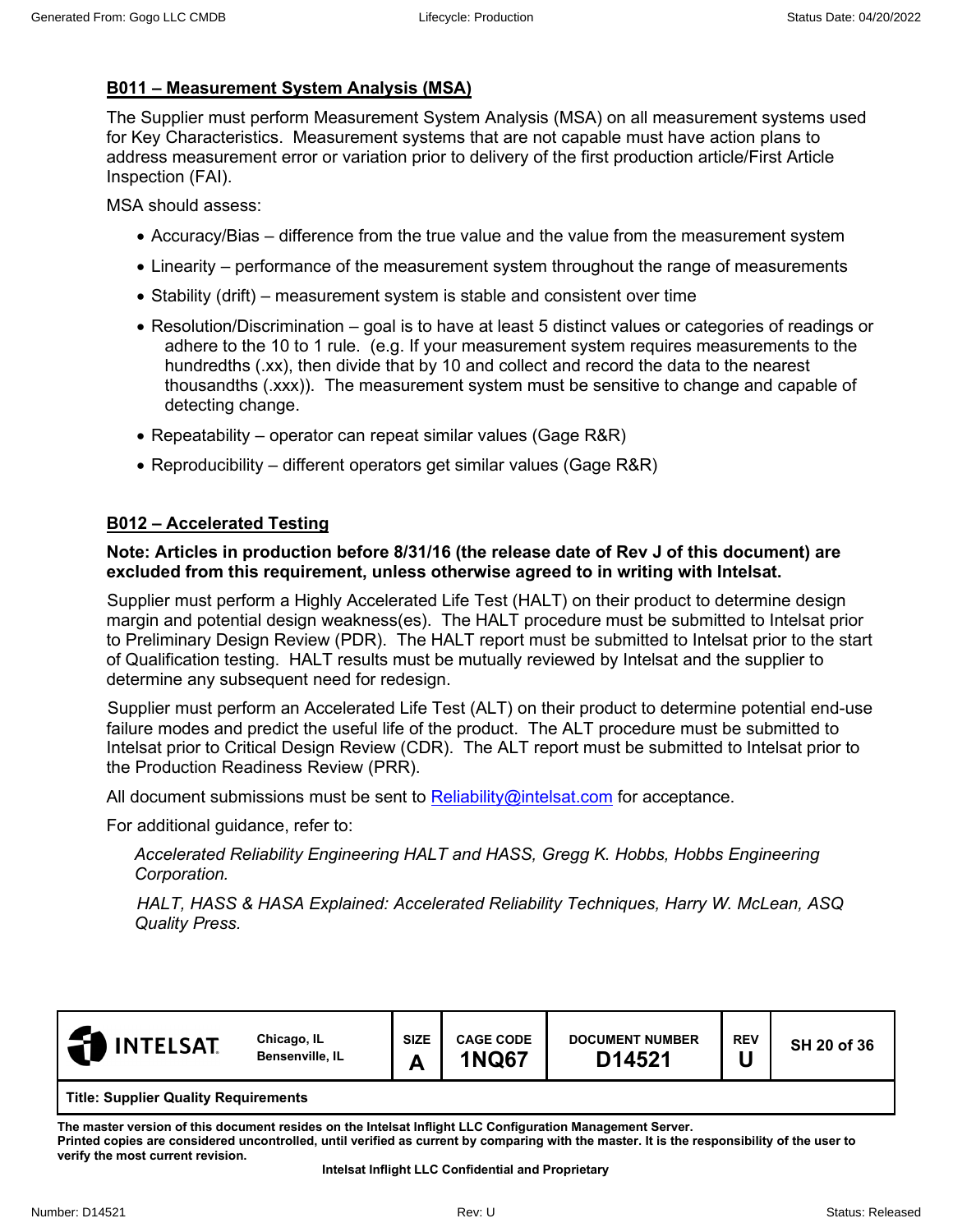# **B013 – Mean Time Between Failure (MTBF)**

All Intelsat Suppliers must comply with the MTBF requirements as stated specifically in the contract, exhibits, or statement of work(s). If the requirements are not specified in those parts of the agreement, then Supplier must comply with the following:

MTBF Analysis & Reporting – The Parties agree as follows: (i) Intelsat may, at its discretion, provide periodic reports of Supplier's MTBF performance with respect to the Products; and (ii) Suppliers must provide Intelsat with access and available data required to analyze MTBF of Products for the returned/repaired Products including but not limited to:

Analysis of MTBF; and Analysis reports including but not limited to summary of warranty returns, confirmation of fault or No Fault Found, root cause analysis, and corrective actions.

Supplier must provide quarterly electronic reports to Intelsat detailing the required information as specified above, throughout the applicable warranty period.

MTBF Remedies - In the event the Products (hardware and software) do not meet the MTBF Guarantee as specified under the terms of this Agreement, Supplier must provide: (i) within thirty (30) days following Intelsat notice, mutually agreed to quantity spares to meet the availability criteria to Intelsat on a loan basis until the MTBF Guarantee Values are met; (ii) Immediate technical support for investigation via telephone and e-mail; and (iii) Supplier must work with Intelsat to achieve a recovery plan.

Measured MTBF = Total Flight Hours x Component Quantity / Number of Verified Failures. A "Verified Failure" means a failure corrected by (i) pulling and replacing an LRU which has been verified as a failure or (ii) download of a critical software patch or release to restore functionality. For avoidance of doubt, No Fault Found Products and Product upgrades are not considered a "Verified Failure".

| <b>INTELSAT.</b>                            | Chicago, IL<br>Bensenville, IL | <b>SIZE</b><br>Δ<br>⌒ | <b>CAGE CODE</b><br><b>1NQ67</b> | <b>DOCUMENT NUMBER</b><br>D14521 | <b>REV</b> | SH 21 of 36 |  |  |
|---------------------------------------------|--------------------------------|-----------------------|----------------------------------|----------------------------------|------------|-------------|--|--|
| <b>Title: Supplier Quality Requirements</b> |                                |                       |                                  |                                  |            |             |  |  |

**The master version of this document resides on the Intelsat Inflight LLC Configuration Management Server. Printed copies are considered uncontrolled, until verified as current by comparing with the master. It is the responsibility of the user to verify the most current revision.**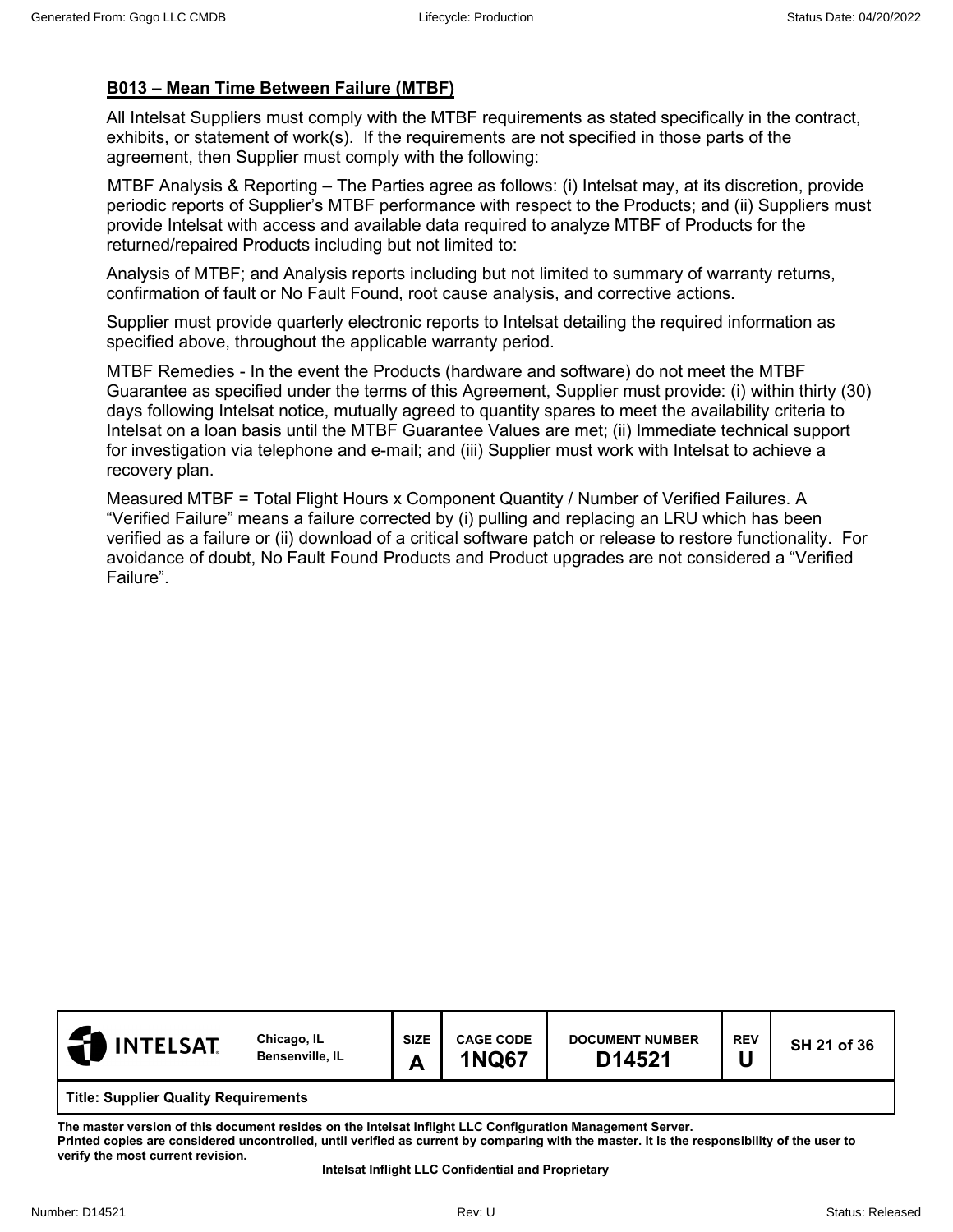# **B014 – Supplier Request for Deviation/Waiver**

#### **Note: In accordance with Clause B024, Intelsat Suppliers are NOT granted Material Review Board (MRB) authority.**

The Supplier's adherence to approved design data is essential to continued, repeatable quality & reliability.

A Deviation request is used to obtain temporary authorization, prior to manufacture, to depart from a requirement of an item's current approved configuration. The use of materials/part numbers not explicitly listed on the Bill of Materials (BOM) are prohibited from being used and delivered without Intelsat Deviation approval. The deviation must be for a specific number of units or time period.

A Waiver request is used to obtain authorization to ship an item which is known to depart from a requirement but is considered suitable after repair by an approved method or after a "Use-As-Is" disposition.

Requests for Deviation/Waiver must be made in Agile (Intelsat's CMDB), at least 10 business days prior to expected delivery. All deviation requests must have substantiation data (e.g. drawing red lines, material specifications, etc.) attached to the Agile deviation submittal.

A copy of the approved Agile Deviation printout must accompany all shipments of affected product.

#### **The Intelsat Deviation Number must be noted on Supplier's Certificate of Conformance (reference clause B004)**.

# **B015 – Sampling Plan**

In the event a sampling plan is utilized, the sampling process must be based on either:

- American Society for Quality (ASQ) Zero Acceptance Number Sampling Plan (C=0), Table 1a with an AQL=1.0
- ANSI/ASQ Z1.4, Table 1 with General Inspection Level II and AQL=1.0
- Other Intelsat accepted methodology or Intelsat Customer directed method



**The master version of this document resides on the Intelsat Inflight LLC Configuration Management Server. Printed copies are considered uncontrolled, until verified as current by comparing with the master. It is the responsibility of the user to verify the most current revision.**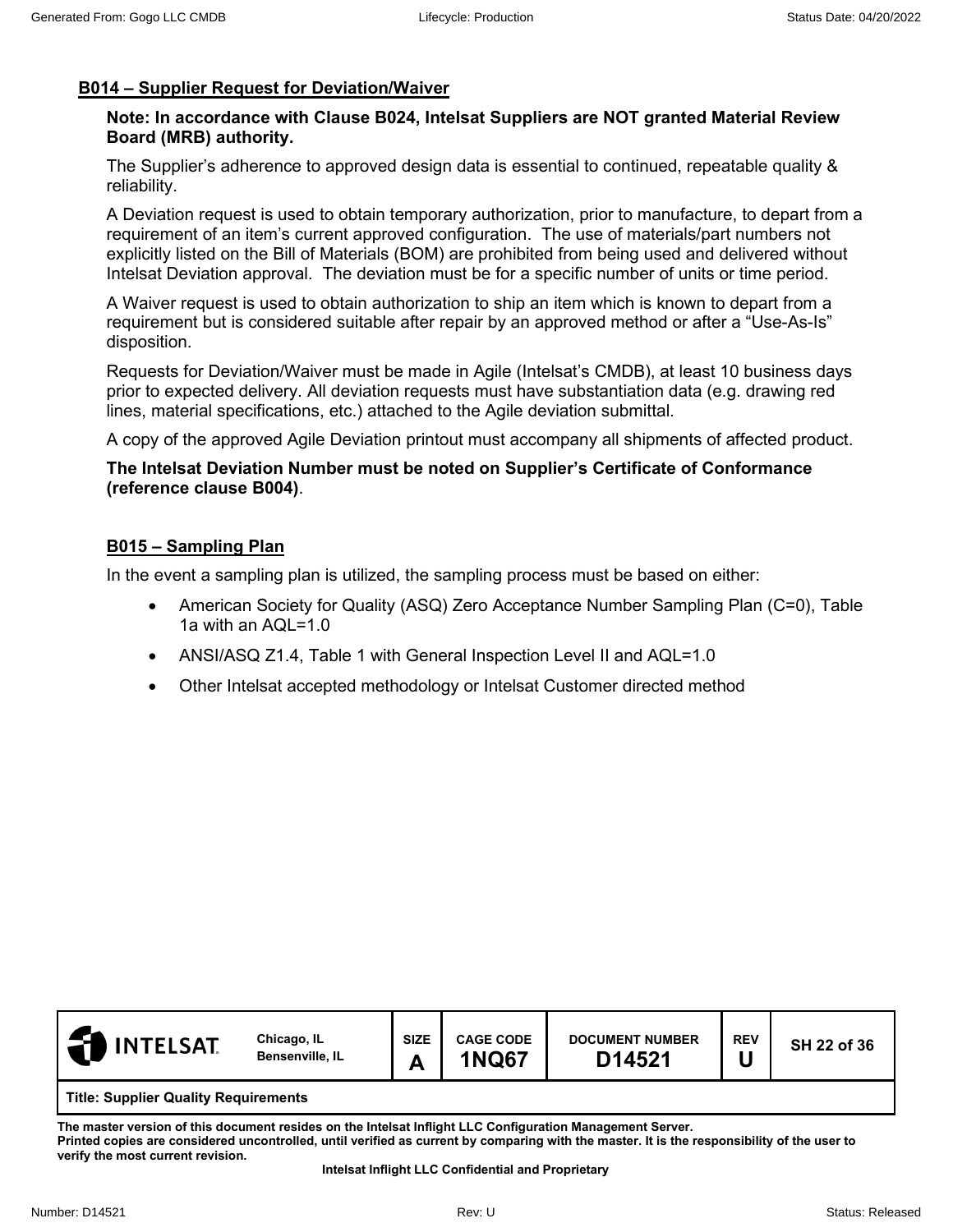## **B016 – Handling of Sensitive Items**

**Age (Shelf Life)**: Upon shipment, shelf life remaining must meet the minimum shelf life specified on the Purchase Order. If no shelf life is specified, the product must have a minimum of 6 months or 50% of the shelf life remaining upon shipment, whichever is less.

#### **Note: Expiration dates must be clearly noted on the material.**

**For orders where the procurable item Part Number listed on the PO is age sensitive then the expiration date must be marked on the item container and packing slip.** 

**When the procurable item contains multiple age sensitive items (i.e. a kit), the outermost container must note the most restrictive shelf-life/date of expiration of all applicable items within the container (reference Clause B020).**

**Light or temperature sensitive**: Items which require special storage, such as light or temperature sensitive materials, must be shipped with consideration of this sensitivity and must be clearly identified on the outside of the packaging material, as well as on the packing slip.

**Electro-Static Discharge (ESD)**: Items that are ESD sensitive must be handled and packaged to prevent ESD damage utilizing MIL-STD-1686, ANSI/ESD S20.20, or EIA/JEDEC JESD625 as a guideline. ESD sensitive items must be shipped in ESD protective packaging and be clearly marked, as well as noted on the packing slip.

**Moisture Sensitive Device (MSD)**: Items that are moisture sensitive must be handled and packaged to prevent damage utilizing IPC/JEDEC J-STD-033 as a guideline. MSD items must be shipped in MSD protective packaging and be clearly marked, as well as noted on the packing slip.

## **B017 – Hazardous Material**

The Supplier must comply with all local, State, and Federal Health, Safety, and Environmental regulations.

Shipping of all hazardous materials must be prepared in accordance with the appropriate Federal Hazardous Materials Regulations. These regulations can be found in Title 49 of the Code of Federal Regulations (49 CFR). 49 CFR changes periodically and it is the Supplier's responsibility to comply with the most current standard.

The supplier must ensure that the proper Dangerous Goods-Hazardous Materials/Safety Data Sheet (SDS) markings are placed on the shipping or storage containers, and proper documentation is supplied. SDS sheets should be included in initial shipments and upon request.

| <b>INTELSAT</b><br>l 21                     | Chicago, IL<br>Bensenville, IL | <b>SIZE</b><br>Δ | <b>CAGE CODE</b><br><b>1NQ67</b> | <b>DOCUMENT NUMBER</b><br>D14521 | <b>REV</b> | SH 23 of 36 |  |  |
|---------------------------------------------|--------------------------------|------------------|----------------------------------|----------------------------------|------------|-------------|--|--|
| <b>Title: Supplier Quality Requirements</b> |                                |                  |                                  |                                  |            |             |  |  |

**The master version of this document resides on the Intelsat Inflight LLC Configuration Management Server. Printed copies are considered uncontrolled, until verified as current by comparing with the master. It is the responsibility of the user to verify the most current revision.**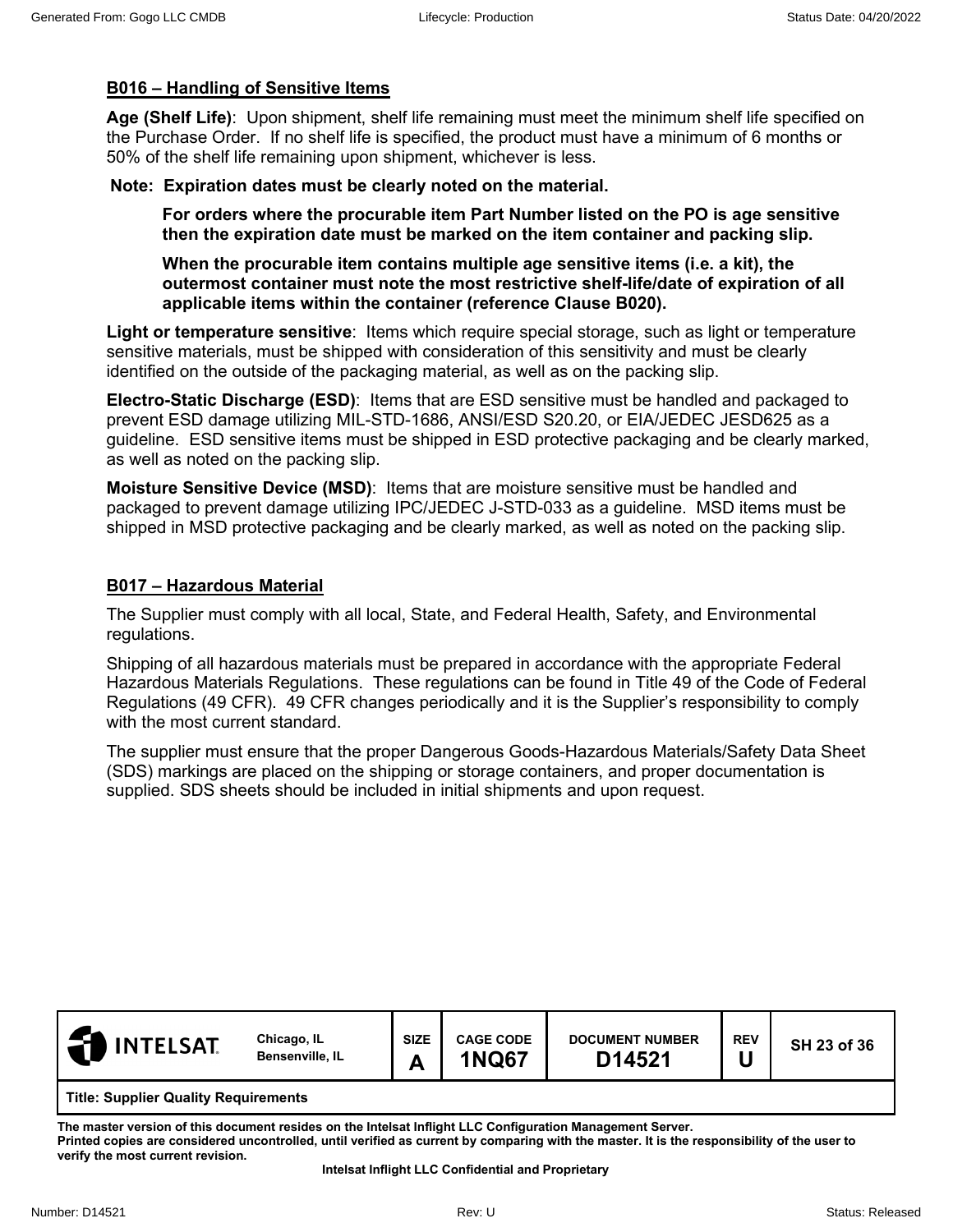## **B018 – Delivery**

Intelsat expects suppliers to maintain On-Time Delivery (OTD) performance of 100%. Just-In-Time delivery demands consistent and timely response from the entire supply base.

#### **Short Shipments**

Short shipment requests must be communicated to the appropriate Supply Chain Buyer as soon as the issue is known, but no less than 5 business days prior to expected delivery. These requests must require Intelsat approval of the Ship Short condition. Short shipments may result in a price reduction on the PO, require a supplier corrective action plan, and result in poor delivery performance ratings. Subsequent shipments of the parts needed to make the original "ship short" whole, must be at the Supplier's expense.

#### **Note: The Intelsat Ship Short Number must be noted on Supplier's Certificate of Conformance (reference clause B004)**.

#### **Delivery Schedules**

It is the supplier's responsibility to ensure goods are received at the required location on or by the date specified on the agreed documents. The acceptable time frame for shipments must be addressed specifically in these documents. Suppliers may be required to provide corrective action plans whenever this requirement is not being met. It is the supplier's responsibility to inform Intelsat Supply Chain personnel immediately of any potential difficulties in meeting shipping requirements. Alternative plans may be available which avoid downtime. Intelsat expectation is that all shipping requirements must be adhered to (including during holiday or other supplier shutdown periods), unless prior written arrangements are made.

#### **B019 – Packing Slip**

Material shipped must be identified on a Packing Slip or Bill of Lading. A physical copy of the Packing Slip or Bill of Lading must be affixed to the outermost container and an additional copy placed inside the container.

The following information must be noted on these documents:

- Shipment Method, Carrier Name, Tracking Information, and Date
- Ship to Address (PO and Packing Slip Ship to Address must match)
- Single Line Item for Each Part Number Shipped
- Part Number, Revision, and Serial Number (as applicable), traceable to the line item
- Description of the Product
- Identification of any Sensitive Item information (see clause B016)
- Purchase Order Number(s) and Line-Item Number for each item being shipped
- Order Release Number (if applicable)
- Quantity Ordered, Quantity Shipped, and Unit of Measure

| <b>INTELSAT</b>                             | Chicago, IL<br>Bensenville, IL | <b>SIZE</b><br>Δ<br>-- | <b>CAGE CODE</b><br><b>1NQ67</b> | <b>DOCUMENT NUMBER</b><br>D14521 | <b>REV</b> | SH 24 of 36 |  |
|---------------------------------------------|--------------------------------|------------------------|----------------------------------|----------------------------------|------------|-------------|--|
| <b>Title: Supplier Quality Requirements</b> |                                |                        |                                  |                                  |            |             |  |

**The master version of this document resides on the Intelsat Inflight LLC Configuration Management Server. Printed copies are considered uncontrolled, until verified as current by comparing with the master. It is the responsibility of the user to verify the most current revision.**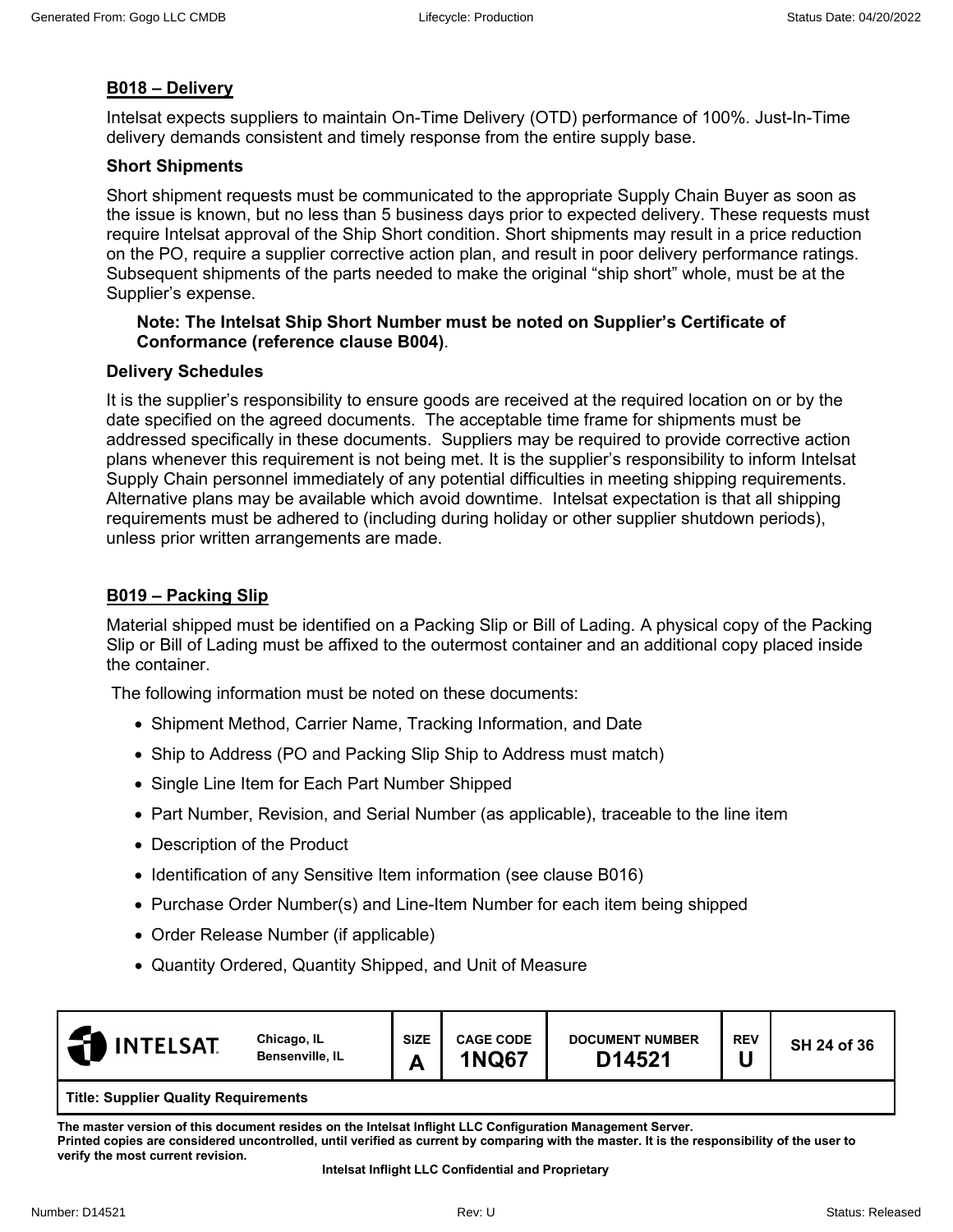- Number of containers of each part number shipped with the extended quantity noted. (ex. 10 containers @ 100 pieces, total 1000)
- Total number of cartons/skids and weight

## **B020 – Packaging, Labeling, and Shipping**

Articles supplied to Intelsat must be packaged to prevent loss and to provide physical, chemical, and cleanliness protection to prevent damage to or deterioration of the parts.

Packaging must meet or exceed the guidelines established per Air Transport Association of America (ATA) Specification 300 Specification for Packaging of Airline Supplies (also known as Airlines for America (A4A)).

Wiring Harness Kits must be packaged in separate unit containers. Multiple wire harnesses may be placed in the same intermediate container; however, they must be packaged in such a way to preclude latent damage such as crushed or pinched wiring. Wire harness connectors must be protected from damage by use of plastic caps (ESD caps required for ESD sensitive harnesses) or other protective means.

Structural kit items must be packaged in separate unit containers. Multiple structural items may be placed in the same intermediate container; however, they must be packaged in such a way to preclude damage during shipping such as scratches, dings, gouges, chipped paint, or damage to corrosion preventative finishes.

Intelsat may require certain items to have special packaging requirements, i.e specialized crates or boxes. These items include, but are not limited to, Composite Radomes, Composite Skirt Seals, Fuselage Adapter Plates, other large irregular shaped parts, or any other item identified by Intelsat. Intelsat will identify the required packaging for these items in a SOW, Purchase Order or other contractual means.

Sensitive items (age, light, temperature, ESD, and MSD) must be packaged in accordance with the Sensitive Items clause B016 of this document.

Intermediate Containers contain at least 2-unit containers. Intermediate Containers must be of cardboard construction at a minimum. If designed to provide shipping protection, Intermediate Containers must be double walled and palletized for shipping, otherwise Intermediate Containers must be over packed for shipment in an appropriate double walled shipping container (e.g. Gaylord Box).

#### **Any Less Than Truckload (LTL) shipments and container(s) weighing more than 50 pounds must be palletized.**

Suppliers are responsible to ensure shipping containers or pallet loads meet the following criteria:

- Shipping Containers must meet or exceed ATA Specification 300, Category II (testing of Category II Shipping Containers is not required)
- Even, level pallet loads (not pyramided)
- Proper securing must be used to ensure the pallet is stable (e.g. straps, stretch wrapped, corners, boxed, etc.)

| <b>INTELSAT</b>                                                                                                    | Chicago, IL<br>Bensenville, IL | <b>SIZE</b><br>A | <b>CAGE CODE</b><br><b>INQ67</b> | <b>DOCUMENT NUMBER</b><br><b>ገ14521</b> | <b>REV</b><br>. .<br>u | SH 25 of 36 |  |
|--------------------------------------------------------------------------------------------------------------------|--------------------------------|------------------|----------------------------------|-----------------------------------------|------------------------|-------------|--|
| $\mathbf{r}$ and $\mathbf{r}$ and $\mathbf{r}$ are $\mathbf{r}$ and $\mathbf{r}$ and $\mathbf{r}$ are $\mathbf{r}$ |                                |                  |                                  |                                         |                        |             |  |

**Title: Supplier Quality Requirements**

**The master version of this document resides on the Intelsat Inflight LLC Configuration Management Server. Printed copies are considered uncontrolled, until verified as current by comparing with the master. It is the responsibility of the user to verify the most current revision.**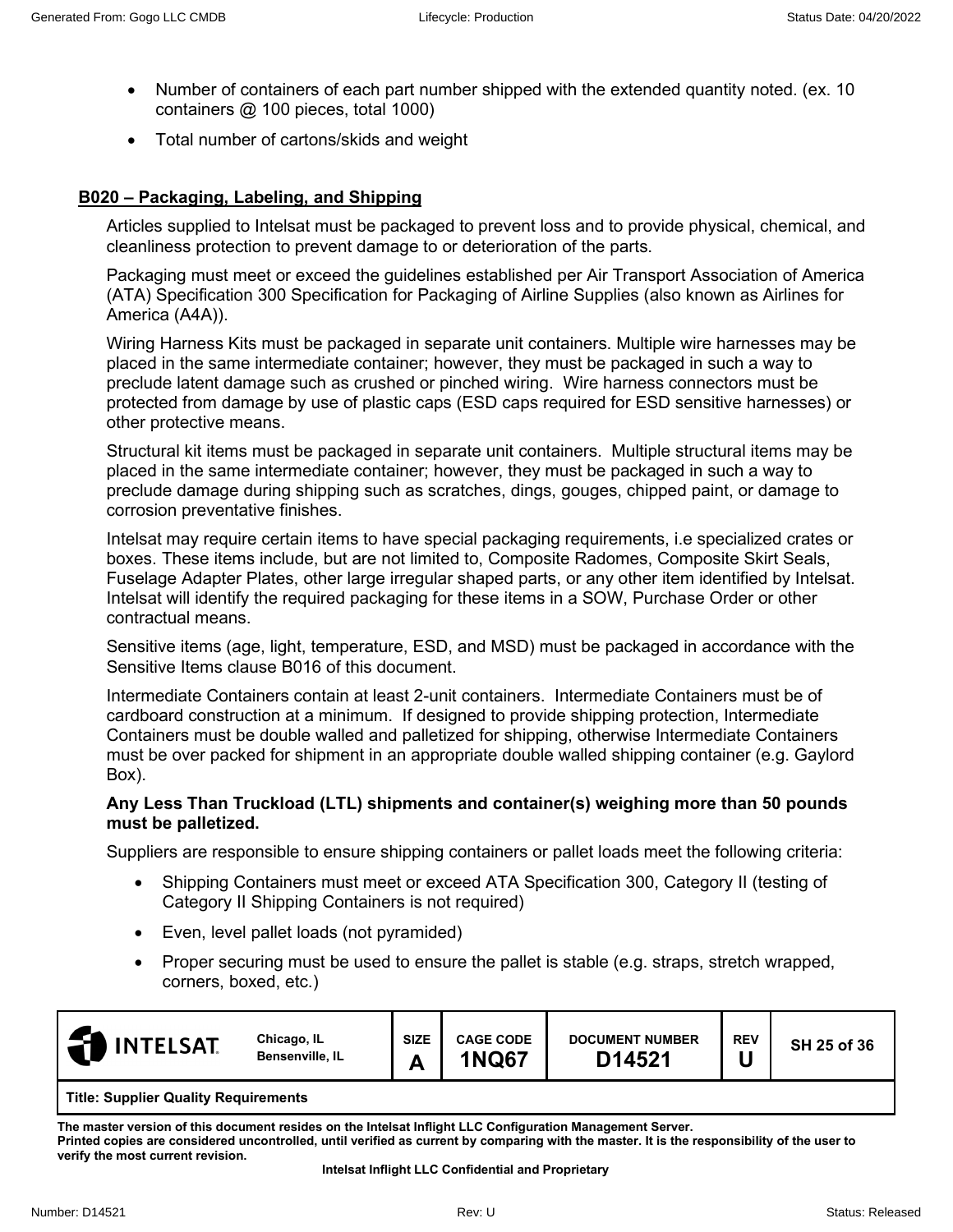- "Do Not Stack" or "No Stack" cones must be used on top of palletized loads and Gaylord Boxes.
- Containers must not exceed pallet dimensions (i.e., containers must not overhang the pallet)
- Wood pallets and crates must be 'heat-treated' to protect against wood infesting insects. International pallets require a conformance ID stamp to pass Customs.

Labeling/Marking of sub-kits, kits, and containers must be IAW marking requirements listed in the ATA Specification 300 chapter for "Packaging of Kits". The marking must also include Part Number, Part Revision, Serial or Lot number as well the marking required by ATA Specification 300.

- Label exterior containers with the following:
	- o Part Number, Revision, & Description
	- o Supplier Name
	- o Intelsat Purchase Order Number
	- o Container X of Y (i.e., Container 1 of 4, Container 2 of 4, etc.)
	- $\circ$  Most restrictive shelf-life/date of expiration of all applicable items within the container
	- $\circ$  If shipping to a third-party logistics provider, identify "Intelsat" on the label (i.e. Intelsat  $c/\circ$  EA Logistics)
- Label each intermediate container (i.e., sub-kit, container, bag) with the following:
	- o Supplier name
	- o Intelsat Purchase Order Number
	- o List all Part Numbers (including sub-kit Part Number, if applicable), Revisions, Description, and Quantities in the intermediate container
	- o Lot Number or Serial Number
	- $\circ$  Most restrictive shelf-life/date of expiration of all applicable items within the container
- Label each unit container (i.e., container, bag) with the following:
	- o Part Number
	- o Revision
	- o Description
	- o Quantity
	- o Lot Number or Serial Number (as applicable)
- If Direct Shipping product (reference clause B022), add a label to each crate/skid that includes the following information:
	- o Top Level Kit Part Number (provided via Intelsat PO update) or LRU Part Number
	- o Top Level Kit Serial Number (if provided via Intelsat PO update) or LRU Serial Number
	- o Intelsat Customer (Airline) Purchase Order Number (provided via Intelsat PO update)
	- o Intelsat Customer Transfer Order Number (provided via Intelsat PO update)

| <b>INTELSAT</b>                             | Chicago, IL<br>Bensenville, IL | <b>SIZE</b><br>г | <b>CAGE CODE</b><br><b>1NQ67</b> | <b>DOCUMENT NUMBER</b><br>D14521 | <b>REV</b> | SH 26 of 36 |  |  |
|---------------------------------------------|--------------------------------|------------------|----------------------------------|----------------------------------|------------|-------------|--|--|
| <b>Title: Supplier Quality Requirements</b> |                                |                  |                                  |                                  |            |             |  |  |

**The master version of this document resides on the Intelsat Inflight LLC Configuration Management Server. Printed copies are considered uncontrolled, until verified as current by comparing with the master. It is the responsibility of the user to verify the most current revision.**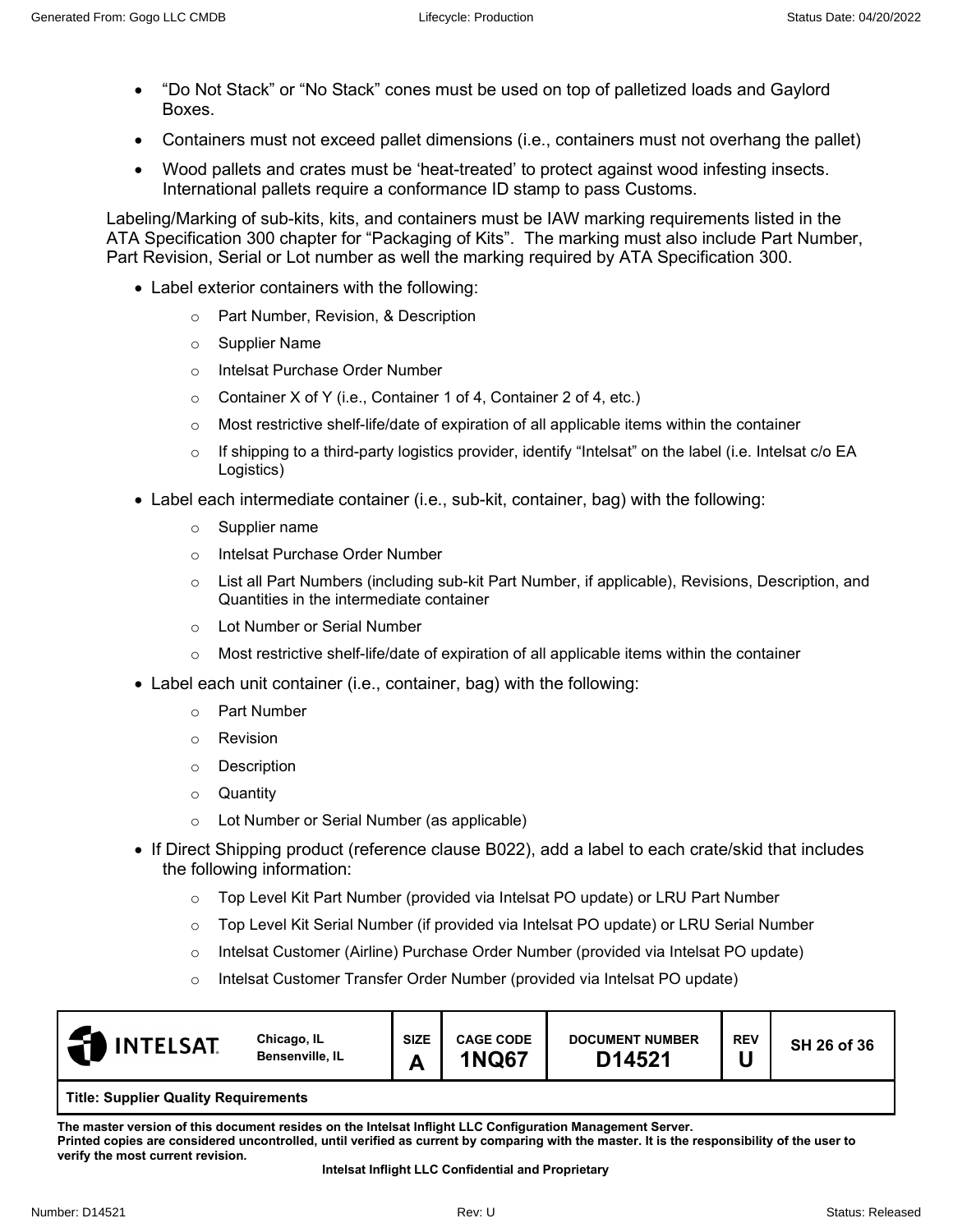o Intelsat Purchase Order Number

For questions, please contact your Intelsat Supply Chain representative for clarification.

#### **B021 – Configuration Change Management**

**Note: Due to contractual, regulatory, and OEM requirements, Intelsat is required to review and approve all changes at any level of the BOM for all components that are used in Intelsat systems which are approved for use by Type Certificates (TC) or Supplemental Type Certificates (STC). Additional change guidance is available in Intelsat document D35009**

Intelsat requires that all parts supplied meet drawings and specifications and that NO alternate parts be utilized unless specifically allowed for on the Intelsat approved drawing.

The Supplier must notify Intelsat of any proposed design data and/or test procedure/report change (major or minor) to any LRU, production article, or installation design and receive approval from Intelsat prior to delivering any product incorporating the change.

These design data and test procedures/reports include but are not limited to the following:

- LRU Outline Drawing and associated 3D model
- Top Level Assembly Drawing(s) / BOM
- Software Configuration Index (SCI) (Firmware changes only)
	- o Note: For loadable software, coordinate with Intelsat Program Management
- LRU Acceptance Test Procedure (ATP)
- LRU Environmental Stress Screening Procedure (ESS)
- Component Technical Specification (CTS)
- Certification Test Report Analyses
- Qualification Test Reports and Analyses (e.g. Environmental, EMI, Structural, Flammability, Fungus, Similarity Assessments, Safety Assessments)

When a design data change is proposed, the Supplier must submit an ECR in Intelsat's Agile Configuration Management system to update design data and test procedures/reports in accordance with D14549 (Procedure, Engineering Change Request) and attach any substantiating evidence (e.g., drawing redlines, BOMs, test reports, similarity assessments, etc.). Part design change must have ECRs submitted against the affected, procurable part number. It is expected that part design changes will drive part revision changes.

If the submitted Change Request is deemed acceptable, an Intelsat Engineering Change Order must be issued by Intelsat and "Released" in Agile prior to the Supplier delivering any product incorporating the change.

#### **Note: Intelsat acceptance of the Change Request is not authorization to deliver the proposed change in any product provided to Intelsat.**

Regardless of ECO status, suppliers are expected to build and deliver **only** item configurations listed on the approved and accepted Purchase Order. Suppliers may utilize a "Use-As-Is" disposition to

| <b>INTELSAT</b>                        | Chicago, IL<br>Bensenville, IL | <b>SIZE</b><br>г | <b>CAGE CODE</b><br><b>INQ67</b> | <b>DOCUMENT NUMBER</b><br>D14521 | <b>REV</b> | SH 27 of 36 |
|----------------------------------------|--------------------------------|------------------|----------------------------------|----------------------------------|------------|-------------|
| ____<br>---<br>$\sim$ $\sim$<br>-- - - |                                |                  |                                  |                                  |            |             |

**Title: Supplier Quality Requirements**

**The master version of this document resides on the Intelsat Inflight LLC Configuration Management Server. Printed copies are considered uncontrolled, until verified as current by comparing with the master. It is the responsibility of the user to verify the most current revision.**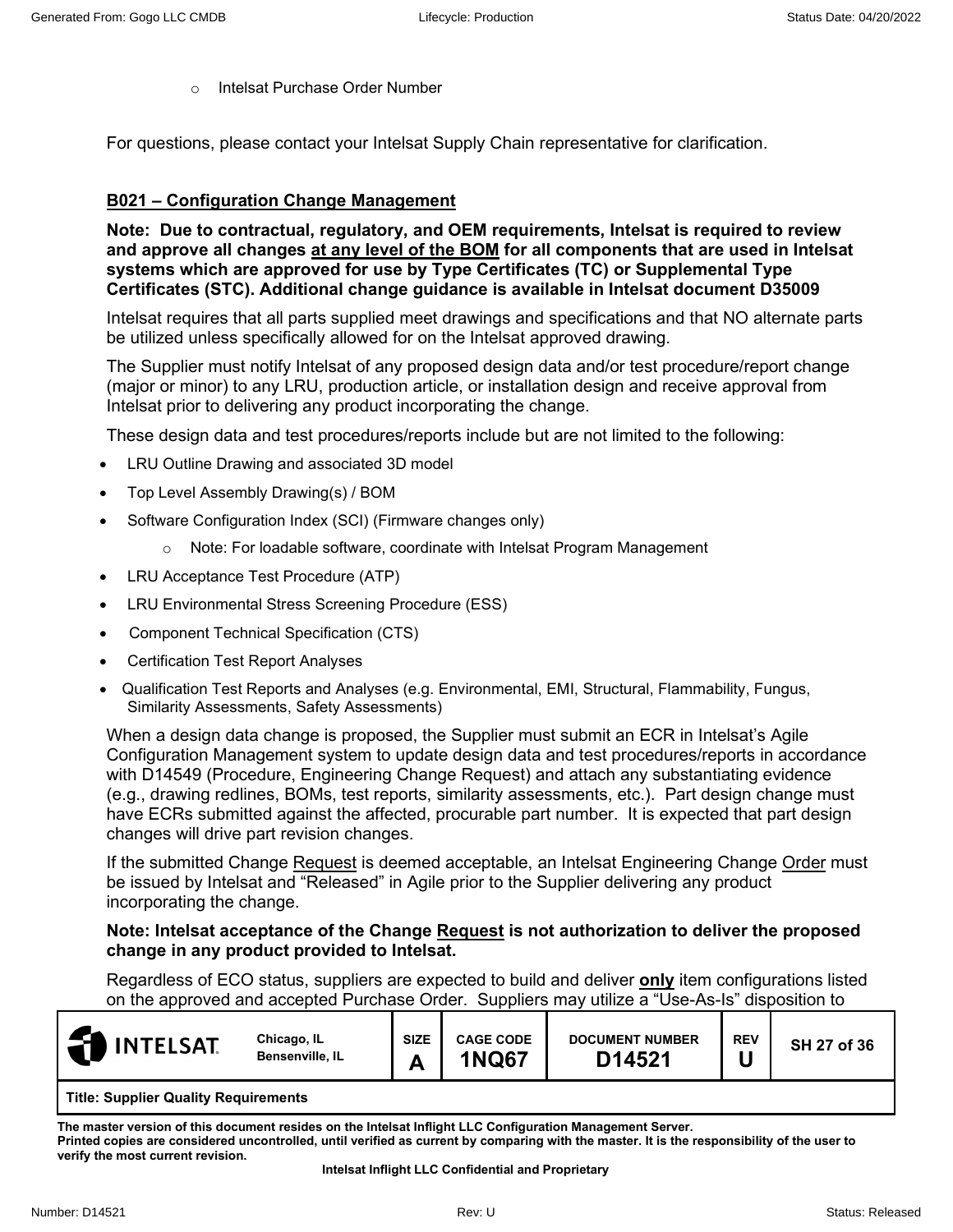allow shipment of earlier item revisions only if allowed by the "On Order" disposition in the applicable Agile ECO. In the event suppliers would like to supply later item revisions, a deviation would be required (reference clause B014).

# **B022 – Direct Ship Authorization (DSA)**

The Supplier must receive formal approval from Intelsat Aviation Quality, in accordance with D20035, Procedure, Direct Ship Authorization, prior to shipment of any production article(s) shipping to locations other than Intelsat's Bensenville, IL facility or any Intelsat third party logistics provider. The Intelsat PO must identify the required *Ship To* address.

A DSA letter (D19399) from Intelsat Aviation Quality must be granted for every approved DSA shipment.

The Supplier must notify [AviationQuality@intelsat.com](mailto:AviationQuality@intelsat.com) at least 5 business days in advance of any expected direct shipment.

Standard Hardware as defined in this document is excluded from this clause, however any standard hardware ordered as a standalone line item on an Intelsat PO must ship with a C of C compliant with clause B004.

All DSA shipments must be labeled in accordance with clause B020.

All DSA shipments must have the entire paperwork package provided with the shipment and scanned and emailed to CA Purchasing@intelsat.com and [AviationQuality@intelsat.com.](mailto:AviationQuality@intelsat.com) This package must consist of:

- 8130-3 (as applicable)
- Form 1 (as applicable)
- Supplier issued C of C
- Intelsat issued C of C
- Intelsat issued DSA Letter (D19399)
- Packing List (Intelsat Part Numbers and Serial Numbers must be listed)
- Intelsat Kit Document (i.e. K13114-xxxxx) (as applicable)
- Weights and Dimensions
- Bill of Lading (signed by the carrier and shipper) showing Intelsat PO# and Intelsat's Customer (Airline) PO#

#### **Note: An Intelsat provided C of C for a DSA shipment does not relieve the supplier of their responsibilities to ensure all product conforms to approved documentation and requirements.**

| <b>INTELSAT</b> | Chicago, IL<br>Bensenville, IL              | <b>SIZE</b><br>Α | <b>CAGE CODE</b><br><b>1NQ67</b> | <b>DOCUMENT NUMBER</b><br>D14521 | <b>REV</b> | SH 28 of 36 |  |  |  |
|-----------------|---------------------------------------------|------------------|----------------------------------|----------------------------------|------------|-------------|--|--|--|
|                 | <b>Title: Supplier Quality Requirements</b> |                  |                                  |                                  |            |             |  |  |  |

**The master version of this document resides on the Intelsat Inflight LLC Configuration Management Server.** 

**Printed copies are considered uncontrolled, until verified as current by comparing with the master. It is the responsibility of the user to verify the most current revision.**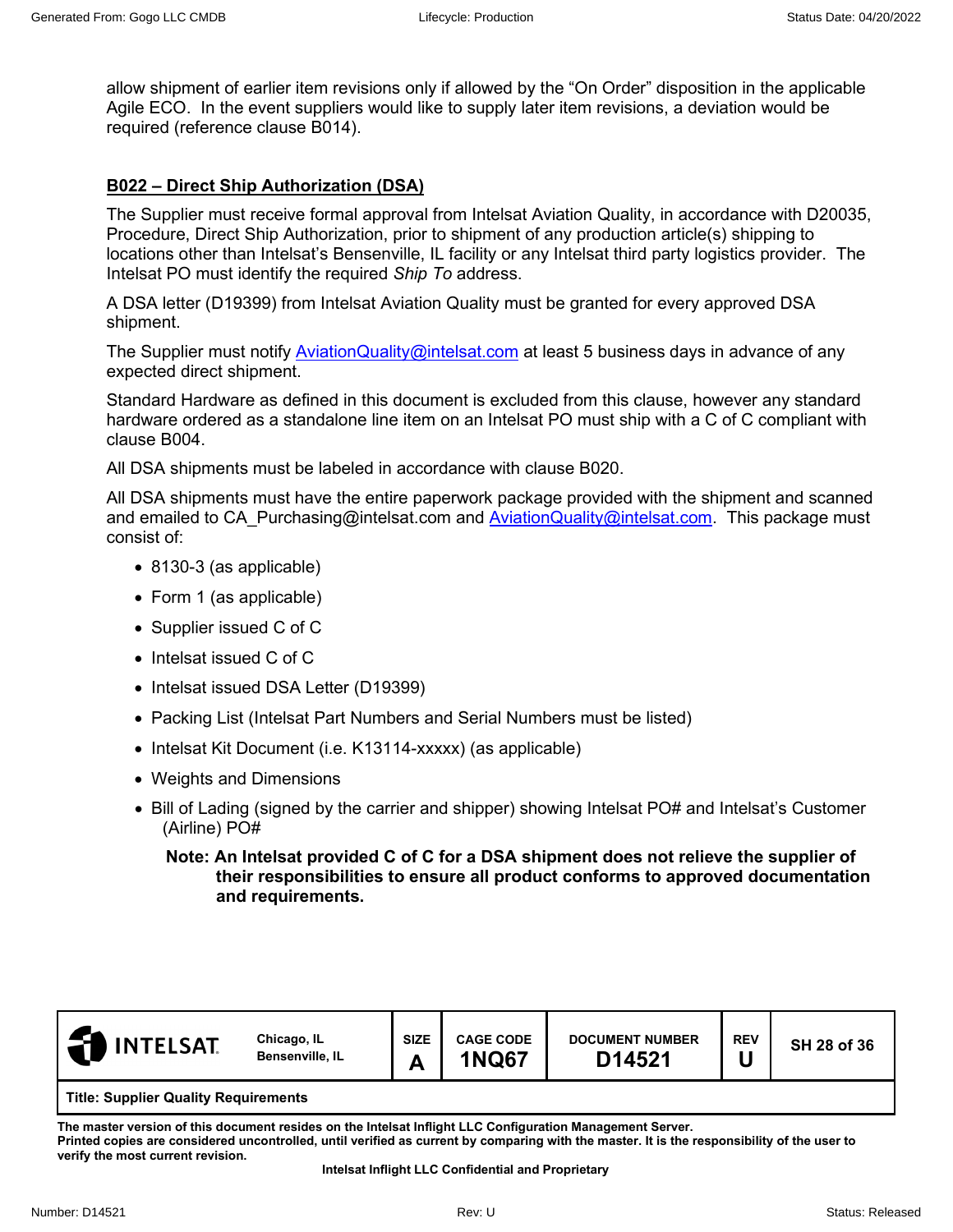# **B023 – Source Inspection**

Intelsat reserves the right to conduct Source Inspection at any time as stated on a PO and the supplier is expected to support these inspections. Additionally, Source Inspection is required on Direct Shipments where delegated inspection has not been authorized by Intelsat Aviation Quality. For Direct Shipments, Delegated or Source Inspection will be identified on the DSA letter (D19399) issued by Intelsat Aviation Quality.

The Supplier must notify [AviationQuality@intelsat.com](mailto:AviationQuality@intelsat.com) at least 5 business days in advance of any inspection readiness.

# **B024 – Control of Nonconforming Material**

Intelsat Suppliers **ARE NOT** granted Material Review Board (MRB) authority to issue "Repair" or "Use-As-Is" dispositions **at any level of the BOM** for products sold to Intelsat unless authorized in writing by Intelsat.

The Supplier must have a Control of Nonconforming Material process in place which identifies, controls, and prevents the unintended use or delivery of nonconforming material.

All materials furnished to Intelsat must conform to contractual requirements, approved type design, and specifications. All materials are subject to inspection and acceptance upon receipt.

To obtain Intelsat approval to ship unit(s) with known nonconformance(s), utilize the Supplier Request for Deviation Process (refer to clause B014 of this document).

If a nonconformance has been identified on parts already shipped to Intelsat, Supplier is required to notify Intelsat Aviation Quality [\(AviationQuality@intelsat.com\)](mailto:AviationQuality@intelsat.com) immediately via the Supplier Disclosure Letter (SDL) form D20158. Please utilize these forms and follow the instructions found therein for further details and requirements.

A disclosure letter in supplier format may be used as long as the information required on Intelsat Form D20158 is captured.

## **B025 – Failure Reporting Analysis & Corrective Action System (FRACAS)**

The Supplier must provide inputs to the Intelsat FRACAS system upon request. This includes but is not limited to responding to failures and/or noncompliances for which the supplier is responsible, identifying the failure mode, containment action(s), RCA, corrective action(s), and preventive action(s). The Supplier must provide all required objective evidence needed to validate the effectiveness of the corrective action(s) taken.

| <b>INTELSAT.</b>                            | Chicago, IL<br>Bensenville, IL | <b>SIZE</b><br>А | <b>CAGE CODE</b><br><b>1NQ67</b> | <b>DOCUMENT NUMBER</b><br>D14521 | <b>REV</b> | SH 29 of 36 |  |
|---------------------------------------------|--------------------------------|------------------|----------------------------------|----------------------------------|------------|-------------|--|
| <b>Title: Supplier Quality Requirements</b> |                                |                  |                                  |                                  |            |             |  |

**The master version of this document resides on the Intelsat Inflight LLC Configuration Management Server. Printed copies are considered uncontrolled, until verified as current by comparing with the master. It is the responsibility of the user to verify the most current revision.**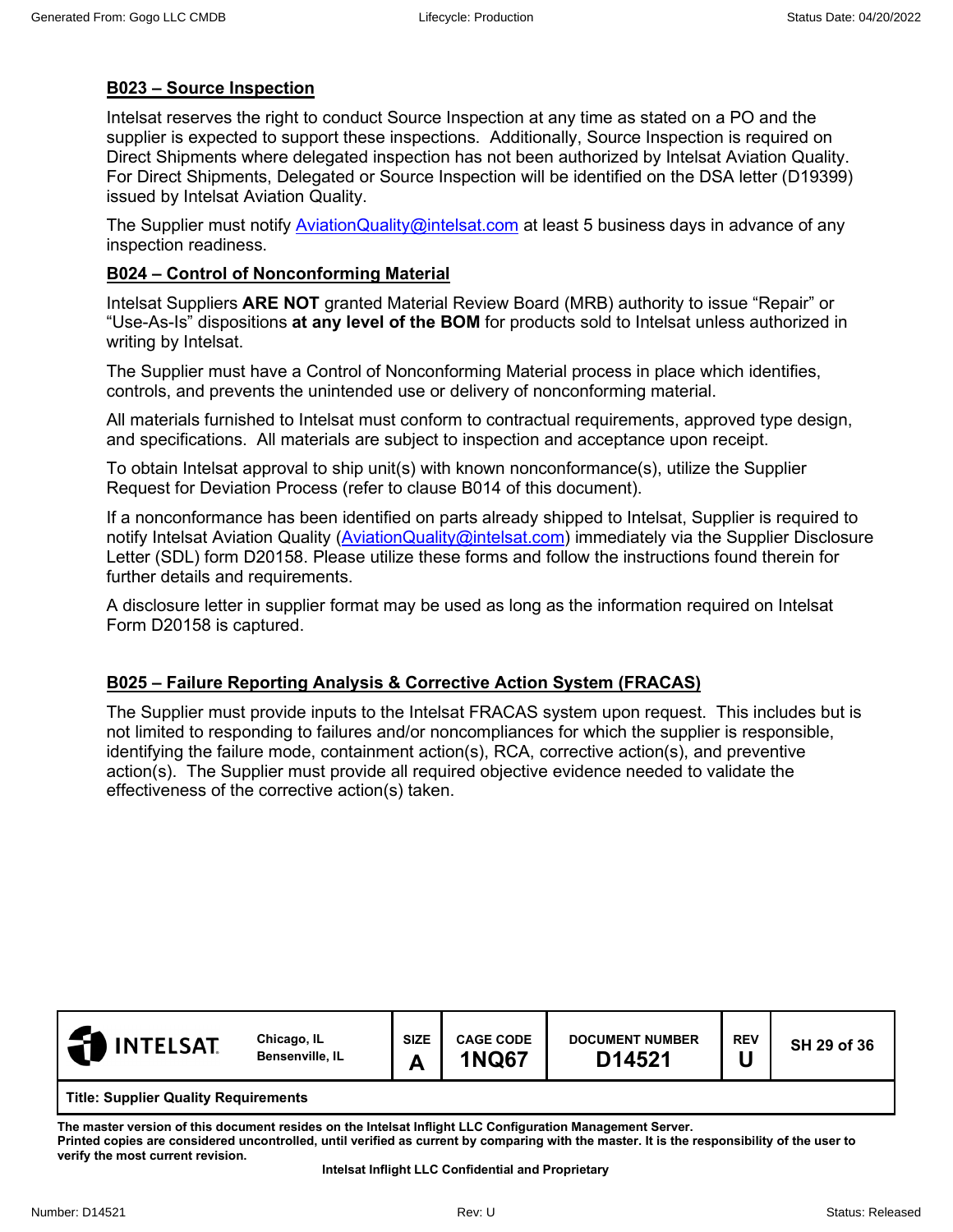# **B026 – Intelsat Owned Tooling & Gauges**

Unless otherwise agreed upon in writing, all supplies, materials, facilities, tools, jigs, dies, fixtures, patterns, and equipment furnished to the supplier by Intelsat for the performance to a Purchase Order, or for which the supplier has been reimbursed by Intelsat, must remain the property of Intelsat. The supplier must bear the risk of loss and damage to such property, normal wear excepted. Such property must always be properly stored and maintained by the supplier, must be identified as Intelsat property, must not be commingled with the property of the supplier or with that of a third party, must not be moved from supplier's premises without Intelsat prior written approval, and must, upon request of Intelsat to Supplier, be properly packed and marked in accordance with the requirements of the carrier selected by Intelsat to transport such property. In general, the requirements for supplier's use of Intelsat property include:

- Inspection & measuring equipment must be specified in the control plan and be traceable to the inspections performed.
- All inspection & test equipment must be included in a comprehensive calibration program, conducted prior to initial use and at prescribed intervals. Reaction plans must be in place and followed when a piece of inspection/test equipment is deemed out of calibration.
- Supplier is responsible for the proper use, maintenance, and calibration of all tooling, testing, and inspection equipment.
- All equipment must be clearly identified, including part number, revision level, calibration date, and have an Intelsat identification number.
- Records of maintenance must be kept by the supplier until such time that the part is no longer considered "active" (part remains "active" until tooling scrap authorization is given by Intelsat).

Intelsat reserves the right to inspect any tooling, testing, and/or inspection measuring equipment at the supplier's location.

# **B027 – Contract Maintenance Providers**

Suppliers (certificated and noncertificated) based in the U.S. performing repair and/or contract maintenance on aircraft or aircraft components (i.e. LRUs) for Intelsat and our airline customers are required to participate in a U.S. Department of Transportation anti-drug and alcohol misuse prevention program compliant with CFR Title 14 Part 120, Subparts D, E, and F.

| <b>INTELSAT</b>                             | Chicago, IL<br><b>Bensenville, IL</b> | <b>SIZE</b><br>A | <b>CAGE CODE</b><br><b>1NQ67</b> | <b>DOCUMENT NUMBER</b><br>D14521 | <b>REV</b> | SH 30 of 36 |
|---------------------------------------------|---------------------------------------|------------------|----------------------------------|----------------------------------|------------|-------------|
| <b>Title: Supplier Quality Requirements</b> |                                       |                  |                                  |                                  |            |             |

**The master version of this document resides on the Intelsat Inflight LLC Configuration Management Server. Printed copies are considered uncontrolled, until verified as current by comparing with the master. It is the responsibility of the user to verify the most current revision.**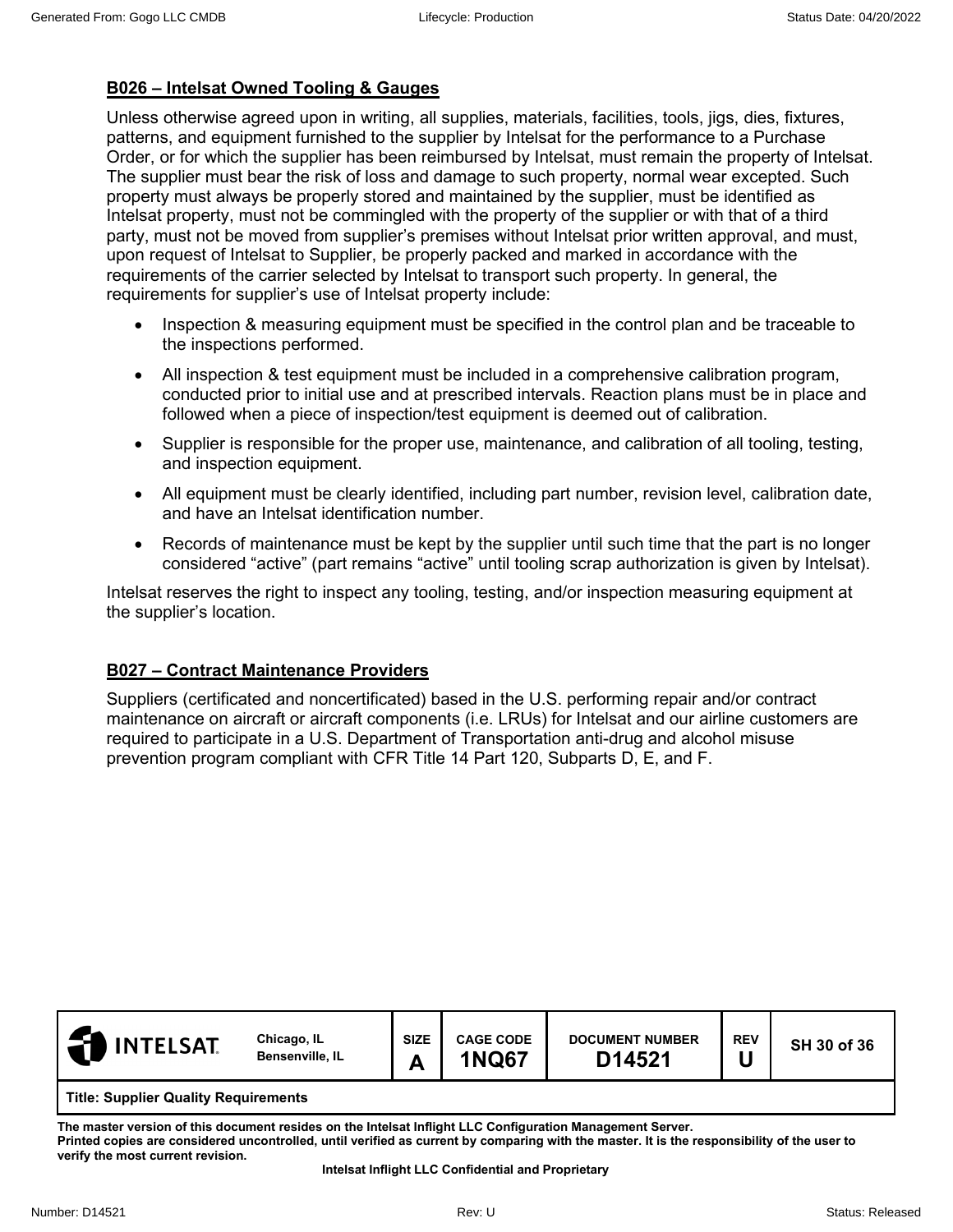## **B028 – Calibration Service**

Calibration service suppliers must:

- Have a quality management system accredited to ISO/IEC 17025, General Requirements for the Competence of Testing and Calibration Laboratories and/or ANSI/NCSL Z540, General Requirements for Calibration Laboratories and Measuring and Test Equipment.
- Perform calibration against measurement standards traceable to internationally recognized standards; where no such standards exist, the basis used for calibration or verification must be recorded.
- Achieve traceability through calibrations by the National Institute of Standards and Technology or other National Measurement Institutes.
- Calibrations must be per the OEM's specification or of greater accuracy.
- Identify measuring equipment in order to determine its calibration status.
- Protect equipment from damage and deterioration during handling, maintenance, and storage.
- Safeguard equipment from adjustments that would invalidate the measurements result.
- Provide to Intelsat a Certificate of Calibration for each piece of measurement equipment, which includes details of equipment type, unique identification, frequency of checks, check method/acceptance criteria, environmental conditions under which the calibration was performed, specifications to which the item was calibrated, the calibration standards used (which are traceable to NIST), date calibrated, due date, and any out-of-tolerance (OOT) conditions, including "before" and "after" calibration data for those devices found OOT.

## **B029 – Solder/Solderability of Parts**

As applicable, drawing and specification requirements supersede these requirements:

- **Electronic and Circuit Card Assemblies** Electronic and electronic Circuit Card Assemblies (CCA) must be soldered to the requirements of IPC J-STD-001, Class 3. The Supplier must implement and maintain a system that includes adequate process controls to assure conformance to the soldering, cleanliness, acceptance, material handling, storage, and shipping requirements. The item must meet the cleanliness requirements of IPC J-STD-001, cleanliness designator C-22. Rework, if required, must be in accordance with IPC 7711/7721.
- **Component & PCB Solderability** The Supplier (manufacturer or distributor) must ensure that all parts: leads, lugs, terminal, wires, and terminations cited on this PO must meet the component solder requirements of IPC J-STD-001 and the solderability requirements of IPC J-STD-002, and Printed Circuit Boards must meet the solderability requirements of IPC J-STD-003.
- **Pre-Tinning** Component leads or the like must be tinned per IPC J-STD-006 and properly cleaned to remove flux residue. Leads must meet the solderability requirements of IPC J-STD-002, Category 3.

| $\mathbf{F}$<br><b>INTELSAT</b>             | Chicago, IL<br>Bensenville, IL | <b>SIZE</b><br>A | <b>CAGE CODE</b><br><b>INQ67</b> | <b>DOCUMENT NUMBER</b><br>D14521 | <b>REV</b> | SH 31 of 36 |  |
|---------------------------------------------|--------------------------------|------------------|----------------------------------|----------------------------------|------------|-------------|--|
| <b>Title: Supplier Quality Poquiroments</b> |                                |                  |                                  |                                  |            |             |  |

**Title: Supplier Quality Requirements**

**The master version of this document resides on the Intelsat Inflight LLC Configuration Management Server. Printed copies are considered uncontrolled, until verified as current by comparing with the master. It is the responsibility of the user to verify the most current revision.**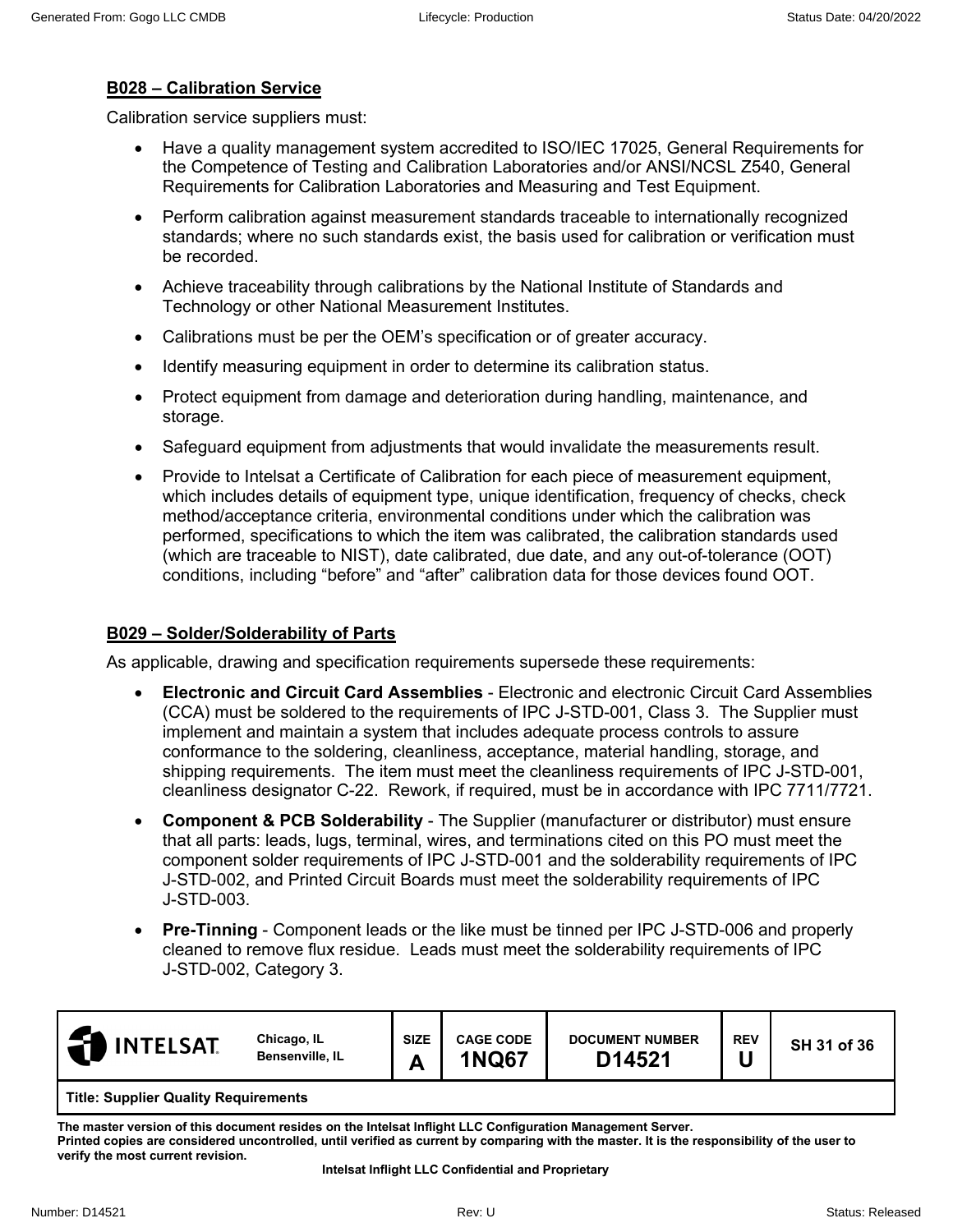- **Fluxes, Solder, and Solder Paste** Fluxes, solder alloys, and solder pastes must meet the IPC J-STD requirements: J-STD-004 for Fluxes, J-STD-005 for Solder Pastes, and J-STD-006 for Solder Alloys.
- **Conformal Coating** To mitigate the risk of tin whisker growth, conformal coating should be applied to CCAs to the requirements of IPC J-STD-001, Class 3.

## **B030 – Special Processes**

A special process is an operation performed on an item where the resulting output cannot be verified by subsequent monitoring or measurement. Special processes have verifiable controls inherent to the process (i.e., plating, composites, nondestructive testing, etc.). Special processes must be performed in accordance with specification(s) stated on the drawing and procurement documents.

Special processes should be performed by a Nadcap approved contractor (formerly NADCAP, National Aerospace and Defense Contractors Accreditation Program). The special processor should be approved by Nadcap for the special process on the date which the special process is performed. If a Supplier's sub-tier supplier performs the special process, the Supplier is responsible to flow down the requirements on sub-tier POs. Supplier's utilization of Nadcap approved sources does not relieve the Supplier from the obligations to ensure subcontracted sources are in full compliance with applicable specifications. Certificates of Compliance for special processes which state the Purchase Order number, part number, specification number, specification revision, and the date the special process was performed must be maintained on file and made available upon Intelsat's request.

#### **B031 – Prohibited Materials/Substances**

#### **Note: Articles in production before 3/24/17 (the release date of Rev K of this document) are excluded from this requirement, unless otherwise agreed to in writing with Intelsat***.*

Unless otherwise authorized in writing, Intelsat prohibits certain materials/substances being contained in or on the product being supplied by the Supplier. Intelsat further prohibits these materials/substances from being used during the following type of activities/processes, including, but not limited to: manufacture, processing (inclusive of Special Processing), assembly, integration, test, inspection, rework/repair, servicing, maintenance, handling, and packaging. This requirement extends throughout Supplier's entire sub-tier supply chain for all items and processes comprising the product being supplied by the Supplier to Intelsat and must be flowed down by Supplier and Supplier's sub-tiers as necessary. In the event of conflict between Intelsat's engineering drawing, specification, or this clause, the engineering drawing must take precedence.

#### **Registration, Evaluation, Authorization and Restriction of Chemicals (REACH)**

Supplier must comply with the latest European Community (EC) Regulation No. 1907 concerning the Registration, Evaluation, Authorization and Restriction of Chemicals (REACH) for the product being provided by the Supplier to Intelsat. Upon Intelsat's request, the Supplier must provide to Intelsat satisfactory supporting evidence demonstrating Supplier's compliance with their obligations with regards to REACH.

| <b>INTELSAT</b>                             | Chicago, IL<br>Bensenville, IL | <b>SIZE</b><br>A | <b>CAGE CODE</b><br><b>1NQ67</b> | <b>DOCUMENT NUMBER</b><br>D14521 | <b>REV</b> | SH 32 of 36 |
|---------------------------------------------|--------------------------------|------------------|----------------------------------|----------------------------------|------------|-------------|
| <b>Title: Supplier Quality Requirements</b> |                                |                  |                                  |                                  |            |             |

**The master version of this document resides on the Intelsat Inflight LLC Configuration Management Server. Printed copies are considered uncontrolled, until verified as current by comparing with the master. It is the responsibility of the user to verify the most current revision.**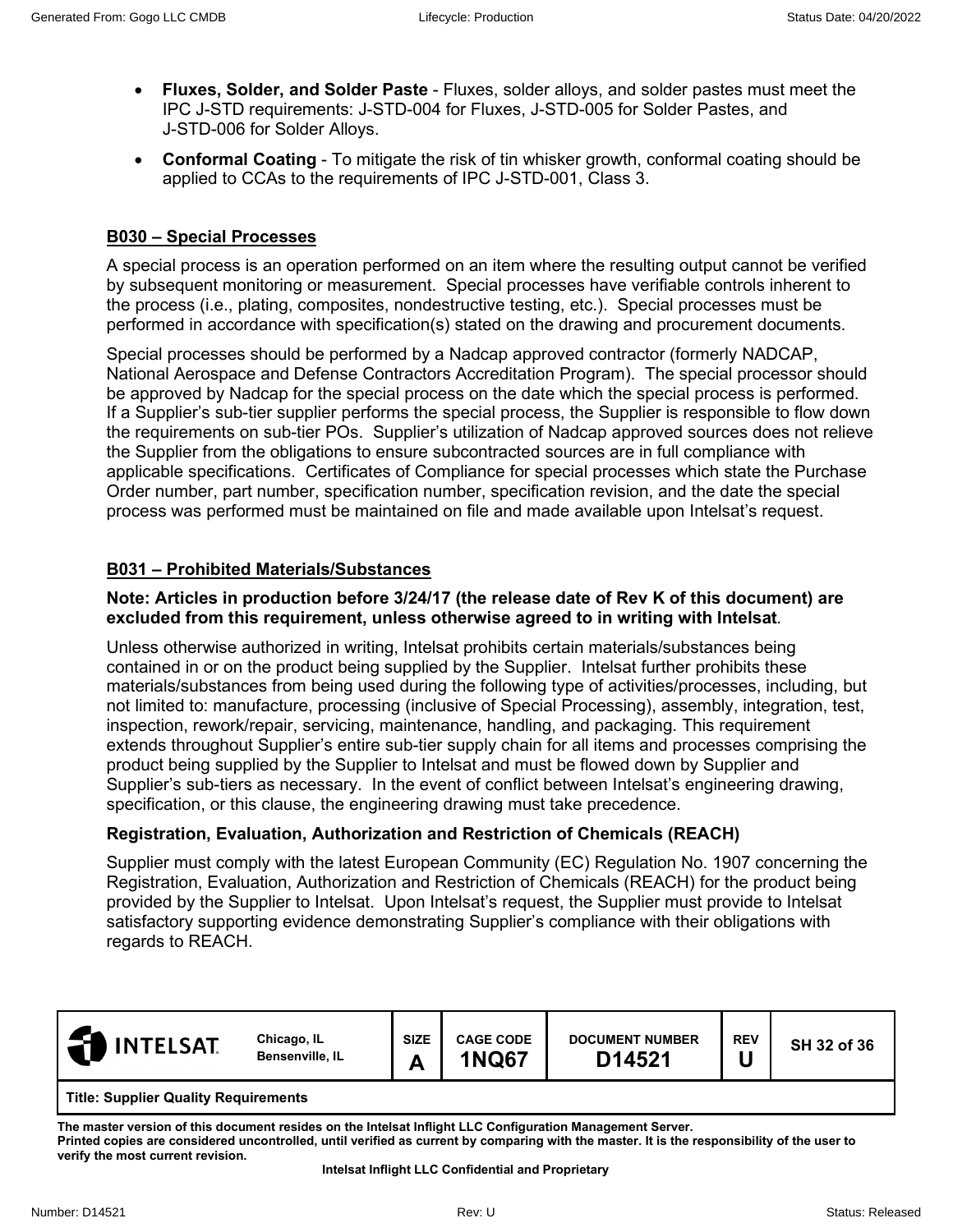# **Restriction of Hazardous Substances Directive (RoHS)**

Supplier must comply with the latest European Directive on the Restriction of the Use of Certain Hazardous Substances in Electrical and Electronic Equipment (commonly referred to as the Restriction of Hazardous Substances Directive or RoHS) for the product/service being provided by the Supplier to Intelsat. Upon Intelsat's request, the Supplier must provide to Intelsat satisfactory supporting evidence demonstrating Supplier's compliance with their obligations with regards to RoHS.

# **B032 – Notification of Change**

The Supplier must make Commercially Reasonable Efforts to notify Intelsat in writing when any of the following occur (including sub-tier changes that could impact the Supplier's commitments):

- Merger/acquisition, relocation, or closure of the Supplier's facility, including manufacturing facilities
- A change in manufacturing source(s) (e.g., from the Supplier to an external provider or from one external provider to another external provider), process(es), inspection method(s), location of manufacture (including Supplier internal transfer of work), tooling, machinery, materials, or major manufacturing facility layout modifications that can potentially affect fit, form, or function.
- Major changes in Enterprise Resource Planning (ERP) system

Upon receipt of written notification from Supplier, Intelsat expects, and Supplier must provide, adequate assurances, including a comprehensive plan, detailing how Supplier intends to meet its performance obligations and delivery of conforming product based upon Intelsat's expected demand, and at a minimum, must include the following.

- Purpose of relocation, work transfer, or other change
- Address of new location (as applicable)
- Risk identification and mitigation plan specific to Intelsat's contracted products
- Schedule of move, minimizing impact to Intelsat
- Coordinator / Point of Contact for the relocation or work transfer

All notifications must be provided to: **AviationQuality@intelsat.com** 

Note: Technical Data changes and revisions to be IAW clause B021.

| <b>INTELSAT</b>                             | Chicago, IL<br>Bensenville, IL | <b>SIZE</b><br>Δ<br>⌒ | <b>CAGE CODE</b><br><b>1NQ67</b> | <b>DOCUMENT NUMBER</b><br>D14521 | <b>REV</b> | SH 33 of 36 |  |
|---------------------------------------------|--------------------------------|-----------------------|----------------------------------|----------------------------------|------------|-------------|--|
| <b>Title: Supplier Quality Requirements</b> |                                |                       |                                  |                                  |            |             |  |

**The master version of this document resides on the Intelsat Inflight LLC Configuration Management Server. Printed copies are considered uncontrolled, until verified as current by comparing with the master. It is the responsibility of the user to** 

**verify the most current revision.**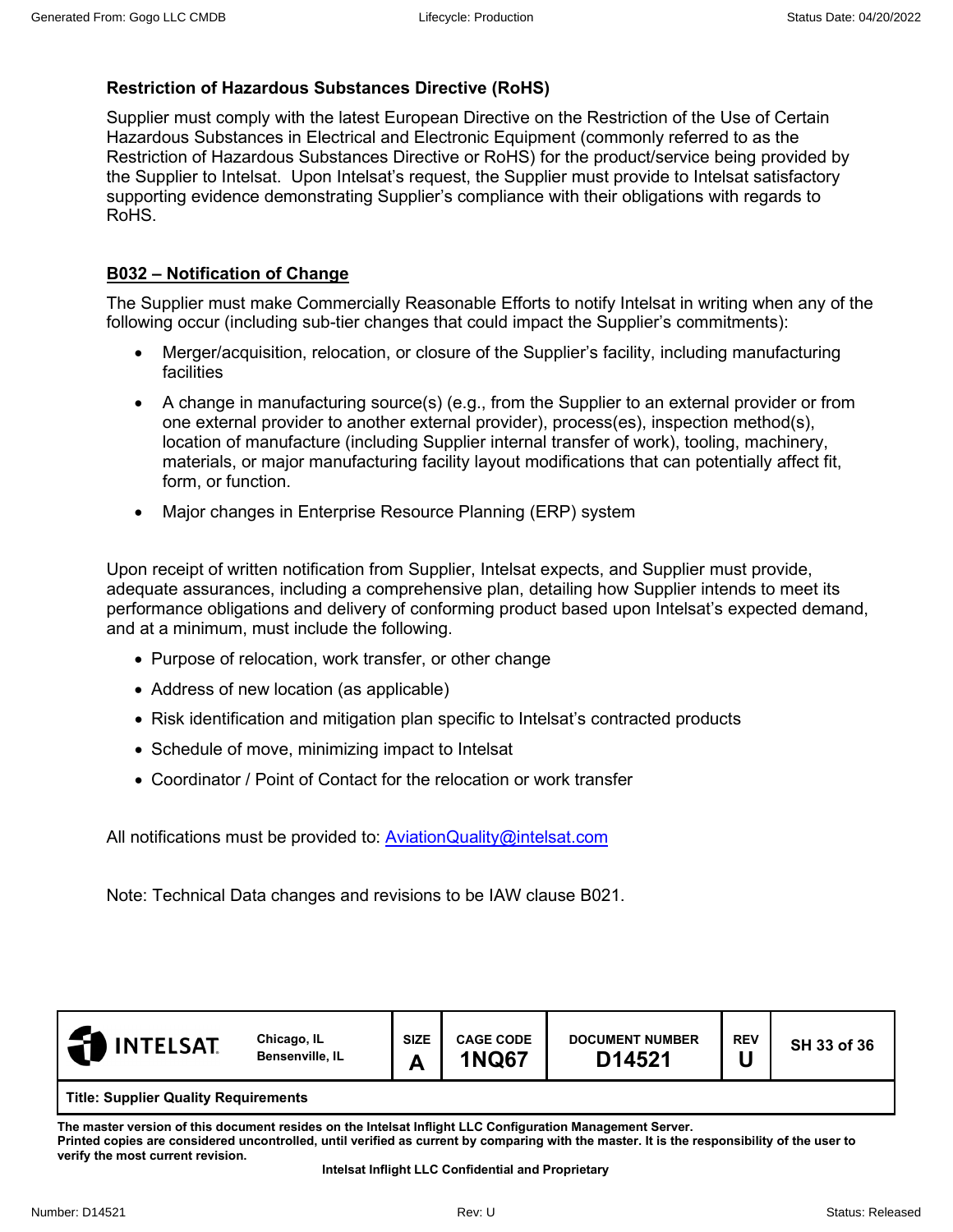# **B033 – Structural Components (SC)**

**Beginning 01 July 2019 all identified product shipped to Intelsat must be subject to this clause. This clause applies to all product manufactured by the Supplier or their sub-tier. No Exceptions.** 

A structural component is a component of structure that attaches the Intelsat In Flight Connectivity System components to an aircraft's primary structure.

Component parts identified on Intelsat's Drawings as the following, are considered Structural Components:

- Doublers
- Triplers
- Lugs
- Intercostals
- Brackets or Fittings
- Gussets
- Adapter Plate
	- $\circ$  For adapter plate dimensional inspection, primary attention must be given to any Adapter Plate splice area, the center area of the Adapter Plate (area between the antenna mounts) and any component of the Adapter Plate identified as a bracket, splice or crossbar.

For the purposes of this clause, identified Structural Components must be inspected to confirm that the parts meet the characteristics of length, width, depth, and thickness dimensions listed on Intelsat drawings. Inspections may be conducted on 100% of product or using a sampling plan IAW clause B015.

Supplier must provide current process capability measurements (Cp, Cpk) for those characteristics on a quarterly basis via email to [AviationQuality@intelsat.com](mailto:AviationQuality@intelsat.com) (submittal to an agreed upon, alternate electronic location is acceptable). Raw data must be supplied, upon request. Supplier format for results is acceptable but must contain data requested above.

Supplier is expected to utilize the aforementioned data to maintain and adjust, as required, the manufacturing processes utilized in the production of the above listed components in order to maintain a stable process under statistical control.

| <b>INTELSAT</b>                             | Chicago, IL<br>Bensenville, IL | <b>SIZE</b><br>Α | <b>CAGE CODE</b><br><b>1NQ67</b> | <b>DOCUMENT NUMBER</b><br>D14521 | <b>REV</b> | SH 34 of 36 |  |
|---------------------------------------------|--------------------------------|------------------|----------------------------------|----------------------------------|------------|-------------|--|
| <b>Title: Supplier Quality Requirements</b> |                                |                  |                                  |                                  |            |             |  |

**The master version of this document resides on the Intelsat Inflight LLC Configuration Management Server. Printed copies are considered uncontrolled, until verified as current by comparing with the master. It is the responsibility of the user to verify the most current revision.**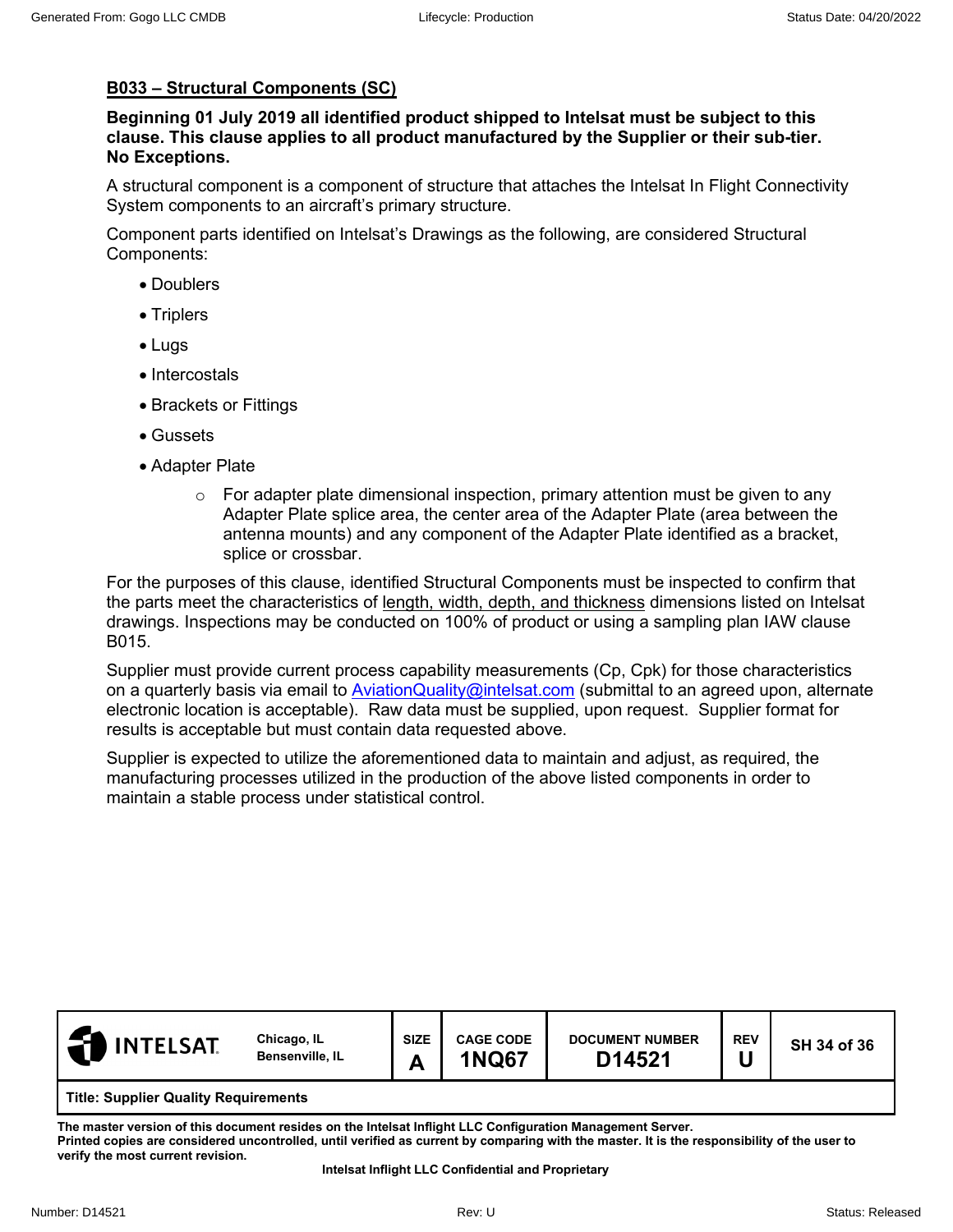## **B034 – LRU Data Delivery Requirements**

All new LRUs shipped to Intelsat must have a corresponding ATP test data sheet shipped with the unit.

All returned and/or repaired LRUs must have a corresponding ATP test data sheet shipped with the unit, as well as a corresponding Failure Analysis Report (i.e. teardown report, strip report, etc.).

All returned and/or repaired LRU paperwork (i.e. Failure Analysis Report, C of C, 8130-3 (if required)) must reflect the P/N and S/N stated on the repair Purchase Order (PO) or Transfer Order (TO).

## **B035 – Traceability Requirements for Customer Furnished Equipment (CFE)**

Supplier must provide traceability on the C of C (reference Clause B004) for any deliverable item containing CFE to the Intelsat Lot Number and/or S/N of any CFE being provided back to Intelsat in that shipment.

For example, modems provided as CFE must have the modem S/N and Intelsat Lot Number listed on the C of C for the deliverable LRU which it is installed in.

For example, kits sent back for rework as CFE on a Transfer Order (TO) must list the Intelsat Lot Number on the C of C when the kit is shipped back to Intelsat.

## **B036 – First Pass Yield Data**

Supplier must monitor First Pass Yield (FPY) data for all product provided to Intelsat and take appropriate corrective action to address performance issues.

- Production Article (Active) (i.e. LRU) suppliers must monitor FPY by deliverable part number.
- Production Article (Passive) (i.e. kit) suppliers must monitor FPY by deliverable part number or aggregated by all product provided to Intelsat. Supplier must have the ability to further refine the yield data by product type in order to determine where appropriate corrective actions are needed.

FPY data must be provided monthly to Intelsat, delivered to [AviationQuality@intelsat.com](mailto:AviationQuality@intelsat.com) or as otherwise directed by Intelsat.

<span id="page-34-0"></span>FPY raw data must be made available upon request.

| <b>INTELSAT</b>                             | Chicago, IL<br>Bensenville, IL | <b>SIZE</b><br>A<br>́г | <b>CAGE CODE</b><br><b>1NQ67</b> | <b>DOCUMENT NUMBER</b><br>D14521 | <b>REV</b> | SH 35 of 36 |  |
|---------------------------------------------|--------------------------------|------------------------|----------------------------------|----------------------------------|------------|-------------|--|
| <b>Title: Supplier Quality Requirements</b> |                                |                        |                                  |                                  |            |             |  |

**The master version of this document resides on the Intelsat Inflight LLC Configuration Management Server. Printed copies are considered uncontrolled, until verified as current by comparing with the master. It is the responsibility of the user to** 

**verify the most current revision.**